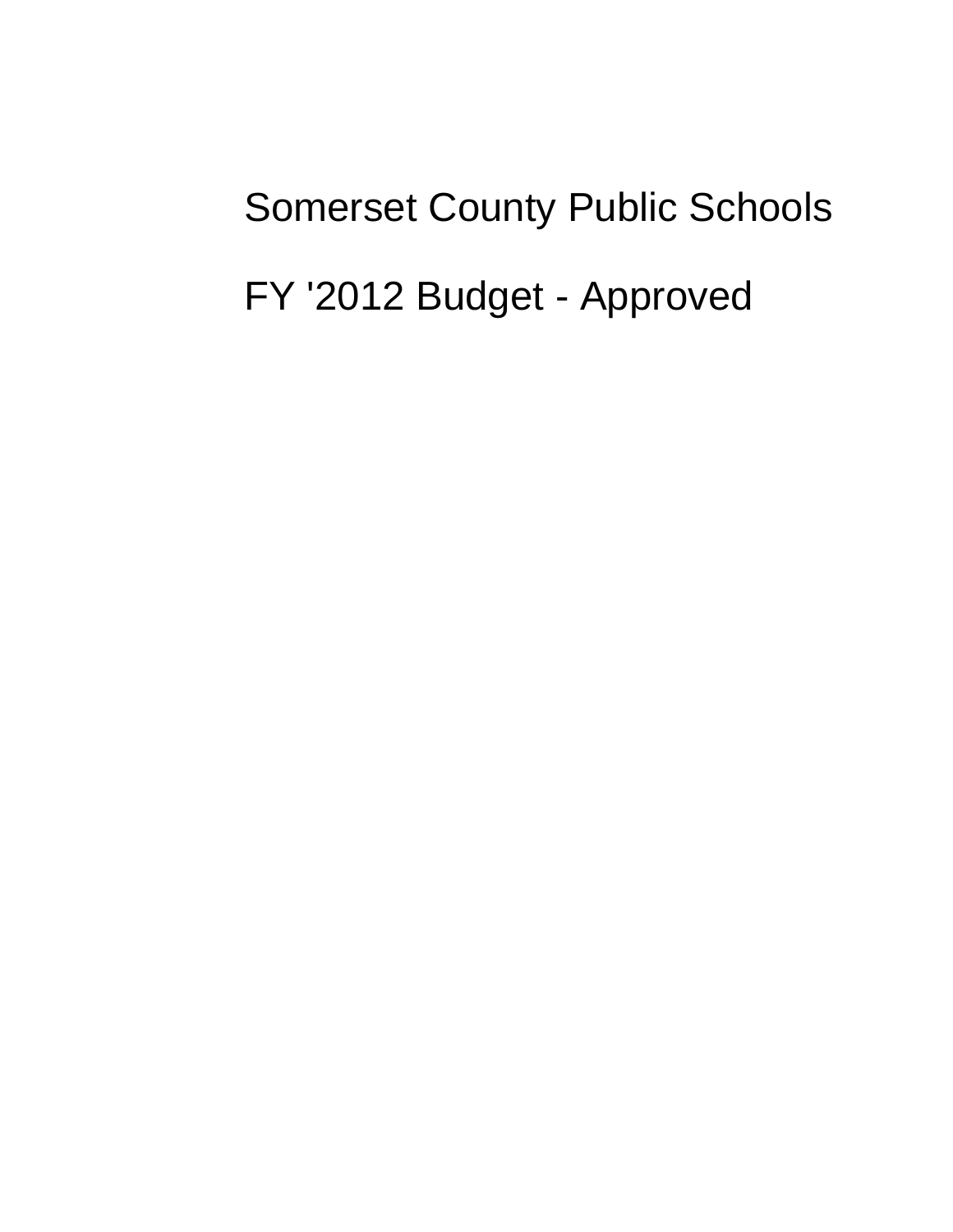| <b>SOMERSET COUNTY PUBLIC SCHOOLS</b>      |           |                                             |           |                                             |            |            |            |            |            |            |              |
|--------------------------------------------|-----------|---------------------------------------------|-----------|---------------------------------------------|------------|------------|------------|------------|------------|------------|--------------|
| FY 2012 BUDGET                             |           |                                             |           |                                             |            |            |            |            |            |            |              |
|                                            |           |                                             |           |                                             |            |            |            |            |            |            |              |
| <b>REVENUE ALL SOURCES (ESTIMATED)</b>     |           |                                             |           |                                             |            |            |            |            |            |            |              |
| from MSDE's revised estimates 4/26/2011    |           |                                             |           |                                             |            |            |            |            |            |            |              |
| <b>UNRESTRICTED SOURCES:</b>               |           |                                             |           |                                             |            |            |            |            |            |            |              |
|                                            |           |                                             |           |                                             |            |            |            |            |            |            |              |
|                                            | FY 2003   | FY 2004                                     | FY 2005   | FY 2006                                     | FY 2007    | FY 2008    | FY 2009    | FY 2010    | FY 2011    | FY 2012    | change       |
|                                            |           |                                             |           |                                             |            |            |            |            |            |            | from 2011    |
|                                            |           |                                             |           |                                             |            |            |            |            |            |            |              |
| Local Revenue:                             |           |                                             |           |                                             |            |            |            |            |            |            |              |
|                                            |           |                                             |           |                                             |            |            |            |            |            |            |              |
|                                            |           |                                             |           |                                             |            |            |            |            |            |            |              |
| <b>County Appropriation</b>                | 8,679,324 | 8,562,017                                   | 8,499,357 | 8,547,712                                   | 8,547,712  | 8,624,324  | 8,624,324  | 8,624,324  | 8,624,324  | 8,624,324  |              |
| County Appropriation - Non Recurring Costs |           |                                             |           |                                             | 378,000    | 235.000    | 185,000    | 119.450    | 126,776    | 110,000    | $-16,776$    |
| County Supplemental Appropriation          | 164,435   |                                             |           |                                             |            |            | 185,000    |            |            |            |              |
| Other Local (interest, rent of school)     | 66,000    | 65,000                                      | 205,000   | 60,000                                      | 60,000     | 100,000    | 165,000    | 165,000    | 85,000     | 85,000     | $\bf{0}$     |
| ROTC reimbursement                         |           |                                             |           |                                             | 100,000    | 100,000    | 100,000    | 100,000    | 100,000    | 100,000    | $\bf{0}$     |
| LMB reimbursement                          |           |                                             |           |                                             |            |            | 49,218     |            |            |            |              |
| <b>Total Local Revenue</b>                 | 8,939,759 | 8,627,017                                   | 8,704,357 | 8,607,712                                   | 9,085,712  | 9,059,324  | 9,308,542  | 9,008,774  | 8,936,100  | 8,919,324  | $-16,776$    |
|                                            |           |                                             |           |                                             |            |            |            |            |            |            |              |
| <b>State Revenue:</b>                      |           |                                             |           |                                             |            |            |            |            |            |            |              |
| <b>State Share</b>                         | 8,516,938 | 9,181,549                                   |           | 9,495,838 10,534,156                        | 11,462,176 | 12,769,727 | 12,547,963 | 12,315,195 | 12,170,872 | 12,042,488 | $-128,384$   |
| <b>Special Education</b>                   | 337,649   | 507,149                                     | 674,205   | 860,468                                     | 1,077,213  | 1,257,150  | 1,308,945  | 1,298,961  | 1,349,595  | 1,380,954  | 31,359       |
| Transportation                             | 1,143,839 | 1,218,200                                   | 1,254,022 | 1,327,544                                   | 1,431,092  | 1,560,486  | 1,617,351  | 1,740,579  | 1,743,215  | 1,759,017  | 15,802       |
| Other Transportation                       | 35,000    | 35,000                                      | 35,000    | 35,000                                      | 35,000     | 35,000     | 35,000     | 35,000     | 35,000     | 35,000     | $\mathbf{0}$ |
|                                            |           |                                             |           |                                             |            |            |            |            |            |            |              |
|                                            |           |                                             |           |                                             |            |            |            |            |            |            |              |
|                                            |           |                                             |           |                                             |            |            |            |            |            |            |              |
| <b>Compensatory Education</b>              | 1,403,764 |                                             |           | 3,007,931 3,671,757 4,679,407               | 5.530.241  | 6.592.779  | 5.899.354  | 6,602,538  | 7,093,368  | 7,236,226  | 142,858      |
| <b>Adult Ed</b>                            | 1,200     |                                             |           |                                             |            |            |            |            |            |            |              |
| <b>Vocational Centers</b>                  | 26,470    |                                             |           |                                             |            |            |            |            |            |            |              |
| <b>Enhancement Funding</b>                 | 449,507   | 107,130                                     |           |                                             |            |            |            |            |            |            |              |
| Early Education                            | 100,043   |                                             |           |                                             |            |            |            |            |            |            |              |
| <b>Bridge to Thornton</b>                  | 556,384   |                                             |           |                                             |            |            |            |            |            |            |              |
| Infant/Toddler; Adult Ed                   | 15,750    |                                             |           |                                             |            |            |            |            |            |            |              |
| EEEP                                       |           | 309,652                                     | 270,947   | 270,945                                     | 309,652    |            |            |            |            |            |              |
| <b>ELL</b>                                 |           | 82,815                                      | 118,841   | 217,236                                     | 265,264    | 411,820    | 454,258    | 639,735    | 417,487    | 413,013    | $-4,474$     |
| 1% hold harmless                           |           |                                             |           |                                             |            |            | 525,113    |            |            |            |              |
| <b>Guaranteed Tax Base</b>                 |           |                                             | 306,419   | 617,740                                     | 968,561    | 961,384    | 891,647    | 759,513    | 629,138    | 538,480    | $-90,658$    |
| <b>Restricted State Grants</b>             | 957,886   |                                             |           |                                             |            |            |            |            |            |            |              |
| <b>Total State Revenue</b>                 |           | 12,586,544 14,449,426 15,827,029 18,542,496 |           |                                             | 21,079,199 | 23,588,346 | 23,279,631 | 23,391,521 | 23,438,675 | 23,405,178 | $-33,497$    |
|                                            |           |                                             |           |                                             |            |            |            |            |            |            |              |
| <b>Total Urestricted Revenue:</b>          |           | 21,526,303 23,076,443 24,531,386 27,150,208 |           |                                             | 30,164,911 | 32,647,670 | 32,588,173 | 32,400,295 | 32,374,775 | 32,324,502 | $-50,273$    |
|                                            |           |                                             |           |                                             |            |            |            |            |            |            |              |
| Prior Year Balance                         | 93,476    | 267,515                                     | 282,422   | 270,520                                     | 176,909    | 965,519    | 1,223,633  | 261,905    | 536,560    |            |              |
|                                            |           |                                             |           |                                             |            |            |            |            |            | 227,269    | $-309,291$   |
| <b>Total Operating Budget</b>              |           |                                             |           | 22,577,665 23,343,958 24,813,808 27,420,728 | 30,341,820 | 33,613,189 | 33,811,806 | 32,662,200 | 32,911,335 | 32,551,771 | $-359,564$   |
|                                            |           |                                             |           |                                             |            |            |            |            |            |            |              |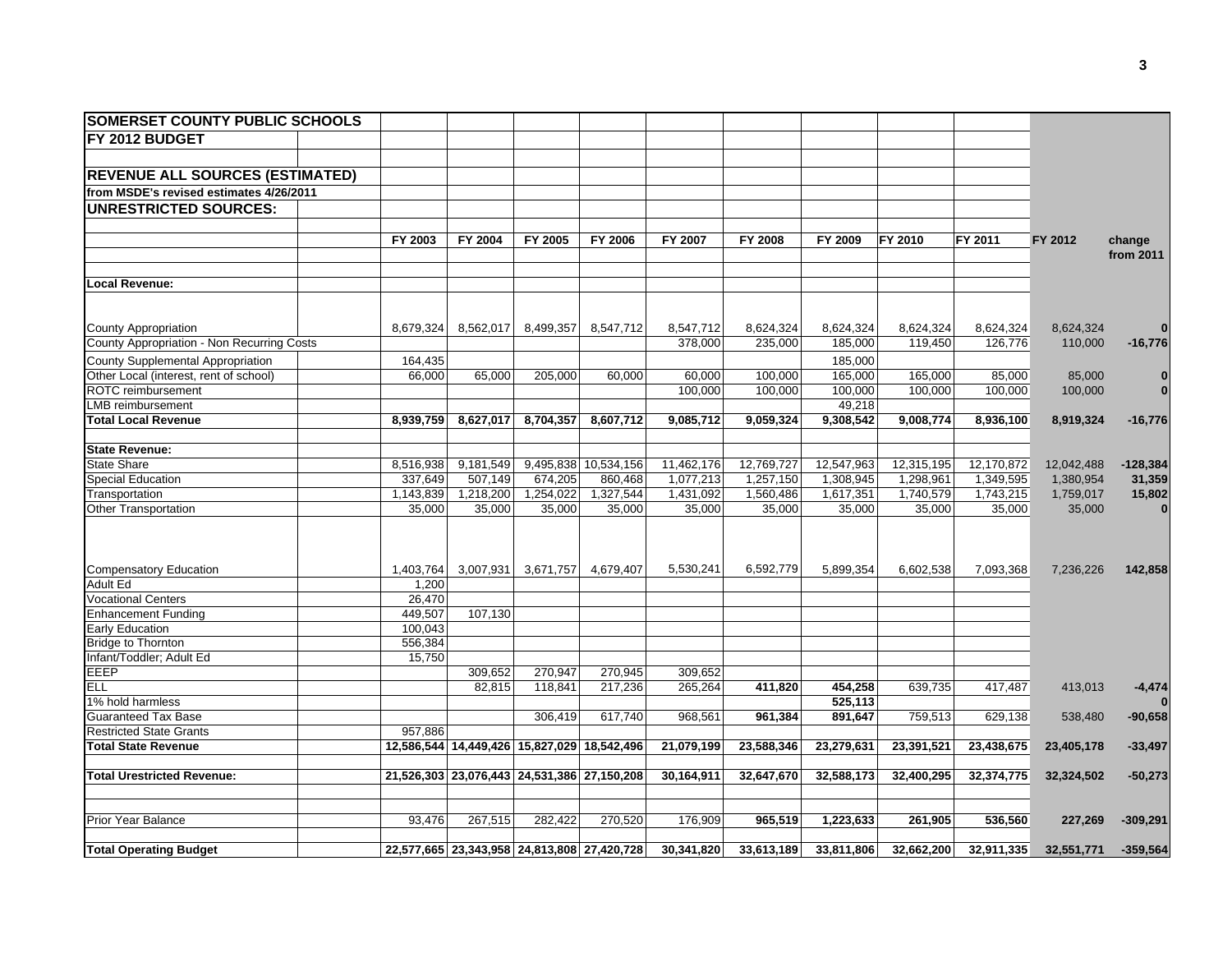| <b>SOMERSET COUNTY PUBLIC SCHOOLS</b>   |            |            |                            |                                                        |              |            |               |              |  |  |  |  |
|-----------------------------------------|------------|------------|----------------------------|--------------------------------------------------------|--------------|------------|---------------|--------------|--|--|--|--|
| FY 2012 BUDGET - Approved               |            |            |                            |                                                        |              |            |               |              |  |  |  |  |
|                                         |            |            | <b>SUMMARY BY CATEGORY</b> |                                                        |              |            |               |              |  |  |  |  |
|                                         |            |            |                            |                                                        |              |            |               |              |  |  |  |  |
|                                         |            |            |                            |                                                        |              |            |               |              |  |  |  |  |
| <b>CATEGORY</b>                         | Final      | Final      | Final                      | Final                                                  | <b>Final</b> | Proposed   | \$ Difference | % Difference |  |  |  |  |
|                                         | FY 2007    | FY 2008    | FY 2009                    | FY 2010                                                | FY 2011      | FY 2012    | 2011 - 2012   | 2011 - 2012  |  |  |  |  |
|                                         |            |            |                            |                                                        |              |            |               |              |  |  |  |  |
| <b>ADMINISTRATION</b>                   | 723,497    | 755,534    | 782,384                    | 776,574                                                | 798,762      | 800,960    | 2,198         | 0.28%        |  |  |  |  |
|                                         |            |            |                            |                                                        |              |            |               |              |  |  |  |  |
| <b>SCHOOL SUPPORT SERVICES</b>          | 2,046,761  | 2,263,100  | 2,379,294                  | 2,462,043                                              | 2,441,191    | 2,518,046  | 76,856        | 3.15%        |  |  |  |  |
| <b>INSTRUCTIONAL SALARIES</b>           | 12,934,418 | 14,012,426 | 13,924,344                 | 13,329,600                                             | 13,681,672   | 13,093,536 | $-588,136$    | $-4.30%$     |  |  |  |  |
|                                         |            |            |                            |                                                        |              |            |               |              |  |  |  |  |
| <b>INSTRUCTIONAL TEXTBOOKS/SUPPLIES</b> | 670,602    | 750,524    | 630,477                    | 477,209                                                | 536,342      | 465,648    | $-70,694$     | $-13.18%$    |  |  |  |  |
|                                         |            |            |                            |                                                        |              |            |               |              |  |  |  |  |
| <b>OTHER INSTRUCTIONAL COSTS</b>        | 861,325    | 995,100    | 940,400                    | 501,554                                                | 703,544      | 565,881    | $-137,663$    | $-19.57%$    |  |  |  |  |
|                                         |            |            |                            |                                                        |              |            |               |              |  |  |  |  |
| <b>SPECIAL EDUCATION</b>                | 2,006,004  | 2,327,471  | 2,509,032                  | 2,461,788                                              | 2,427,794    | 2,380,706  | $-47,088$     | $-1.94%$     |  |  |  |  |
| <b>STUDENT PERSONNEL SERVICES</b>       | 274,050    | 322,770    | 443,512                    | 559,077                                                | 584,648      | 520,418    | $-64,230$     | $-10.99%$    |  |  |  |  |
|                                         |            |            |                            |                                                        |              |            |               |              |  |  |  |  |
| <b>HEALTH SERVICES</b>                  | 273,499    | 294,490    | 327,214                    | 310,786                                                | 313,157      | 313,404    | 247           | 0.08%        |  |  |  |  |
|                                         |            |            |                            |                                                        |              |            |               |              |  |  |  |  |
| <b>PUPIL TRANSPORTATION</b>             | 2,270,273  | 2,381,573  | 2,689,107                  | 2,720,177                                              | 2,733,372    | 2,867,966  | 134,593       | 4.92%        |  |  |  |  |
|                                         |            |            |                            |                                                        |              |            |               |              |  |  |  |  |
| <b>OPERATION OF PLANT</b>               | 2,100,751  | 2,281,042  | 2,570,937                  | 2,581,399                                              | 2,374,042    | 2,351,110  | $-22,932$     | $-0.97%$     |  |  |  |  |
| <b>MAINTENANCE OF PLANT</b>             | 992,926    | 1,030,365  | 1,038,669                  | 995,093                                                | 999,055      | 956,567    | $-42,488$     | $-4.25%$     |  |  |  |  |
|                                         |            |            |                            |                                                        |              |            |               |              |  |  |  |  |
| <b>FIXED CHARGES</b>                    | 4,732,792  | 4,998,276  | 5,076,436                  | 4,975,993                                              | 5,075,085    | 5,490,261  | 415,176       | 8.18%        |  |  |  |  |
|                                         |            |            |                            |                                                        |              |            |               |              |  |  |  |  |
| <b>CAPITAL OUTLAY</b>                   | 454,909    | 1,200,519  | 500,000                    | 190,000                                                | 242,674      | 227,269    | $-15,405$     | $-6.35%$     |  |  |  |  |
|                                         |            |            |                            |                                                        |              |            |               |              |  |  |  |  |
| <b>GRAND TOTAL</b>                      |            |            |                            | 30,341,807 33,613,189 33,811,806 32,341,293 32,911,337 |              | 32,551,771 | $-359,567$    | $-1.09%$     |  |  |  |  |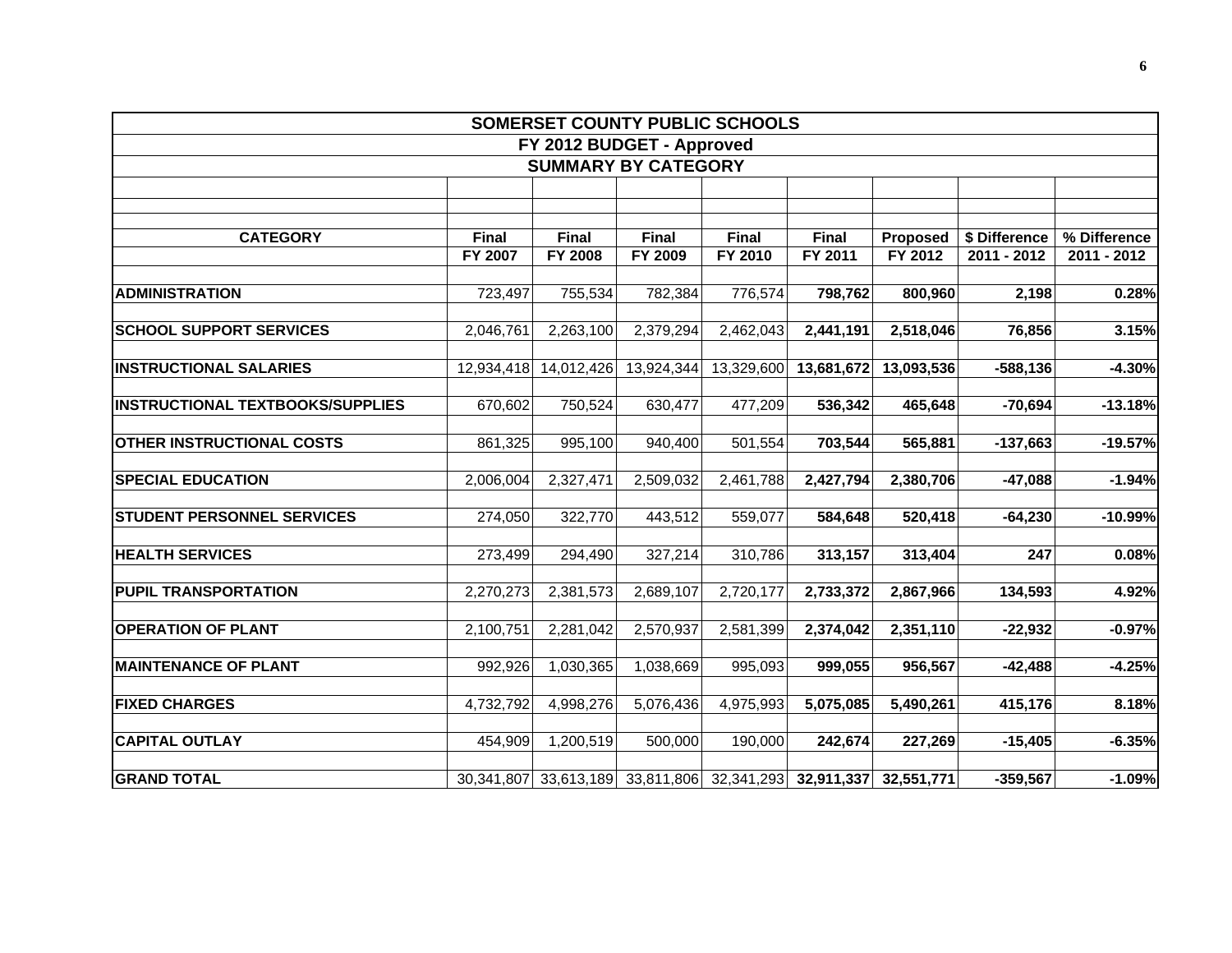|                                         |                 | SOMERSET COUNTY PUBLIC SCHOOLS |                  |                |                        |                  |                 |
|-----------------------------------------|-----------------|--------------------------------|------------------|----------------|------------------------|------------------|-----------------|
|                                         |                 | FY 2012 BUDGET - Approved      |                  |                |                        |                  |                 |
|                                         |                 | <b>SUMMARY BY OBJECT</b>       |                  |                |                        |                  |                 |
|                                         |                 |                                |                  |                |                        |                  |                 |
|                                         |                 |                                |                  |                |                        |                  |                 |
|                                         | <b>SALARIES</b> | <b>CONTRACTED</b>              | <b>SUPPLIES/</b> | <b>OTHER</b>   | LAND,                  | <b>TRANSFERS</b> | <b>TOTAL</b>    |
|                                         |                 | <b>SERVICES</b>                | <b>MATERIALS</b> | <b>CHARGES</b> | <b>BUILDING</b>        |                  | <b>CATEGORY</b> |
|                                         |                 |                                |                  |                | <b>&amp; EQUIPMENT</b> |                  |                 |
| <b>ADMINISTRATION</b>                   | 451,036         | 172,724                        | 77,650           | 92,100         | 7,450                  |                  | 800,960         |
| <b>SCHOOL SUPPORT SERVICES</b>          | 2,492,046       |                                | 600              | 21,000         | 4,400                  |                  | 2,518,046       |
| <b>INSTRUCTIONAL SALARIES</b>           | 13,093,536      |                                |                  |                |                        |                  | 13,093,536      |
| <b>INSTRUCTIONAL TEXTBOOKS/SUPPLIES</b> |                 |                                | 465,648          |                |                        |                  | 465,648         |
| <b>OTHER INSTRUCTIONAL COSTS</b>        |                 | 64,100                         |                  | 165,700        | 336,081                |                  | 565,881         |
| <b>SPECIAL EDUCATION</b>                | 2,234,456       | 91,350                         | 12,000           | 11,500         | 1,400                  | 30,000           | 2,380,706       |
| <b>STUDENT PERSONNEL SERVICES</b>       | 514,668         |                                | 2,500            | 3,250          |                        |                  | 520,418         |
| <b>HEALTH SERVICES</b>                  | 305,614         |                                | 4,500            | 1,800          | 1,490                  |                  | 313,404         |
| <b>PUPIL TRANSPORTATION</b>             | 208,665         | 2,600,701                      | 1,000            | 47,600         | 10,000                 |                  | 2,867,966       |
| <b>OPERATION OF PLANT</b>               | 761,919         | 225,634                        | 86,900           | 1,212,657      | 64,000                 |                  | 2,351,110       |
| <b>MAINTENANCE OF PLANT</b>             | 477,467         | 219,600                        | 242,500          |                | 17,000                 |                  | 956,567         |
| <b>FIXED CHARGES</b>                    |                 |                                |                  | 5,490,261      |                        |                  | 5,490,261       |
| <b>CAPITAL OUTLAY</b>                   |                 |                                |                  |                | 227,269                |                  | 227,269         |
| <b>TOTAL BY OBJECT</b>                  | 20,539,407      | 3,374,108                      | 893,298          | 7,045,868      | 669,090                | 30,000           | 32,551,771      |
| <b>% OF TOTAL BUDGET</b>                | 63.10%          | 10.37%                         | 2.74%            | 21.65%         | 2.06%                  | 0.09%            |                 |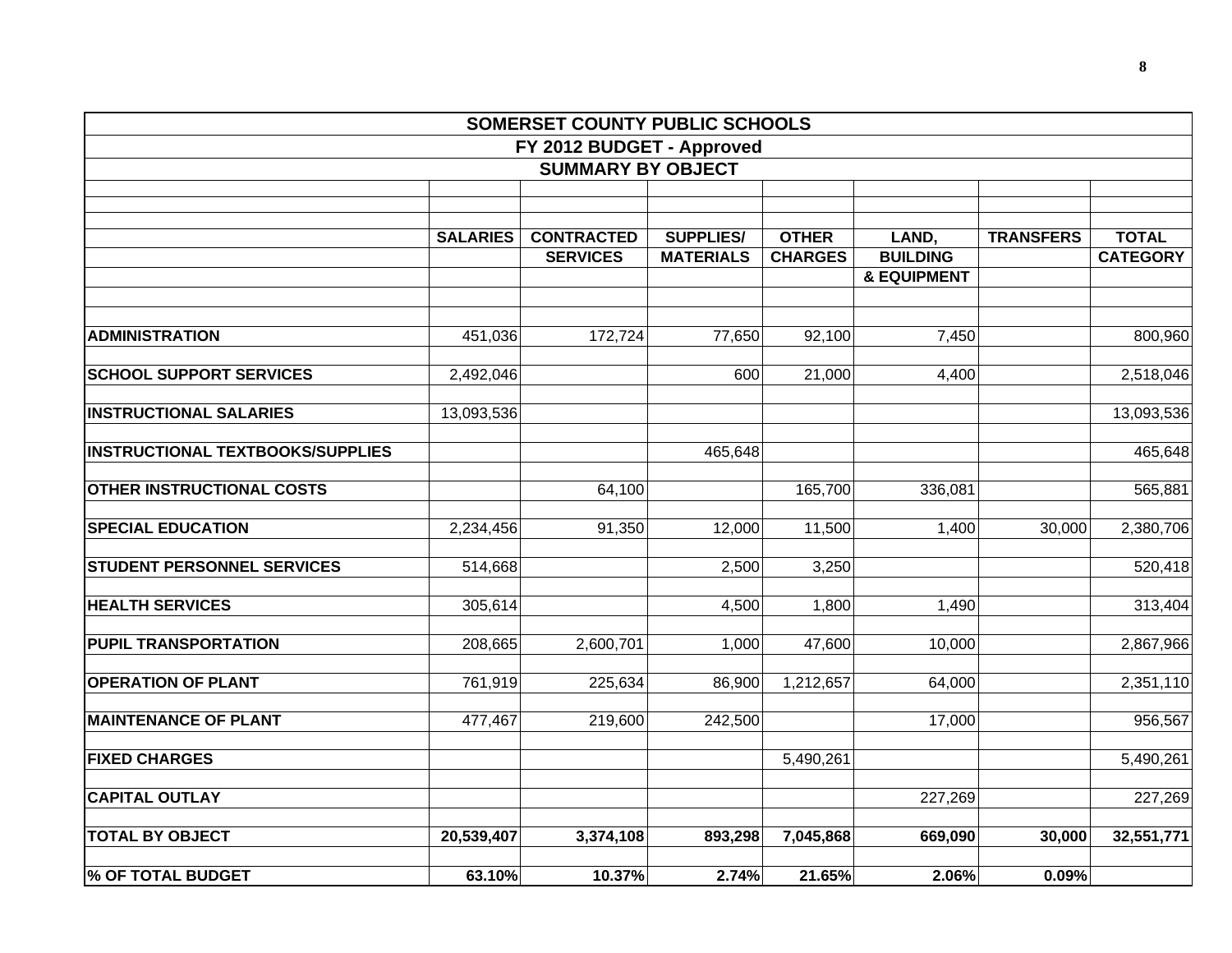|                       | <b>SOMERSET COUNTY PUBLIC SCHOOLS</b> |                                                                           |              |         |         |          |              |                 |               |                   |
|-----------------------|---------------------------------------|---------------------------------------------------------------------------|--------------|---------|---------|----------|--------------|-----------------|---------------|-------------------|
| FY 2012 BUDGET        |                                       |                                                                           |              |         |         |          |              |                 |               |                   |
|                       |                                       |                                                                           |              |         |         |          |              |                 |               |                   |
| <b>ADMINISTRATION</b> |                                       |                                                                           |              |         |         |          |              |                 |               |                   |
|                       |                                       |                                                                           |              |         |         |          |              |                 |               |                   |
| Object                | <b>Account Number</b>                 | <b>Description</b>                                                        | <b>Final</b> | Final   | Final   | Approved | <b>Final</b> | <b>Proposed</b> | \$ difference | %                 |
| <b>SALARIES</b>       |                                       |                                                                           | FY 2007      | FY 2008 | FY 2009 | FY 2010  | FY 2011      | FY 2012         | 2011 - 2012   | <b>Difference</b> |
|                       |                                       | <b>Board of Education Salaries: This</b>                                  |              |         |         |          |              |                 |               |                   |
|                       |                                       | account records annual Board of                                           |              |         |         |          |              |                 |               |                   |
|                       | 011918000                             | Education's members salaries.                                             | 13,800       | 13,800  | 13,800  | 13,800   | 13,800       | 13,800          | $\mathbf{0}$  | 0.00%             |
|                       |                                       |                                                                           |              |         |         |          |              |                 |               |                   |
|                       |                                       | Superintendent's Salary: This account                                     |              |         |         |          |              |                 |               |                   |
|                       | 02001 8000                            | records the Superintendent's salary                                       | 115,000      | 125,000 | 132,000 | 132,512  | 132,000      | 132,000         | $\mathbf{0}$  | 0.00%             |
|                       |                                       | Superintendent's Car Allowance: This<br>account records the car allowance |              |         |         |          |              |                 |               |                   |
|                       | 02002 8000                            | (mileage) as per the Superintendent's                                     | 7,200        | 7,200   | 7,200   | 7,200    | 7,200        | 7,200           | $\bf{0}$      | 0.00%             |
|                       |                                       | Adminstrator's Salary: This account                                       |              |         |         |          |              |                 |               |                   |
|                       |                                       | records the salary of the Director of                                     |              |         |         |          |              |                 |               |                   |
|                       | 04010 8000                            | Finance.                                                                  | 80,626       | 88,000  | 93,875  | 94,153   | 94,079       | 95,020          | 941           | 1.00%             |
|                       |                                       | Office Associate Salaries: The following                                  |              |         |         |          |              |                 |               |                   |
|                       |                                       | salaries are recorded in this account -                                   |              |         |         |          |              |                 |               |                   |
|                       |                                       | Executive Associate (1); Accounting                                       |              |         |         |          |              |                 |               |                   |
|                       |                                       | Associate II (1); Accounting Associate I                                  |              |         |         |          |              |                 |               |                   |
|                       |                                       | (2.0); Admininstrative Associate II (.5)                                  | 143,251      | 156,659 | 163,249 | 195,239  | 200,909      | 203,016         | 2,107         | 1.05%             |
|                       | <b>TOTAL SALARIES</b>                 |                                                                           | 359,877      | 390,659 | 410,124 | 442,904  | 447,988      | 451,036         | 3,048         | 0.68%             |
|                       |                                       |                                                                           |              |         |         |          |              |                 |               |                   |
|                       | <b>CONTRACTED SERVICES</b>            |                                                                           |              |         |         |          |              |                 |               |                   |
|                       |                                       | Audit Expense: This line is for the cost of                               |              |         |         |          |              |                 |               |                   |
|                       | 04200 8000                            | the annual audit.                                                         | 32,750       | 43,000  | 46,500  | 46,500   | 50,500       | 52,500          | 2,000         | 3.96%             |
|                       |                                       | Legal Expense: This account is used to                                    |              |         |         |          |              |                 |               |                   |
|                       | 02201 8000                            | record all legal expenses.                                                | 15,000       | 15,000  | 15,000  | 15,000   | 15,000       | 15,000          | $\bf{0}$      | 0.00%             |
|                       |                                       | Data Processing Expense: This account                                     |              |         |         |          |              |                 |               |                   |
|                       |                                       | records the cost of the Payroll, Human                                    |              |         |         |          |              |                 |               |                   |
|                       |                                       | Resources, Accounts Payable and General                                   |              |         |         |          |              |                 |               |                   |
|                       |                                       | Ledger systems utililized through Wicomico                                |              |         |         |          |              |                 |               |                   |
|                       | 04214 8000                            | County.<br><b>Other Contracted Services: This</b>                         | 85,170       | 87,725  | 90,360  | 93,070   | 97,724       | 97,724          | $\mathbf{0}$  | 0.00%             |
|                       |                                       | account records for FLSA compliance and                                   |              |         |         |          |              |                 |               |                   |
|                       | 04299 9800                            | the cost of the Erate Consultant.                                         | 25,000       | 25,000  | 25,000  | 5,000    | 5,000        | 5,000           | $\bf{0}$      | 0.00%             |
|                       |                                       | Annual Reports - This account records                                     |              |         |         |          |              |                 |               |                   |
|                       |                                       | the costs associated with various reports                                 |              |         |         |          |              |                 |               |                   |
|                       |                                       | done annually, to include: Master Plan                                    |              |         |         |          |              |                 |               |                   |
|                       |                                       | update; Master Plan Steering Team; State                                  |              |         |         |          |              |                 |               |                   |
|                       | 05247 8000                            | of the Schools.                                                           | 3,000        | 3,000   | 3,000   | 3,000    | 2,500        | 2,500           | $\bf{0}$      | 0.00%             |
|                       |                                       |                                                                           |              |         |         |          |              |                 |               |                   |
|                       | <b>TOTAL CONTRACTED SERVICES</b>      |                                                                           | 160,920      | 173,725 | 179,860 | 162,570  | 170,724      | 172,724         | 2,000         | 1.17%             |
| <b>SUPPLIES</b>       |                                       |                                                                           |              |         |         |          |              |                 |               |                   |
|                       |                                       |                                                                           |              |         |         |          |              |                 |               |                   |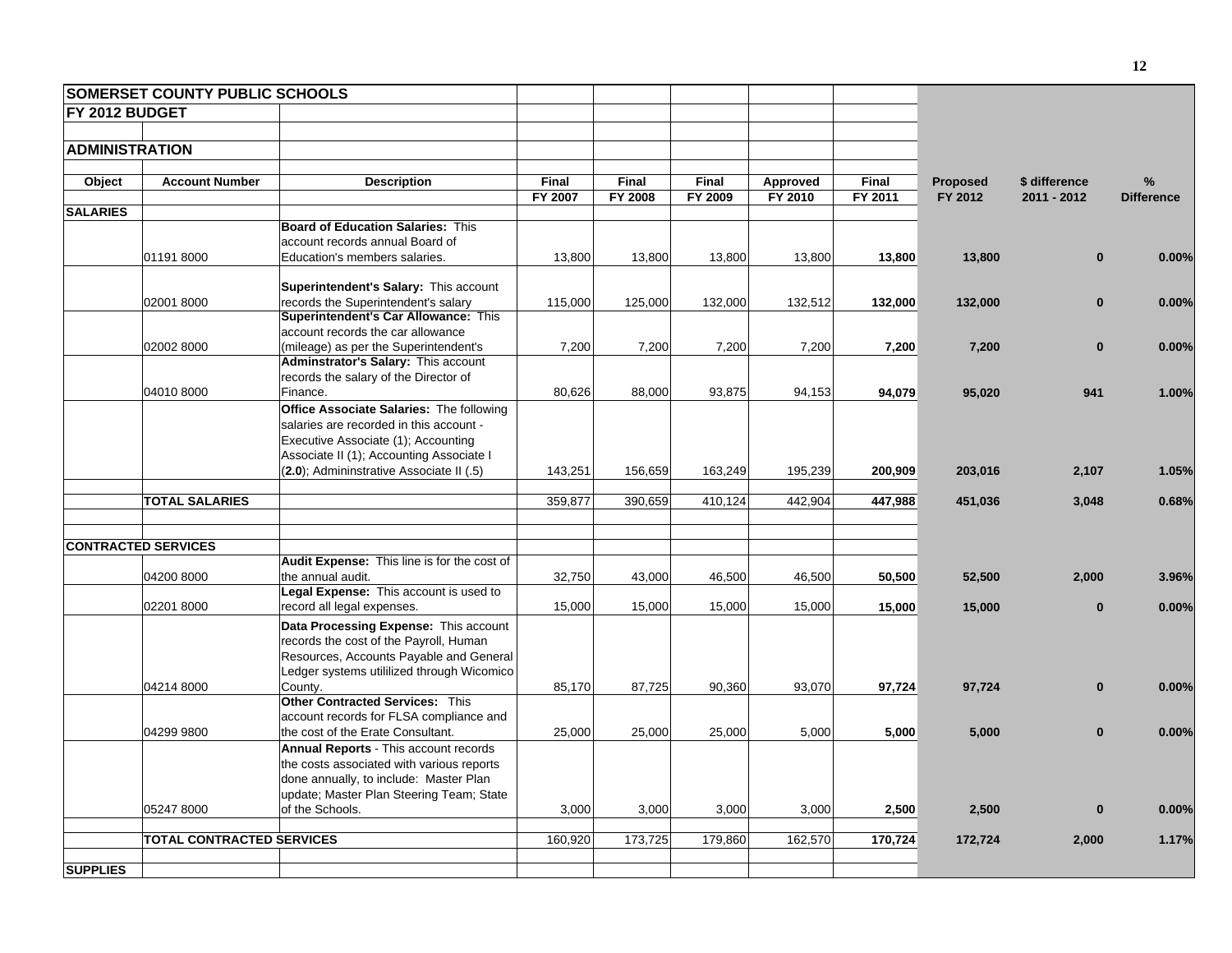|                       | <b>SOMERSET COUNTY PUBLIC SCHOOLS</b> |                                                                                          |              |                |         |          |              |                 |               |                   |
|-----------------------|---------------------------------------|------------------------------------------------------------------------------------------|--------------|----------------|---------|----------|--------------|-----------------|---------------|-------------------|
| FY 2012 BUDGET        |                                       |                                                                                          |              |                |         |          |              |                 |               |                   |
|                       |                                       |                                                                                          |              |                |         |          |              |                 |               |                   |
| <b>ADMINISTRATION</b> |                                       |                                                                                          |              |                |         |          |              |                 |               |                   |
|                       |                                       |                                                                                          |              |                |         |          |              |                 |               |                   |
| Object                | <b>Account Number</b>                 | <b>Description</b>                                                                       | <b>Final</b> | Final          | Final   | Approved | <b>Final</b> | <b>Proposed</b> | \$ difference | %                 |
|                       |                                       |                                                                                          | FY 2007      | <b>FY 2008</b> | FY 2009 | FY 2010  | FY 2011      | FY 2012         | 2011 - 2012   | <b>Difference</b> |
|                       |                                       | <b>Office Supplies:</b> This account is used to                                          |              |                |         |          |              |                 |               |                   |
|                       |                                       | record the cost of basic supplies (including                                             |              |                |         |          |              |                 |               |                   |
|                       |                                       | toner and ink cartridges) for the Central                                                |              |                |         |          |              |                 |               |                   |
|                       |                                       | Office as well as the cost of paper for                                                  |              |                |         |          |              |                 |               |                   |
|                       |                                       | Central Office and other instructional                                                   |              |                |         |          |              |                 |               |                   |
|                       | 04300 9900                            | copying (benchmarks).                                                                    | 25,000       | 25,000         | 26,000  | 26,000   | 26,000       | 26,000          | $\bf{0}$      | 0.00%             |
|                       |                                       | Postage: This account records the cost of                                                |              |                |         |          |              |                 |               |                   |
|                       |                                       | mailing items to vendors, employees,                                                     |              |                |         |          |              |                 |               |                   |
|                       | 04301 8000                            | parents and other agencies.                                                              | 15,000       | 15,000         | 19,000  | 20,000   | 22,000       | 24,000          | 2,000         | 9.09%             |
|                       |                                       | Printing and Publishing: This account                                                    |              |                |         |          |              |                 |               |                   |
|                       |                                       | records the cost of printing purchase                                                    |              |                |         |          |              |                 |               |                   |
|                       |                                       | orders, student calendars, report cards,                                                 |              |                |         |          |              |                 |               |                   |
|                       |                                       | employee forms, vendor checks, payroll                                                   |              |                |         |          |              |                 |               |                   |
|                       | 04330 8000                            | checks, etc.                                                                             | 14,000       | 14,000         | 11,000  | 11,000   | 8,000        | 8,000           | $\bf{0}$      | 0.00%             |
|                       |                                       | Advertising: This account is used to                                                     |              |                |         |          |              |                 |               |                   |
|                       | 05332 8000                            | record all advertising (job openings, bids).                                             | 22,500       | 22,500         | 22,500  | 17,000   | 15,000       | 15,000          | $\bf{0}$      | 0.00%             |
|                       |                                       |                                                                                          |              |                |         |          |              |                 |               |                   |
|                       |                                       | <b>Computer Software and Subscriptions:</b>                                              |              |                |         |          |              |                 |               |                   |
|                       |                                       | This account records the cost of                                                         |              |                |         |          |              |                 |               |                   |
|                       |                                       | subscribing and implementing an                                                          |              |                |         |          |              |                 |               |                   |
|                       |                                       | application tracking and hiring system. This                                             |              |                |         |          |              |                 |               |                   |
|                       |                                       | covers the cost of the subscription, training                                            |              |                |         |          |              |                 |               |                   |
|                       | 04382 - 5500                          | and implementation.                                                                      |              |                |         |          | 6,750        | 4,000           | $-2,750$      | $-40.74%$         |
|                       |                                       |                                                                                          |              |                |         |          |              |                 |               |                   |
|                       |                                       | <b>Computer Supplies and Software: This</b><br>account records the cost of the technical |              |                |         |          |              |                 |               |                   |
|                       |                                       | software for the system's servers; software                                              |              |                |         |          |              |                 |               |                   |
|                       |                                       | for Central Office functions; and any office                                             |              |                |         |          |              |                 |               |                   |
|                       | 04302 8000                            | upgrades required.                                                                       | 5,000        | 12,250         | 13,500  | 8,200    | 12,100       | 650             | $-11,450$     | $-94.63%$         |
|                       |                                       |                                                                                          |              |                |         |          |              |                 |               |                   |
|                       | TOTAL SUPPLIES AND MATERIALS          |                                                                                          | 81,500       | 88,750         | 92,000  | 82,200   | 89,850       | 77,650          | $-12,200$     | $-13.58%$         |
|                       |                                       |                                                                                          |              |                |         |          |              |                 |               |                   |
| <b>OTHER</b>          |                                       | Travel Superintendent: This account                                                      |              |                |         |          |              |                 |               |                   |
|                       |                                       | records the cost of the Superintendent's                                                 |              |                |         |          |              |                 |               |                   |
|                       |                                       | travel and expenses for performance of her                                               |              |                |         |          |              |                 |               |                   |
|                       | 02500 8000                            | duties and professional development.                                                     | 3,000        | 3,000          | 3,000   | 3,000    | 2,500        | 2,500           | $\mathbf{0}$  | 0.00%             |
|                       |                                       | Travel Administrative Staff: This account                                                |              |                |         |          |              |                 |               |                   |
|                       |                                       | is used to record the mileage                                                            |              |                |         |          |              |                 |               |                   |
|                       |                                       | reimbursement of the Central Office                                                      |              |                |         |          |              |                 |               |                   |
|                       |                                       | Administrators' travel to schools and                                                    |              |                |         |          |              |                 |               |                   |
|                       |                                       | various meetings. Mileage is reimbursed at                                               |              |                |         |          |              |                 |               |                   |
|                       | 02501 8000                            | the IRS approved rate.                                                                   | 5,000        | 5,000          | 6,000   | 6,000    | 6,000        | 6,000           | $\bf{0}$      | 0.00%             |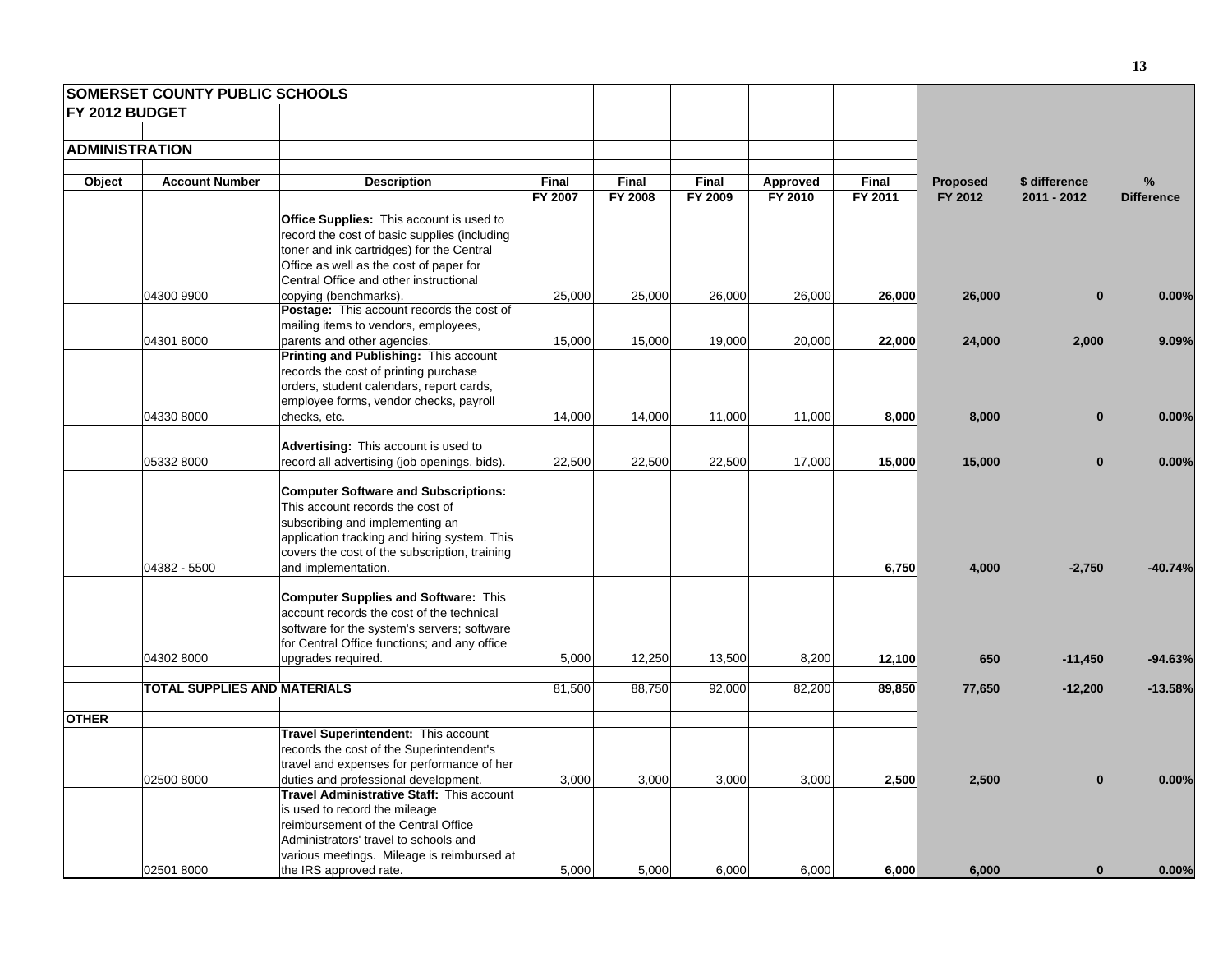|                       | <b>SOMERSET COUNTY PUBLIC SCHOOLS</b>    |                                                                                         |                  |                  |                  |                  |                  |                  |                   |                   |
|-----------------------|------------------------------------------|-----------------------------------------------------------------------------------------|------------------|------------------|------------------|------------------|------------------|------------------|-------------------|-------------------|
| FY 2012 BUDGET        |                                          |                                                                                         |                  |                  |                  |                  |                  |                  |                   |                   |
|                       |                                          |                                                                                         |                  |                  |                  |                  |                  |                  |                   |                   |
| <b>ADMINISTRATION</b> |                                          |                                                                                         |                  |                  |                  |                  |                  |                  |                   |                   |
|                       |                                          |                                                                                         |                  |                  |                  |                  |                  |                  |                   |                   |
| Object                | <b>Account Number</b>                    | <b>Description</b>                                                                      | Final            | Final            | Final            | Approved         | <b>Final</b>     | <b>Proposed</b>  | \$ difference     | %                 |
|                       |                                          |                                                                                         | FY 2007          | FY 2008          | FY 2009          | FY 2010          | FY 2011          | FY 2012          | 2011 - 2012       | <b>Difference</b> |
|                       |                                          |                                                                                         |                  |                  |                  |                  |                  |                  |                   |                   |
|                       |                                          | <b>Dues and Subscriptions: This account</b>                                             |                  |                  |                  |                  |                  |                  |                   |                   |
|                       |                                          | records the cost of various membership                                                  |                  |                  |                  |                  |                  |                  |                   |                   |
|                       |                                          | dues (CoSN, AASA, MNS) for the system                                                   |                  |                  |                  |                  |                  |                  |                   |                   |
|                       |                                          | as well as providing a professional dues                                                |                  |                  |                  |                  |                  |                  |                   |                   |
|                       |                                          | allowance for Central Office Administrators                                             |                  |                  |                  |                  |                  |                  |                   |                   |
|                       | 02505 8000                               | as per the contract.                                                                    | 23,900           | 23,900           | 23,900           | 23,900           | 20,000           | 20,000           | $\bf{0}$          | 0.00%             |
|                       |                                          |                                                                                         |                  |                  |                  |                  |                  |                  |                   |                   |
|                       |                                          | Meetings: This account is used to record                                                |                  |                  |                  |                  |                  |                  |                   |                   |
|                       |                                          | the costs incurred by Central Office Staff                                              |                  |                  |                  |                  |                  |                  |                   |                   |
|                       |                                          | attending various meetings. It includes the                                             |                  |                  |                  |                  |                  |                  |                   |                   |
|                       | 02506 8000                               | registration cost and meals.                                                            | 6,000            | 6,000            | 6,000            | 6,000            | 6,000            | 6,000            | $\mathbf{0}$      | 0.00%             |
|                       |                                          | Legal Expenses: This account records                                                    |                  |                  |                  |                  |                  |                  |                   |                   |
|                       |                                          | any costs associated with copying, faxing<br>or travel for attorneys working on various |                  |                  |                  |                  |                  |                  |                   |                   |
|                       | 02583 9900                               | Board related issues.                                                                   | 1,000            | 1,000            | 1,000            | 1,000            | 1,000            | 1,000            | $\mathbf{0}$      | 0.00%             |
|                       |                                          |                                                                                         |                  |                  |                  |                  |                  |                  |                   |                   |
|                       |                                          | Board Expenses: This account is used to                                                 |                  |                  |                  |                  |                  |                  |                   |                   |
|                       |                                          | record the costs associated with the Board                                              |                  |                  |                  |                  |                  |                  |                   |                   |
|                       |                                          | performing its duties. It includes funds for                                            |                  |                  |                  |                  |                  |                  |                   |                   |
|                       | 01507 8000                               | attendance at one conference annually.                                                  | 3,000            | 3,000            | 3,000            | 3,000            | 3,000            | 3,000            | $\bf{0}$          | 0.00%             |
|                       |                                          | Superintendent Expenses: This account                                                   |                  |                  |                  |                  |                  |                  |                   |                   |
|                       |                                          | is used to record the costs associated with                                             |                  |                  |                  |                  |                  |                  |                   |                   |
|                       |                                          | various meetings called by the                                                          |                  |                  |                  |                  |                  |                  |                   |                   |
|                       | 02599 9900                               | Superintendent.                                                                         | 2,000            | 2,000            | 3,000            | 3,000            | 2,500            | 2,500            | $\bf{0}$          | 0.00%             |
|                       |                                          | Recruiting: This account records the                                                    |                  |                  |                  |                  |                  |                  |                   |                   |
|                       |                                          | costs associated with hiring new staff                                                  |                  |                  |                  |                  |                  |                  |                   |                   |
|                       | 02536 8000                               | members.                                                                                | 15,000           | 15,000           | 12,000           | 8,000            | 6,000            | 6,000            | $\mathbf{0}$      | 0.00%             |
|                       | 02599 9800                               | Liability: This account is inactive.                                                    | 12,000           | $\Omega$         |                  |                  |                  |                  |                   |                   |
|                       |                                          | <b>Consortium Dues: This account is used</b>                                            |                  |                  |                  |                  |                  |                  |                   |                   |
|                       |                                          | to record the annual dues for various                                                   |                  |                  |                  |                  |                  |                  |                   |                   |
|                       |                                          | memberships including: ESMEC; PSSAM;                                                    |                  |                  |                  |                  |                  |                  |                   |                   |
|                       | 02581 8000                               | MABE.                                                                                   | 16,800           | 18,000           | 20,000           | 20,000           | 23,000           | 32,000           | 9,000             | 39.13%            |
|                       |                                          | Superintendent TSA (per contract): This                                                 |                  |                  |                  |                  |                  |                  |                   |                   |
|                       |                                          | account provides for an annual contribution                                             |                  |                  |                  |                  |                  |                  |                   |                   |
|                       | 02599 8000<br><b>TOTAL OTHER CHARGES</b> | to an approved 403b plan.                                                               | 10,000<br>97,700 | 13,000<br>89,900 | 15,000<br>92,900 | 15,000<br>88,900 | 13,100<br>83,100 | 13,100<br>92,100 | $\bf{0}$<br>9,000 | 0.00%<br>10.83%   |
|                       |                                          |                                                                                         |                  |                  |                  |                  |                  |                  |                   |                   |
|                       | <b>LAND BUILDING AND EQUIPMENT</b>       |                                                                                         |                  |                  |                  |                  |                  |                  |                   |                   |
|                       |                                          |                                                                                         |                  |                  |                  |                  |                  |                  |                   |                   |
|                       |                                          | <b>Administrative Addt'l Equipment: These</b>                                           |                  |                  |                  |                  |                  |                  |                   |                   |
|                       | 05604 8000                               | expenditures are for additional equipment<br>(technology) within the Central Office.    | 23,500           | 12,500           | 7,500            | $\mathbf 0$      | 4,000            | 7,100            | 3,100             |                   |
|                       |                                          |                                                                                         |                  |                  |                  |                  |                  |                  |                   | 77.50%            |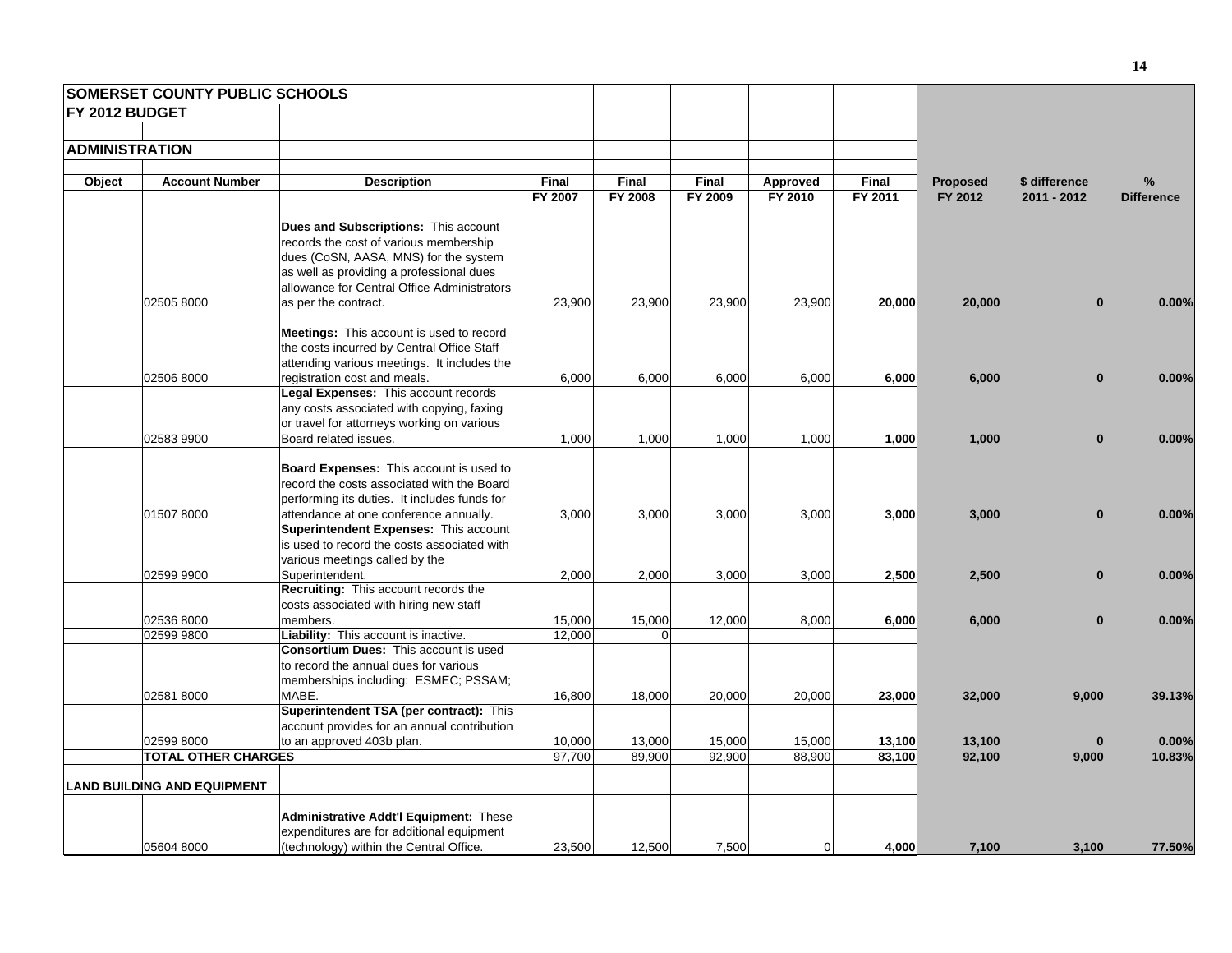|                        | <b>ISOMERSET COUNTY PUBLIC SCHOOLS</b>   |                                                                                                                                |              |                |              |          |         |                 |               |                   |
|------------------------|------------------------------------------|--------------------------------------------------------------------------------------------------------------------------------|--------------|----------------|--------------|----------|---------|-----------------|---------------|-------------------|
| <b>IFY 2012 BUDGET</b> |                                          |                                                                                                                                |              |                |              |          |         |                 |               |                   |
|                        |                                          |                                                                                                                                |              |                |              |          |         |                 |               |                   |
| <b>ADMINISTRATION</b>  |                                          |                                                                                                                                |              |                |              |          |         |                 |               |                   |
| Object                 | <b>Account Number</b>                    | <b>Description</b>                                                                                                             | <b>Final</b> | <b>Final</b>   | <b>Final</b> | Approved | Final   | <b>Proposed</b> | \$ difference | $\%$              |
|                        |                                          |                                                                                                                                | FY 2007      | <b>FY 2008</b> | FY 2009      | FY 2010  | FY 2011 | FY 2012         | 2011 - 2012   | <b>Difference</b> |
|                        |                                          | Addt'l Equipment: This account will be<br>used to purchase equipment and start up<br>supplies for a timeclock system to ensure |              |                |              |          |         |                 |               |                   |
| <b>INEW REQUEST</b>    |                                          | compliance with FLSA.                                                                                                          |              |                |              |          | 3,100   | 350             | $-2,750$      | $-88.71%$         |
|                        | <b>TOTAL LAND BUILDING AND EQUIPMENT</b> |                                                                                                                                | 23.500       | 12.500         | 7,500        |          | 7,100   | 7,450           | 350           | 4.93%             |
|                        | TOTAL ADMINSTRATION:                     |                                                                                                                                | 723,497      | 755,534        | 782,384      | 776,574  | 798,762 | 800,960         | 2,198         | 0.28%             |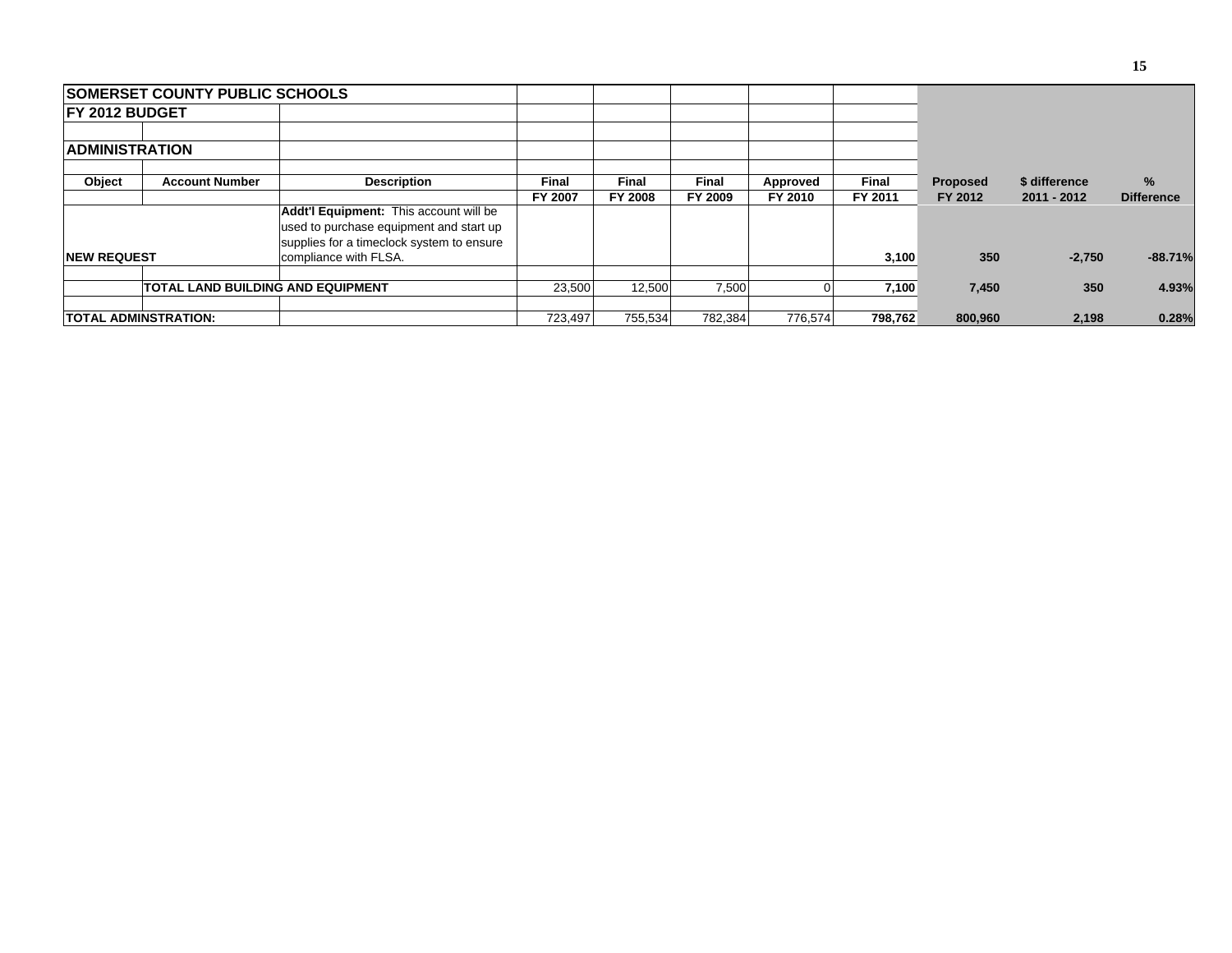|                        | <b>SOMERSET COUNTY PUBLIC SCHOOLS</b> |                                                                                                                                         |                  |                         |                               |                  |                  |              |                                     |                        |
|------------------------|---------------------------------------|-----------------------------------------------------------------------------------------------------------------------------------------|------------------|-------------------------|-------------------------------|------------------|------------------|--------------|-------------------------------------|------------------------|
| <b>IFY 2012 BUDGET</b> |                                       |                                                                                                                                         |                  |                         |                               |                  |                  |              |                                     |                        |
|                        | <b>SCHOOL SUPPORT SERVICES</b>        |                                                                                                                                         |                  |                         |                               |                  |                  |              |                                     |                        |
| Object                 | <b>Account Number</b>                 | <b>Description</b>                                                                                                                      | Final<br>FY 2007 | Final<br><b>FY 2008</b> | Final<br><b>FY 2009</b>       | Final<br>FY 2010 | Final<br>FY 2011 | FY 2012      | Proposed \$ difference<br>2011-2012 | %<br><b>Difference</b> |
| <b>SALARIES</b>        |                                       |                                                                                                                                         |                  |                         |                               |                  |                  |              |                                     |                        |
|                        |                                       | <b>Instructional Administrators: This</b><br>line is used to record the salaries of<br>1.0 Asst Supt; 2 Directors; 3.50<br>Supervisors. | 458,032          | 498,641                 | 534,129                       | 530,261          | 552.094          | 637,027      | 84,934                              | 15.38%                 |
|                        |                                       | Principals: This line records the                                                                                                       |                  |                         |                               |                  |                  |              |                                     |                        |
|                        | 41035                                 | salaries of 9 principals.                                                                                                               | 801,164          | 841,371                 | 817,369                       | 804,791          | 804,611          | 812,657      | 8,046                               | 1.00%                  |
|                        | 41036 5000                            | Vice Principals: This account is<br>used to record the salaries of 5 VPs<br>(2 WES; 1 WHS; 1 CHS; 1 SIS).                               | 130,994          | 153,388                 | 210,912                       | 348,637          | 349,660          | 350,125      | 465                                 | 0.13%                  |
|                        |                                       | <b>School Office Associates: This</b><br>account is used to record the 13<br>school office associates' salaries.                        | 391,259          | 420,541                 | 461,244                       | 456,217          | 456,089          | 440,304      | $-15,785$                           | $-3.46%$               |
|                        |                                       | <b>School Support Associates: This</b><br>account records 4 Central Office<br>Associates' salaries.                                     | 147,846          | 161,159                 | 172,986                       | 150,831          | 148,131          | 149,986      | 1,855                               | 1.25%                  |
|                        | 44024-9800                            | <b>Curriculum and Assessment</b><br><b>Coordinator:</b> This line is used to<br>record the .5 Performance Matters<br>position.          |                  | 43,819                  | 42,303                        | 38,264           | $\mathbf{0}$     | $\mathbf{0}$ | $\mathbf{0}$                        |                        |
|                        | 44030 9900                            | HR Generalist: This line is used to<br>record the salary of the Generalist.                                                             | 36,244           | 38,814                  | 39,825                        | 36,518           | 37,672           | 39,899       | 2,227                               | 5.91%                  |
|                        | 44031 9800                            | <b>Student Information System</b><br>Analyst: This line is used to record<br>the Student Information Analyst's<br>salary.               | 44,922           | 48,067                  | 61,526                        | 61,224           | 61,434           | 62,048       | 614                                 | 1.00%                  |
|                        |                                       | Clerical Support: This line records<br>part time clerical assistance for<br>Human Resources from a retired<br>Central Office Associate. | 5,000            | 5,000                   | 6,000                         | 6,000            | $\mathbf{0}$     | $\mathbf{0}$ | $\bf{0}$                            |                        |
|                        | <b>TOTAL SALARIES</b>                 |                                                                                                                                         |                  |                         | 2,015,461 2,210,800 2,346,294 | 2,432,743        | 2,409,691        | 2,492,046    | 82,356                              | 3.42%                  |
| <b>SUPPLIES</b>        |                                       |                                                                                                                                         |                  |                         |                               |                  |                  |              |                                     |                        |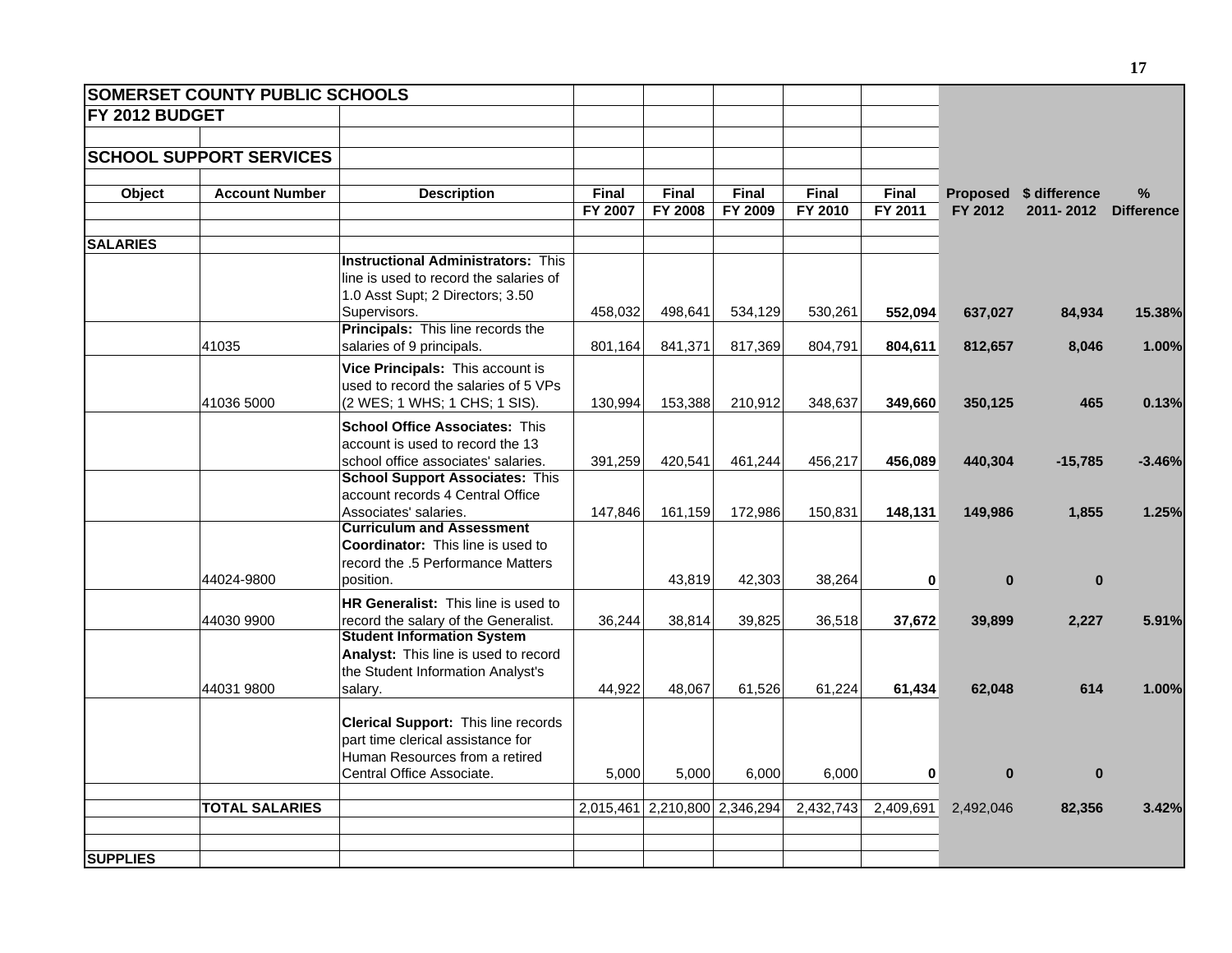|                       | <b>SOMERSET COUNTY PUBLIC SCHOOLS</b> |                                                   |              |                |              |         |              |         |                        |                   |
|-----------------------|---------------------------------------|---------------------------------------------------|--------------|----------------|--------------|---------|--------------|---------|------------------------|-------------------|
| <b>FY 2012 BUDGET</b> |                                       |                                                   |              |                |              |         |              |         |                        |                   |
|                       |                                       |                                                   |              |                |              |         |              |         |                        |                   |
|                       | <b>SCHOOL SUPPORT SERVICES</b>        |                                                   |              |                |              |         |              |         |                        |                   |
|                       |                                       |                                                   |              |                |              |         |              |         |                        |                   |
| Object                | <b>Account Number</b>                 | <b>Description</b>                                | <b>Final</b> | Final          | <b>Final</b> | Final   | <b>Final</b> |         | Proposed \$ difference | %                 |
|                       |                                       |                                                   | FY 2007      | FY 2008        | FY 2009      | FY 2010 | FY 2011      | FY 2012 | 2011-2012              | <b>Difference</b> |
|                       |                                       |                                                   |              |                |              |         |              |         |                        |                   |
|                       |                                       | <b>Administrative Software: This</b>              |              |                |              |         |              |         |                        |                   |
|                       |                                       | account is used to record the costs               |              |                |              |         |              |         |                        |                   |
|                       |                                       | associated with various school based              |              |                |              |         |              |         |                        |                   |
|                       | 44382-9800                            | software, including Quicken.                      |              | 21,000         | 5,000        | 5,000   | 5,000        | 600     | $-4,400$               | $-88.00%$         |
|                       |                                       |                                                   |              |                |              |         |              |         |                        |                   |
|                       | <b>TOTAL SUPPLIES AND MATERIALS</b>   |                                                   | $\Omega$     | 21,000         | 5,000        | 5,000   | 5,000        | 600     | $-4,400$               | $-88.00\%$        |
|                       |                                       |                                                   |              |                |              |         |              |         |                        |                   |
| <b>OTHER</b>          |                                       |                                                   |              |                |              |         |              |         |                        |                   |
|                       |                                       |                                                   |              |                |              |         |              |         |                        |                   |
|                       |                                       | Diplomas: This account records the                |              |                |              |         |              |         |                        |                   |
|                       |                                       | cost of diplomas for graduating                   |              |                |              |         |              |         |                        |                   |
|                       |                                       | seniors, as well as any replacements              |              |                |              |         |              |         |                        |                   |
|                       | 41512 5000                            | that need to be ordered annually.                 | 2,600        | 2,600          | 2,000        | 2,000   | 2,000        | 2,000   | $\bf{0}$               | 0.00%             |
|                       |                                       | <b>Commencement:</b> The funds in this            |              |                |              |         |              |         |                        |                   |
|                       |                                       | line are disbursed to the two high                |              |                |              |         |              |         |                        |                   |
|                       |                                       | schools to help defray the costs of               |              |                |              |         |              |         |                        |                   |
|                       |                                       | 41512 3500 and 4000 the graduation ceremony.      | 1,000        | 1,000          | 1,000        | 1,000   | 1,000        | 1,000   | $\bf{0}$               | 0.00%             |
|                       |                                       | <b>Instructional Travel: This account</b>         |              |                |              |         |              |         |                        |                   |
|                       |                                       | is used to record the mileage costs               |              |                |              |         |              |         |                        |                   |
|                       |                                       | for principals and instructional                  |              |                |              |         |              |         |                        |                   |
|                       | 44501 9800                            | administrators.<br>Middle States: This account no | 9,700        | 9,700          | 10,000       | 10,000  | 10,000       | 10,000  | $\bf{0}$               | 0.00%             |
|                       | 32544                                 | longer used.                                      | 0            | $\overline{0}$ |              |         |              |         | $\bf{0}$               | #DIV/0!           |
|                       |                                       | <b>Professional Meetings: This</b>                |              |                |              |         |              |         |                        |                   |
|                       |                                       | account is used to record the costs               |              |                |              |         |              |         |                        |                   |
|                       |                                       | incurred by Central Office Staff                  |              |                |              |         |              |         |                        |                   |
|                       |                                       | attending various meetings. It                    |              |                |              |         |              |         |                        |                   |
|                       |                                       | includes the registration cost and                |              |                |              |         |              |         |                        |                   |
|                       | 47506 9800                            | meals.                                            | 8,000        | 8,000          | 8,000        | 8,000   | 8,000        | 8,000   | 0                      | 0.00%             |
|                       |                                       |                                                   |              |                |              |         |              |         |                        |                   |
|                       | <b>TOTAL OTHER CHARGES</b>            |                                                   | 21,300       | 21,300         | 21,000       | 21,000  | 21,000       | 21,000  |                        | 0.00%             |
|                       |                                       |                                                   |              |                |              |         |              |         |                        |                   |
|                       | <b>LAND BUILDING AND EQUIPMENT</b>    | <b>Adminstrative Hardware: This</b>               |              |                |              |         |              |         |                        |                   |
|                       |                                       | account is used to record any                     |              |                |              |         |              |         |                        |                   |
|                       |                                       | equipment (technology) needed                     |              |                |              |         |              |         |                        |                   |
|                       | 41636 9800                            | within the school offices.                        | 10,000       | 10,000         | 7,000        | 3,300   |              | 4,400   | $-1,100$               | $-20.00%$         |
|                       |                                       | Vehicle - Staff Development: This                 |              |                |              |         | 5,500        |         |                        |                   |
|                       |                                       | account is inactive.                              | 0            | $\mathbf 0$    | 0            | 0       |              |         |                        |                   |
|                       |                                       |                                                   |              |                |              |         |              |         |                        |                   |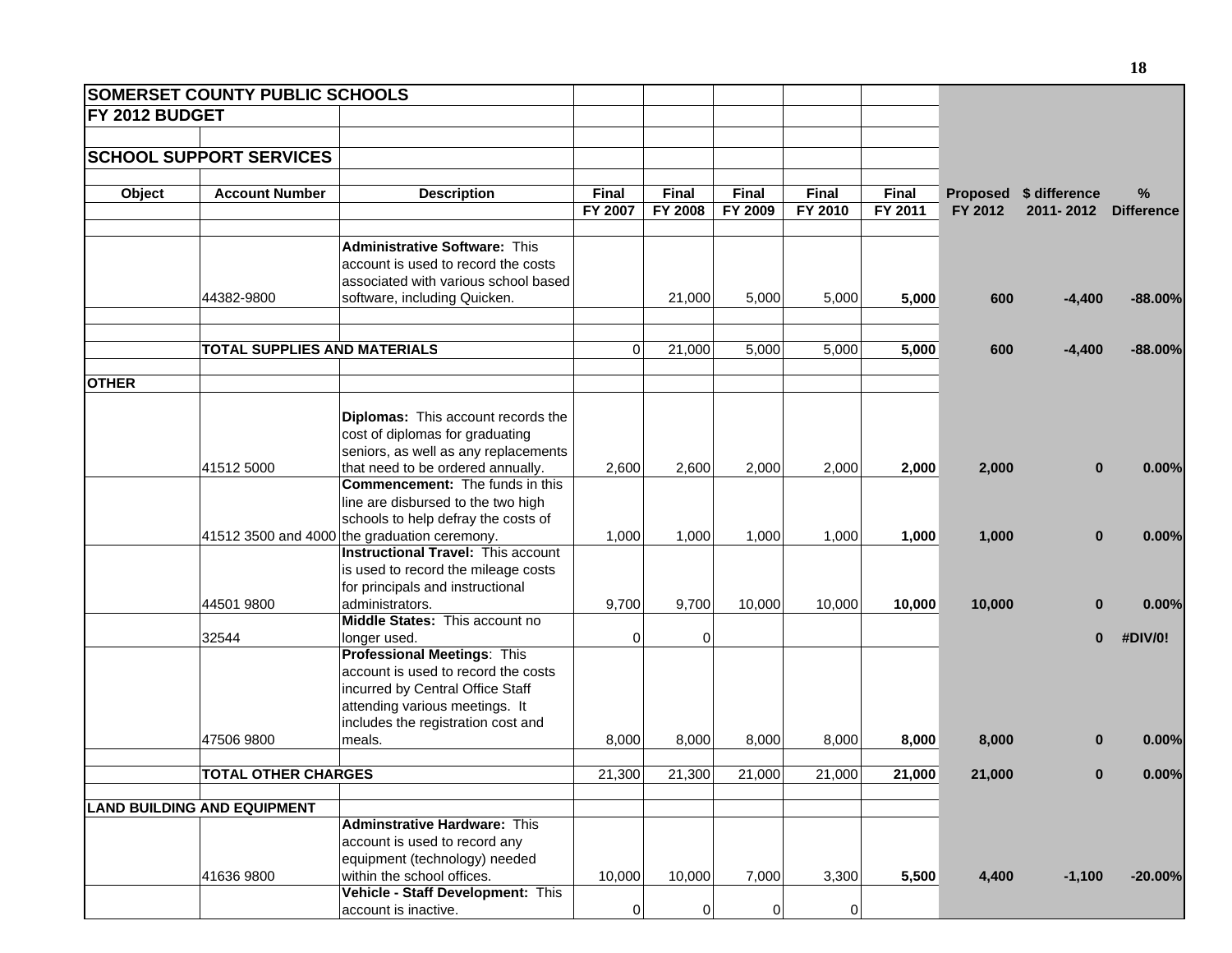|                             | <b>SOMERSET COUNTY PUBLIC SCHOOLS</b> |                                          |                  |                         |                               |                         |                         |                            |                            |                        |
|-----------------------------|---------------------------------------|------------------------------------------|------------------|-------------------------|-------------------------------|-------------------------|-------------------------|----------------------------|----------------------------|------------------------|
| <b>IFY 2012 BUDGET</b>      |                                       |                                          |                  |                         |                               |                         |                         |                            |                            |                        |
|                             | <b>SCHOOL SUPPORT SERVICES</b>        |                                          |                  |                         |                               |                         |                         |                            |                            |                        |
| <b>Object</b>               | <b>Account Number</b>                 | <b>Description</b>                       | Final<br>FY 2007 | Final<br><b>FY 2008</b> | Final<br>FY 2009              | <b>Final</b><br>FY 2010 | <b>Final</b><br>FY 2011 | <b>Proposed</b><br>FY 2012 | \$ difference<br>2011-2012 | %<br><b>Difference</b> |
|                             |                                       |                                          |                  |                         |                               |                         |                         |                            |                            |                        |
|                             |                                       | <b>TOTAL LAND BUILDING AND EQUIPMENT</b> | 10.000           | 10.000                  | 7.000                         | 3.300                   | 5,500                   | 4,400                      | $-1,100$                   | $-20.00%$              |
| <b>TOTAL SCHOOL SUPPORT</b> |                                       |                                          |                  |                         | 2,046,761 2,263,100 2,379,294 | 2,462,043               | 2,441,191               | 2,518,046                  | 76.856                     | 3.15%                  |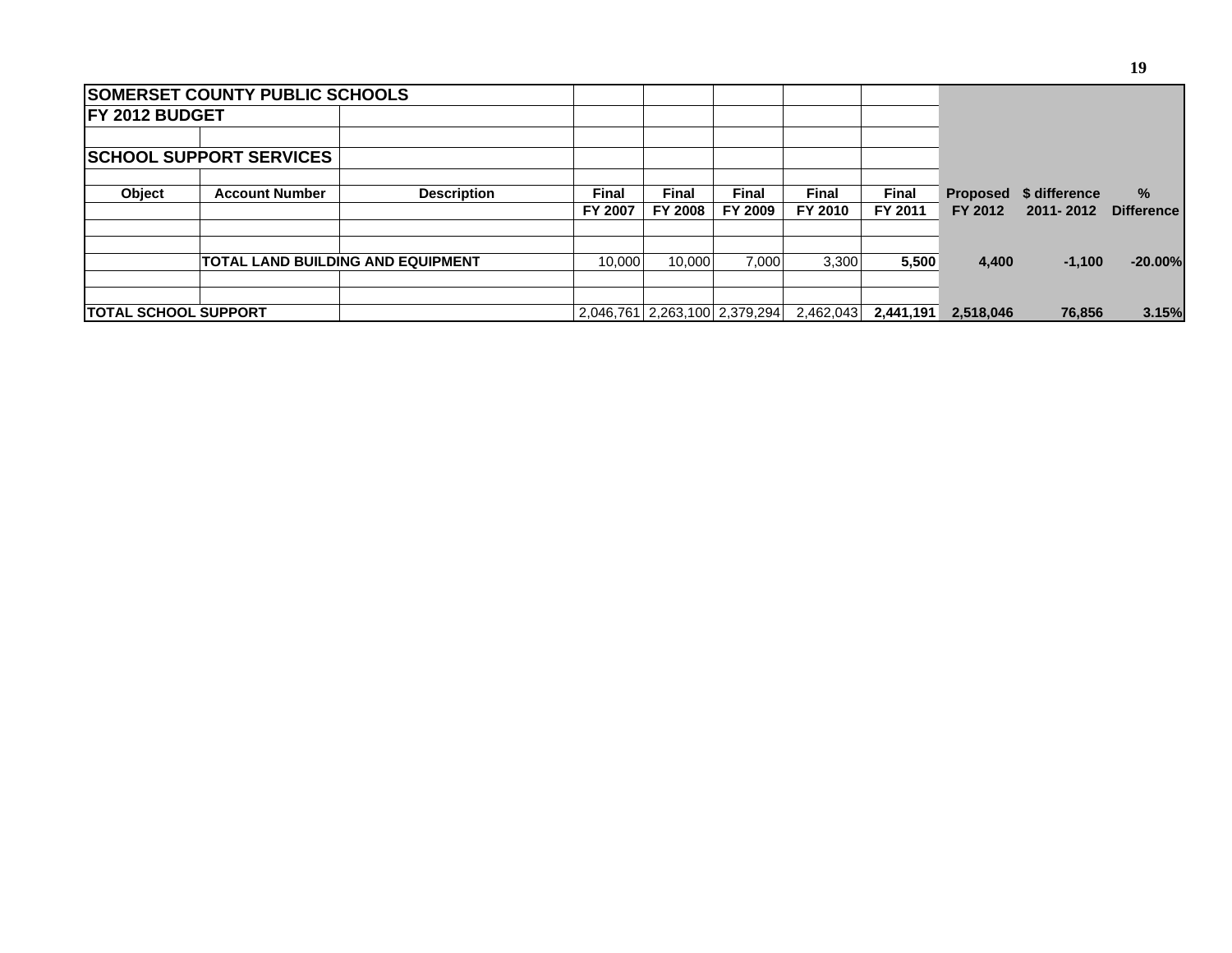|                 | <b>SOMERSET COUNTY PUBLIC SCHOOLS</b>                                                                                                                 |         |              |                                                                   |                |         |          |                        |             |
|-----------------|-------------------------------------------------------------------------------------------------------------------------------------------------------|---------|--------------|-------------------------------------------------------------------|----------------|---------|----------|------------------------|-------------|
| FY 2012 BUDGET  |                                                                                                                                                       |         |              |                                                                   |                |         |          |                        |             |
|                 |                                                                                                                                                       |         |              |                                                                   |                |         |          |                        |             |
|                 | <b>INSTRUCTIONAL SALARIES</b>                                                                                                                         |         |              |                                                                   |                |         |          |                        |             |
|                 |                                                                                                                                                       |         |              |                                                                   |                |         |          |                        |             |
| Object          | <b>Description</b>                                                                                                                                    | Final   | <b>Final</b> | Final                                                             | Final          | Final   |          | Proposed \$ difference | %           |
|                 |                                                                                                                                                       | FY 2007 | FY 2008      | FY 2009                                                           | FY 2010        | FY 2011 | FY 2012  | 2011 - 2012 Difference |             |
| <b>SALARIES</b> |                                                                                                                                                       |         |              |                                                                   |                |         |          |                        |             |
|                 | <b>CORE PROGRAM:</b>                                                                                                                                  |         |              |                                                                   |                |         |          |                        |             |
|                 | Instructional Staff (Professional): 83.7 elementary; 93 secondary; 10 voc ed;                                                                         |         |              |                                                                   |                |         |          |                        |             |
|                 | 1 psychologist; 3 deans; 6.75 facilitators/reading coach; 8 guidance; 6 media; 3                                                                      |         |              |                                                                   |                |         |          |                        |             |
|                 | <b>ELL</b>                                                                                                                                            |         |              | 11,614,165 12,452,666 12,362,060 11,859,661 12,363,279 11,868,488 |                |         |          | $-494,791$             | -4.00%      |
|                 | Alternative Learning (Professional): 4 teachers; 1 dean                                                                                               | 239,550 | 255,194      | 300,867                                                           | 321,609        | 325,940 | 318,803  | $-7,137$               | $-2.19%$    |
|                 |                                                                                                                                                       |         |              |                                                                   |                |         |          |                        |             |
|                 | <b>Instructional Assistants: 15 FTE</b>                                                                                                               | 409,166 | 462,247      | 510,753                                                           | 500,916        | 358,235 | 356,225  | $-2,010$               | $-0.56%$    |
| 32077           | <b>Teacher Substitutes</b>                                                                                                                            | 230,000 | 230,000      | 230,000                                                           | 260,000        | 260,000 | 260,000  | $\Omega$               | 0.00%       |
| 31194           | 4500 Substitute Training (Stipends)                                                                                                                   | 4,000   | 4,000        | 4,000                                                             | 3,000          | 2,500   | 2,500    | $\bf{0}$               | 0.00%       |
| 32042           | 8900 Teacher Homebound/Incarcerated                                                                                                                   | 25,000  | 25,000       | 25,000                                                            | 25,000         | 25,000  | 25,000   | $\Omega$               | 0.00%       |
|                 |                                                                                                                                                       |         |              |                                                                   |                |         |          |                        |             |
|                 | <b>SUMMER/EXTENDED DAY:</b>                                                                                                                           |         |              |                                                                   |                |         |          |                        |             |
|                 | <b>Summer School:</b> This account is used to record the cost of providing summer                                                                     |         |              |                                                                   |                |         |          |                        |             |
| 30199           | 2900 instruction for makeup credit at the Intermediate and High School levels.                                                                        | 35,000  | 35,000       | 38,000                                                            | $\overline{0}$ | 38,000  | 38,000   | $\bf{0}$               | 0.00%       |
|                 | Summer School Intervention: These funds are used to provide a summer                                                                                  |         |              |                                                                   |                |         |          |                        |             |
| 30076           | 2800 reading intervention program.                                                                                                                    |         | 15,000       | 7,500                                                             | 7,500          | 7,500   | $\bf{0}$ | $-7,500$               | $-100.00\%$ |
|                 | Summer School Intervention: These funds are used to provide High School                                                                               |         |              |                                                                   |                |         |          |                        |             |
| 32090           | 2900 Assessment intevention, including Bridge projects.                                                                                               |         |              | 5,600                                                             | $\overline{0}$ | 5,900   | 5,900    | $\Omega$               | 0.00%       |
|                 | Summer School Enrichment: These funds are used to provide summer                                                                                      |         |              |                                                                   |                |         |          |                        |             |
| 34076           | 2800 enrichment.                                                                                                                                      |         | 10,000       | 10,000                                                            | $\overline{0}$ |         |          |                        |             |
|                 | High School Assessment Intervention: These funds are used to provide                                                                                  |         |              |                                                                   |                |         |          |                        |             |
| 32090           | 5000 intervention during the school year for the High School Assessments.<br>Extended Day Program: This account is used to provide the required match |         | 20,000       | 20,000                                                            | 20,000         | 20,000  | 10,000   | $-10,000$              | -50.00%     |
|                 | for the Voyager after school program grant.                                                                                                           |         | 70,000       | 70,000                                                            | 70,000         | 50,000  | $\bf{0}$ | $-50,000$              | $-100.00%$  |
|                 |                                                                                                                                                       |         |              |                                                                   |                |         |          |                        |             |
|                 | <b>EXTRA CURRICULAR:</b>                                                                                                                              |         |              |                                                                   |                |         |          |                        |             |
|                 | Extra Duty: These funds provide the negotiated amounts for professional staff                                                                         |         |              |                                                                   |                |         |          |                        |             |
| 39106           | 9800 providing extra duty activities.                                                                                                                 | 97,885  | 102,779      | 120,918                                                           | 120,918        | 120,918 | 129,000  | 8,082                  | 6.68%       |
|                 | Extra Duty: This account is used to record the costs associated with providing                                                                        |         |              |                                                                   |                |         |          |                        |             |
| 39106           | 9800 Athletic Trainers for athletic games.                                                                                                            | 18,000  | 18,000       | 18,000                                                            | 18,000         | 18,000  | 18,000   | $\Omega$               | 0.00%       |
|                 |                                                                                                                                                       |         |              |                                                                   |                |         |          |                        |             |
| 37194           | <b>PROFESSIONAL DEVELOPMENT:</b>                                                                                                                      | 6,252   | 2,640        | 3,016                                                             | 3,016          | 1,000   |          | $\bf{0}$               |             |
|                 | 5800 Professional Development - stipends: Gifted and Talented Training<br>Professional Development - stipends: Teacher Inservices - New Teacher       |         |              |                                                                   |                |         | 1,000    |                        | 0.00%       |
|                 | 31194 4500 Orientation                                                                                                                                |         |              | 24,600                                                            | 20,000         | 13,200  | 13,200   | υ                      | 0.00%       |
|                 | 2000 Professional Development - stipends: Teacher Inservices - Elementary                                                                             |         |              | 17,000                                                            | 17,000         | 17,000  | 8,000    | $-9,000$               | $-52.94%$   |
|                 | 5000 Professional Development - stipends: Teacher Inservices - Secondary                                                                              |         |              | 35,700                                                            | 11,580         | 8,000   | 11,520   | 3,520                  | 44.00%      |
|                 | Professional Development - stipends: Technology (Technology Certification,                                                                            |         |              |                                                                   |                |         |          |                        |             |
| 31194           | 5500 Power School, Performance Matters, Promethean Board)                                                                                             | 2,500   | 2,500        | 60,500                                                            | 31,000         | 20,700  | 14,900   | $-5,800$               | -28.02%     |
| 31199           | 4500 Professional Development - stipends: MSDE coursework                                                                                             |         |              | 15,430                                                            | 15,400         | 8,000   | 8,000    | $\bf{0}$               | 0.00%       |
| 37194           | 5800 Professional Development - stipends: Talented and Gifted                                                                                         | 900     | 900          | 900                                                               | $\overline{0}$ |         |          |                        |             |
| 31106           | Professional Development - stipends: Teacher Mentoring Stipends (\$1675<br>4500 per teacher)                                                          | 30,000  | 50,000       | 40,000                                                            | 25,000         | 18,500  | 5,000    | $-13,500$              | $-72.97%$   |
|                 |                                                                                                                                                       |         |              |                                                                   |                |         |          |                        |             |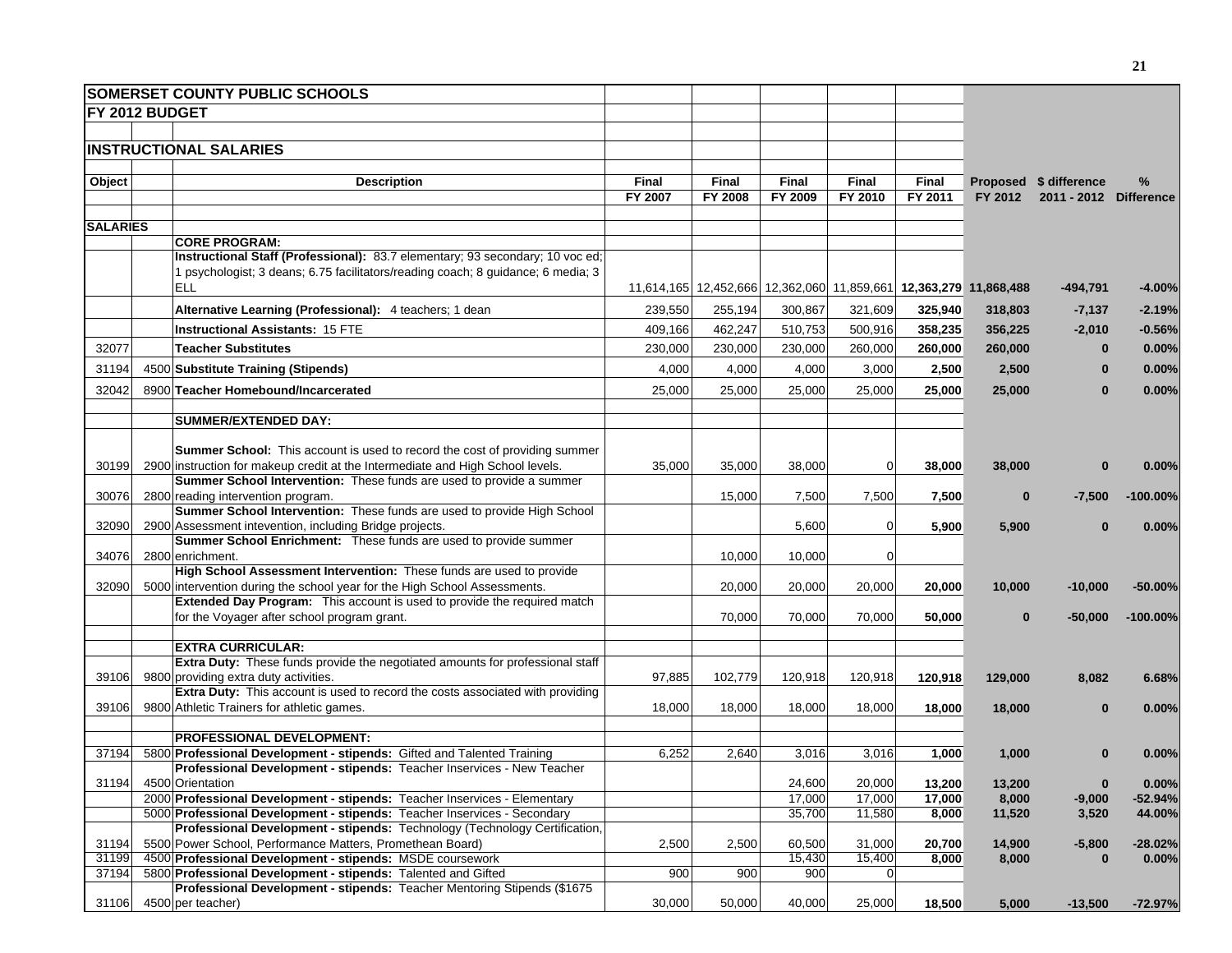|                        | <b>SOMERSET COUNTY PUBLIC SCHOOLS</b> |                                                                                   |              |              |                                                                   |              |         |         |                        |          |
|------------------------|---------------------------------------|-----------------------------------------------------------------------------------|--------------|--------------|-------------------------------------------------------------------|--------------|---------|---------|------------------------|----------|
| <b>IFY 2012 BUDGET</b> |                                       |                                                                                   |              |              |                                                                   |              |         |         |                        |          |
|                        |                                       |                                                                                   |              |              |                                                                   |              |         |         |                        |          |
|                        |                                       | <b>IINSTRUCTIONAL SALARIES</b>                                                    |              |              |                                                                   |              |         |         |                        |          |
| Object                 |                                       | <b>Description</b>                                                                | <b>Final</b> | <b>Final</b> | Final                                                             | <b>Final</b> | Final   |         | Proposed \$ difference | %        |
|                        |                                       |                                                                                   | FY 2007      | FY 2008      | FY 2009                                                           | FY 2010      | FY 2011 | FY 2012 | 2011 - 2012 Difference |          |
| <b>SALARIES</b>        |                                       |                                                                                   |              |              |                                                                   |              |         |         |                        |          |
|                        |                                       |                                                                                   |              |              |                                                                   |              |         |         |                        |          |
|                        |                                       | <b>INACTIVE LINE ITEMS:</b>                                                       |              |              |                                                                   |              |         |         |                        |          |
| 55199                  |                                       | 9800 Counselor Stipends - After School hours: This account is inactive.           |              | 4,500        | 4,500                                                             | $\Omega$     |         |         |                        |          |
|                        |                                       | Summer School and Extended Day PT coordination: This account is inactive          |              | 10,000       |                                                                   |              |         |         |                        |          |
| 30076                  |                                       | 2900 Summer School Intervention - Reg Ed Intermediate: This account is inactive.  |              | 15,000       |                                                                   |              |         |         |                        |          |
| 32180                  |                                       | 9800 Attendance Make Up School - Extended Day: This account is inactive.          | 25,000       | 25,000       |                                                                   |              |         |         |                        |          |
|                        |                                       | 9800 Professional Development - Teacher Inservices: This account is inactive.     | 150,000      | 100,000      |                                                                   |              |         |         |                        |          |
| 34076                  |                                       | 2900 Summer School Enrichment - Intermediate: This account is inactive.           |              | 10,000       |                                                                   |              |         |         |                        |          |
| 32090                  |                                       | 2000 Academic Intervention - PreK - 7: This account is inactive.                  |              | 25,000       |                                                                   |              |         |         |                        |          |
| 32159                  |                                       | 9800 Recruiting Incentive - Signing Bonus: This account is inactive.              | 35,000       | 60,000       |                                                                   |              |         |         |                        |          |
| 32177                  |                                       | 9800 Recruiting Incentive - Moving Allowance (moved to other instruction)         | 2,000        |              |                                                                   |              |         |         |                        |          |
| 32184                  |                                       | 9800 Recruiting Incentive - Early Retirement Incentive: This account is inactive. | 10,000       | 7,000        |                                                                   |              |         |         |                        |          |
|                        |                                       |                                                                                   |              |              |                                                                   |              |         |         |                        |          |
|                        | <b>TOTAL INSTRUCTIONAL SALARIES</b>   |                                                                                   |              |              | 12,934,418 14,012,426 13,924,344 13,329,600 13,681,672 13,093,536 |              |         |         | $-588,136$             | $-4.30%$ |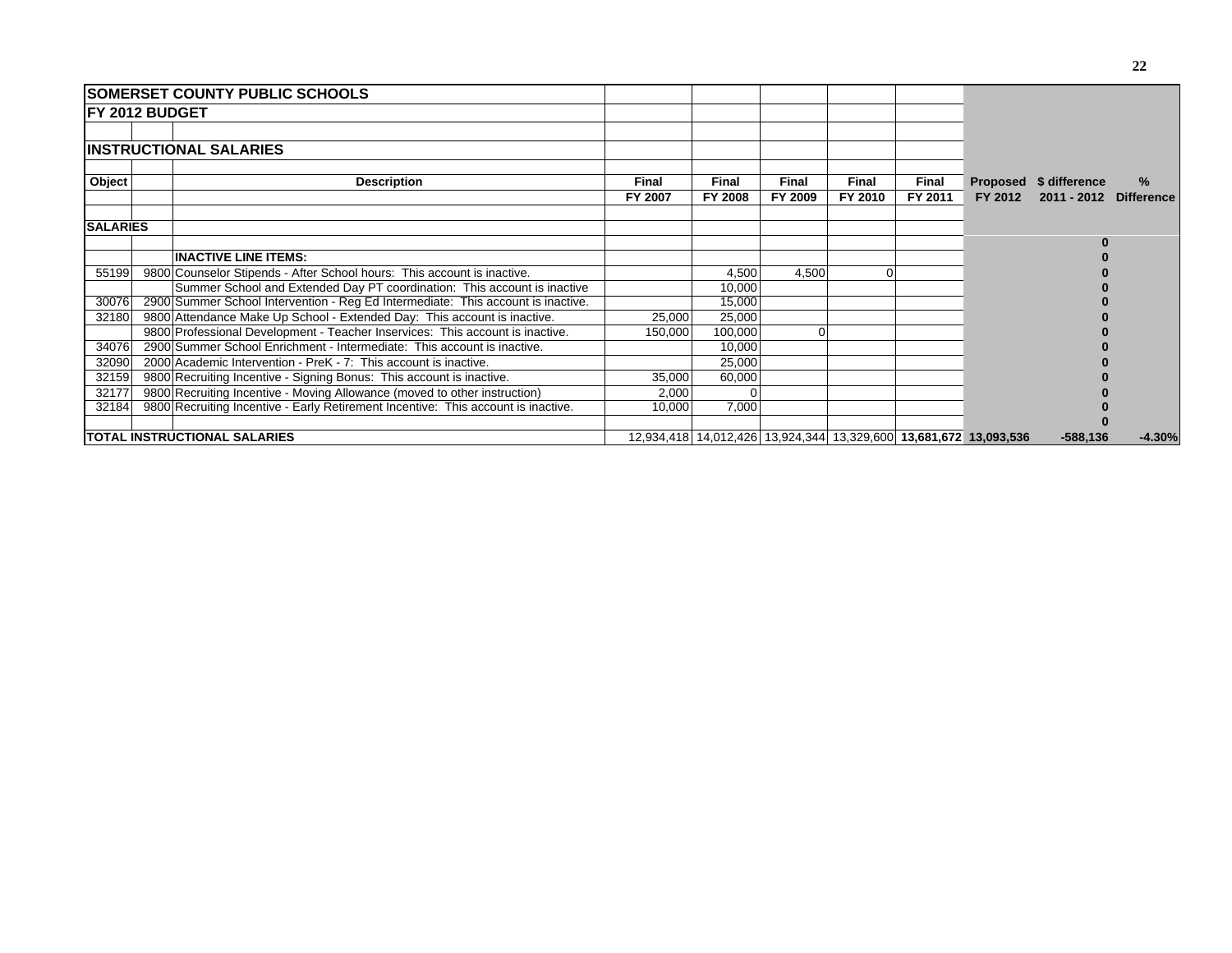|        |                               | <b>SOMERSET COUNTY PUBLIC SCHOOLS</b>                                                                                                                                      |         |                  |                |                  |                  |                        |                |
|--------|-------------------------------|----------------------------------------------------------------------------------------------------------------------------------------------------------------------------|---------|------------------|----------------|------------------|------------------|------------------------|----------------|
|        | <b>FY 2012 BUDGET</b>         |                                                                                                                                                                            |         |                  |                |                  |                  |                        |                |
|        |                               |                                                                                                                                                                            |         |                  |                |                  |                  |                        |                |
|        |                               | <b>INSTRUCTIONAL TEXTBOOKS/SUPPLIES</b>                                                                                                                                    |         |                  |                |                  |                  |                        |                |
|        |                               |                                                                                                                                                                            |         |                  |                |                  |                  |                        |                |
| Object | <b>Account Number</b>         | <b>Description</b>                                                                                                                                                         | Final   | Final            | Final          | Final            |                  | Proposed \$ difference | %              |
|        |                               |                                                                                                                                                                            | FY 2008 | FY 2009          | FY 2010        | FY 2011          | FY 2012          | 2011 - 2012 Difference |                |
|        | <b>SUPPLIES AND MATERIALS</b> |                                                                                                                                                                            |         |                  |                |                  |                  |                        |                |
|        |                               | <b>CENTRAL OFFICE REQUESTS:</b>                                                                                                                                            |         |                  |                |                  |                  |                        |                |
|        | 32376                         | Textbooks - Elementary: Consumables                                                                                                                                        | 72,390  | 60,000           | $\overline{0}$ | 60,000           | 46,000           | $-14,000$              |                |
|        | 32303                         | Textbooks - Elementary/Primary: reusable textbooks PreK - 5                                                                                                                | 54,000  | 25,000           | 10,000         | 20,000           | 10,000           | $-10,000$              | $-50.00%$      |
|        |                               |                                                                                                                                                                            |         |                  |                |                  |                  |                        |                |
|        | 32303                         | Textbooks - Middle/High: All subject areas including High School Assessment                                                                                                | 86,000  | 86,000           | 36,800         | 60,000           | 30,000           | $-30,000$              | $-50.00%$      |
|        |                               |                                                                                                                                                                            |         |                  |                |                  |                  |                        |                |
|        | 32306                         | Textbooks - High School Assessment - This account is no longer being used.                                                                                                 | 35,000  | 35,000           | 0              |                  |                  | $\mathbf 0$            |                |
|        |                               |                                                                                                                                                                            |         |                  |                |                  |                  |                        |                |
|        | 28371 2000                    | Materials of Instruction: General materials PreKindergarten/Kindergarten<br>Materials of Instruction: Materials associated with implementing Gifted and Talented           | 7,500   | 5,500            | 5,500          | 2,000            | 2,000            | $\bf{0}$               | 0.00%          |
|        | 37367 5800                    | program.                                                                                                                                                                   | 5,500   | 5,500            | 1,000          | 1,000            | 1,000            | $\bf{0}$               | 0.00%          |
|        |                               | Math/Reading Assessments: This account is used to account for the costs associated with                                                                                    |         |                  |                |                  |                  |                        |                |
|        | 32355 9800                    | DIBELS and other assessments.                                                                                                                                              | 1,000   | 1,000            | 1,000          | 1,000            | 1,000            | $\mathbf 0$            | 0.00%          |
|        |                               | Computer Software: This account records specific computer software requests for                                                                                            |         |                  |                |                  |                  |                        |                |
|        | 32382 9800                    | educational programs.                                                                                                                                                      | 65,000  | $\mathbf 0$      | 51,500         | 1,249            |                  | $-1,249$               | $-100.00\%$    |
|        |                               | Computer Software Subscriptions: This account is used to record the costs associated                                                                                       |         |                  |                |                  |                  |                        |                |
|        | 32382 5500                    | with Performance Matters, United Streaming, My Learning Plan, EdOptions, EDLINE,<br>Autodesk (for CAD) and ConnectEd.                                                      | 47,500  | 56,500           | 35,760         | 62,654           | 57,713           | $-4,941$               | $-7.89%$       |
|        |                               |                                                                                                                                                                            |         |                  |                |                  |                  |                        |                |
|        | 18382 9800                    | Online Reference Service: These funds provide on line reference services PreK - 12.<br>Online Courses: This account records costs associated with providing on line course | 2,500   | 2,500            | 2,500          | 2,500            | 2,200            | $-300$                 | $-12.00%$      |
|        | 32326 9800                    | opportunities to High School students.                                                                                                                                     | 5,000   | 5,000            | 5,000          | 3,000            | 2,000            | $-1,000$               | $-33.33%$      |
|        |                               |                                                                                                                                                                            |         |                  |                |                  |                  |                        |                |
|        | 32378 2000                    | Olympiad: These funds support the annual program.                                                                                                                          | 600     | 600              | 600            | 600              | 600              | $\bf{0}$               | 0.00%          |
|        | 32379 2000                    | Handwriting: This account records the cost of providing handwriting materials at the<br>Elementary level.                                                                  | 7,300   | 5,000            | 8,165          | 8,165            | 8,165            | $\bf{0}$               | 0.00%          |
|        |                               | Guidance Materials: These funds are used to provide various supplies and materials to the                                                                                  |         |                  |                |                  |                  |                        |                |
|        | 55324 9800                    | guidance counselors for implementation of various programs.                                                                                                                | 5,000   | 3,500            | 3,500          | 2,500            | 2,500            | $\mathbf{0}$           | 0.00%          |
|        |                               | Map/Globe Replacement: These funds provide for map and globe replacement as                                                                                                |         |                  |                |                  |                  |                        |                |
|        | 15313 5000                    | requested by each school.<br>Materials of Instruction - Science Consumable Kits: This account records the cost of                                                          | 2,500   | 1,000            | $\overline{0}$ | $\mathbf{0}$     | $\bf{0}$         | $\mathbf 0$            |                |
|        | 32327 2000                    | replacing various science manipulatives.                                                                                                                                   |         | 2,000            | 2,000          | 2,000            | 2,000            | $\mathbf 0$            | 0.00%          |
|        |                               | Materials of Instruction - Summer School Intervention: These funds provide materials to                                                                                    |         |                  |                |                  |                  |                        |                |
|        | 30323 - 2800                  | support the summer school programs.                                                                                                                                        | 10,000  | 5,000            | 5,000          | 5,000            | 5,000            | $\mathbf{0}$           | 0.00%          |
|        |                               | Staff Appreciation: This account supports various activities thoughout the school year                                                                                     |         |                  |                |                  |                  |                        |                |
|        | 31327 9800                    | including Teacher of Year, retirement plaques, etc.                                                                                                                        | 10,500  | 13,500           | 13,500         | 13,500           | 13,500           | $\mathbf{0}$           | 0.00%          |
|        |                               |                                                                                                                                                                            |         |                  |                |                  |                  |                        |                |
|        |                               |                                                                                                                                                                            |         |                  |                |                  |                  |                        |                |
|        |                               | <b>SCHOOL REQUESTS:</b>                                                                                                                                                    |         |                  |                |                  |                  |                        |                |
|        | 18304                         | Library/Elementary/Primary: \$16 per pupil allotment all elementary schools.                                                                                               | 30,480  | 28,035           | 26,974         | 28,270           | 25,800           | $-2,470$               | $-8.74%$       |
|        | 18304                         | Library/Middle/High: \$18 per pupil allotment all secondary schools.                                                                                                       | 38,918  | 29,253           | 27,442         | 25,894           | 22,904           | $-2,990$               | $-11.55%$      |
|        | 32323                         | Materials of Instruction/Elementary/Primary: \$20 per pupil allotment all elementary<br>schools.                                                                           | 34,642  |                  | 30,874         |                  |                  |                        |                |
|        | 32323                         | Materials of Instruction/Middle/High: \$20 per pupil allotment all secondary schools.                                                                                      | 34,962  | 31,897<br>34,227 | 32,380         | 32,100<br>30,660 | 32,100<br>30,660 | $\bf{0}$<br>$\bf{0}$   | 0.00%<br>0.00% |
|        |                               | School Office Supplies: \$20 per pupil allotment elementary; \$25 per pupil allotment                                                                                      |         |                  |                |                  |                  |                        |                |
|        | 32300                         | secondary.                                                                                                                                                                 | 70,450  | 69,635           | 69,585         | 68,875           | 68,875           | $\mathbf 0$            | 0.00%          |
|        |                               | Materials of Instruction Physical Education PreK-5: \$2 per pupil allotment all elementary                                                                                 |         |                  |                |                  |                  |                        |                |
|        | 10311                         | schools.                                                                                                                                                                   | 5,680   | 5,692            | 2,886          | 3,030            | 3,030            | $\mathbf{0}$           | 0.00%          |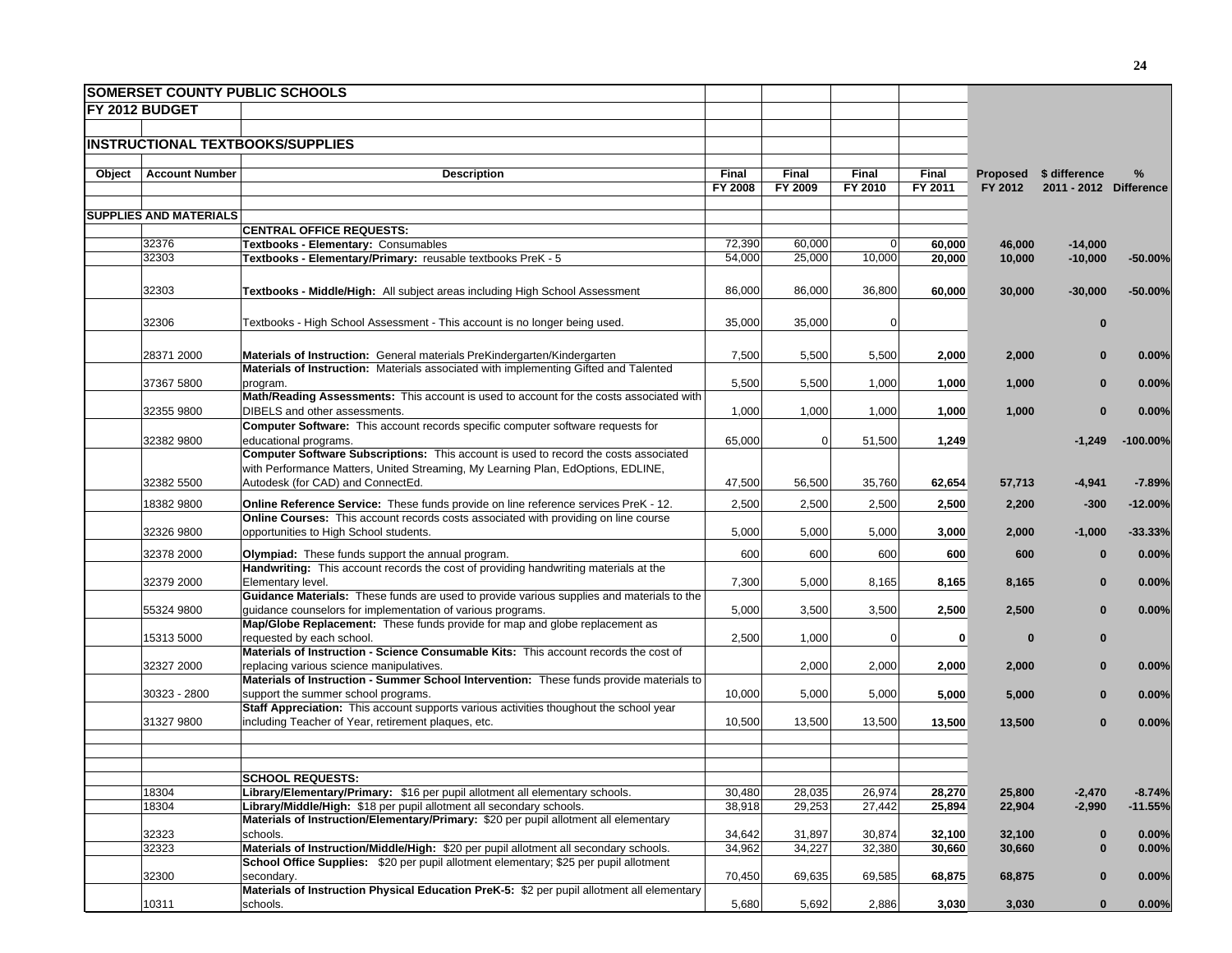|        |                               | <b>SOMERSET COUNTY PUBLIC SCHOOLS</b>                                                       |                  |                  |                  |                  |                     |                                         |            |
|--------|-------------------------------|---------------------------------------------------------------------------------------------|------------------|------------------|------------------|------------------|---------------------|-----------------------------------------|------------|
|        | <b>IFY 2012 BUDGET</b>        |                                                                                             |                  |                  |                  |                  |                     |                                         |            |
|        |                               |                                                                                             |                  |                  |                  |                  |                     |                                         |            |
|        |                               | <b>INSTRUCTIONAL TEXTBOOKS/SUPPLIES</b>                                                     |                  |                  |                  |                  |                     |                                         |            |
|        |                               |                                                                                             |                  |                  |                  |                  |                     |                                         |            |
| Object | <b>Account Number</b>         | <b>Description</b>                                                                          | Final<br>FY 2008 | Final<br>FY 2009 | Final<br>FY 2010 | Final<br>FY 2011 | Proposed<br>FY 2012 | \$ difference<br>2011 - 2012 Difference | $\%$       |
|        |                               |                                                                                             |                  |                  |                  |                  |                     |                                         |            |
|        | <b>SUPPLIES AND MATERIALS</b> |                                                                                             |                  |                  |                  |                  |                     |                                         |            |
|        |                               | Materials of Instruction Physical Education 6-12: \$4 per pupil allotment all secondary     |                  |                  |                  |                  |                     |                                         |            |
|        | 10311                         | schools.                                                                                    | 7,610            | 7,435            | 5,876            | 5,532            | 5,532               | $\Omega$                                | 0.00%      |
|        | 13373                         | Materials of Instruction Vocal Music 6-12: \$2,500 per secondary school                     | 7,500            | 7,500            | 7,500            | 7,500            | 7,500               | $\bf{0}$                                | 0.00%      |
|        |                               | Materials of Instruction General Music PreK-5: \$2 per pupil allotment all elementary       |                  |                  |                  |                  |                     |                                         |            |
|        | 13373                         | schools.                                                                                    | 5,716            | 5,692            | 2,886            | 3,030            | 3,030               | $\Omega$                                | 0.00%      |
|        | 11316                         | Materials of Instruction Tech Ed 6-12: \$6 per pupil allotment all secondary schools.       | 8.400            | 9.000            | 8.814            | 8,298            | 8,298               | $\bf{0}$                                | 0.00%      |
|        | 07327                         | <b>Materials of Instruction Art PreK-5: \$4 per pupil allotment all elementary schools.</b> | 7,100            | 7,115            | 5,772            | 6.060            | 6,060               | $\bf{0}$                                | 0.00%      |
|        | 07327                         | Materials of Instruction Art 6-12: \$7 per pupil allotment all secondary schools.           | 12.176           | 11.896           | 10,283           | 9.681            | 9,681               | $\bf{0}$                                | 0.00%      |
|        | <b>KE315</b>                  | Materials of Instruction Family Consumer Science: program eliminated                        | 2,600            | 2,000            | 1,612            | 1,444            | $\bf{0}$            | $-1,444$                                | $-100.00%$ |
|        | 13374                         | Materials of Instruction Instrumental Music 6-12: \$3,000 per secondary school.             | 9,000            | 9,000            | 9,000            | 9,000            | 9,000               | O                                       | 0.00%      |
|        | various                       | Materials of Instruction Vocational Education: allotment to JM Tawes Tech Ctr.              | 34,000           | 36,000           | 36,000           | 36,000           | 36,000              | $\Omega$                                | 0.00%      |
|        | 39372                         | Athletic Training Materials: \$1000 each high school.                                       | 2,000            | 2.000            | 2.000            | 2.000            | 2,000               | $\Omega$                                | 0.00%      |
|        |                               | Athletic Supplies/Materials: high school academies only; SIS will move to inter mural       |                  |                  |                  |                  |                     |                                         |            |
|        | 39372                         | athletics.                                                                                  | 9,000            | 9,000            | 3,000            | 3,000            | 3,000               | $\Omega$                                | 0.00%      |
|        | 13327                         | Materials of Instruction - Drama: (\$1,000 each high schools.                               |                  | 2,000            | 2,000            | 2,000            | 2,000               | $\Omega$                                | 0.00%      |
|        | 13339                         | Repair Musical Instruments: \$2,000 per school; all secondary schools.                      | 5,000            | 6,000            | 6,000            | 6,000            | 6,000               | $\Omega$                                | 0.00%      |
|        |                               | <b>PROFESSIONAL DEVELOPMENT:</b>                                                            |                  |                  |                  |                  |                     |                                         |            |
|        |                               |                                                                                             |                  |                  |                  |                  |                     |                                         |            |
|        | 31325 9800                    | Professional Development - Materials: Technology Certification                              | 3,500            | 4,500            | 4.500            | 2,800            | 500                 | $-2,300$                                | $-82.14%$  |
|        |                               | <b>INACTIVE LINE ITEMS:</b>                                                                 |                  |                  |                  |                  |                     |                                         |            |
|        | 32349 9800                    | Career Education Supplies and Materials: This account is inactive.                          | 4.500            |                  |                  |                  |                     |                                         |            |
|        |                               | Materials of Instruction - various special requests: This account is inactive.              |                  |                  |                  |                  |                     |                                         |            |
|        |                               |                                                                                             |                  |                  |                  |                  |                     |                                         |            |
|        |                               |                                                                                             |                  |                  |                  |                  |                     |                                         |            |
|        |                               | <b>TOTAL INSTRUCTIONAL TEXTBOOKS/SUPPLIES:</b>                                              | 750.524          | 630.477          | 477.209          | 536.342          | 465.648             | $-70.694$                               | $-13.18%$  |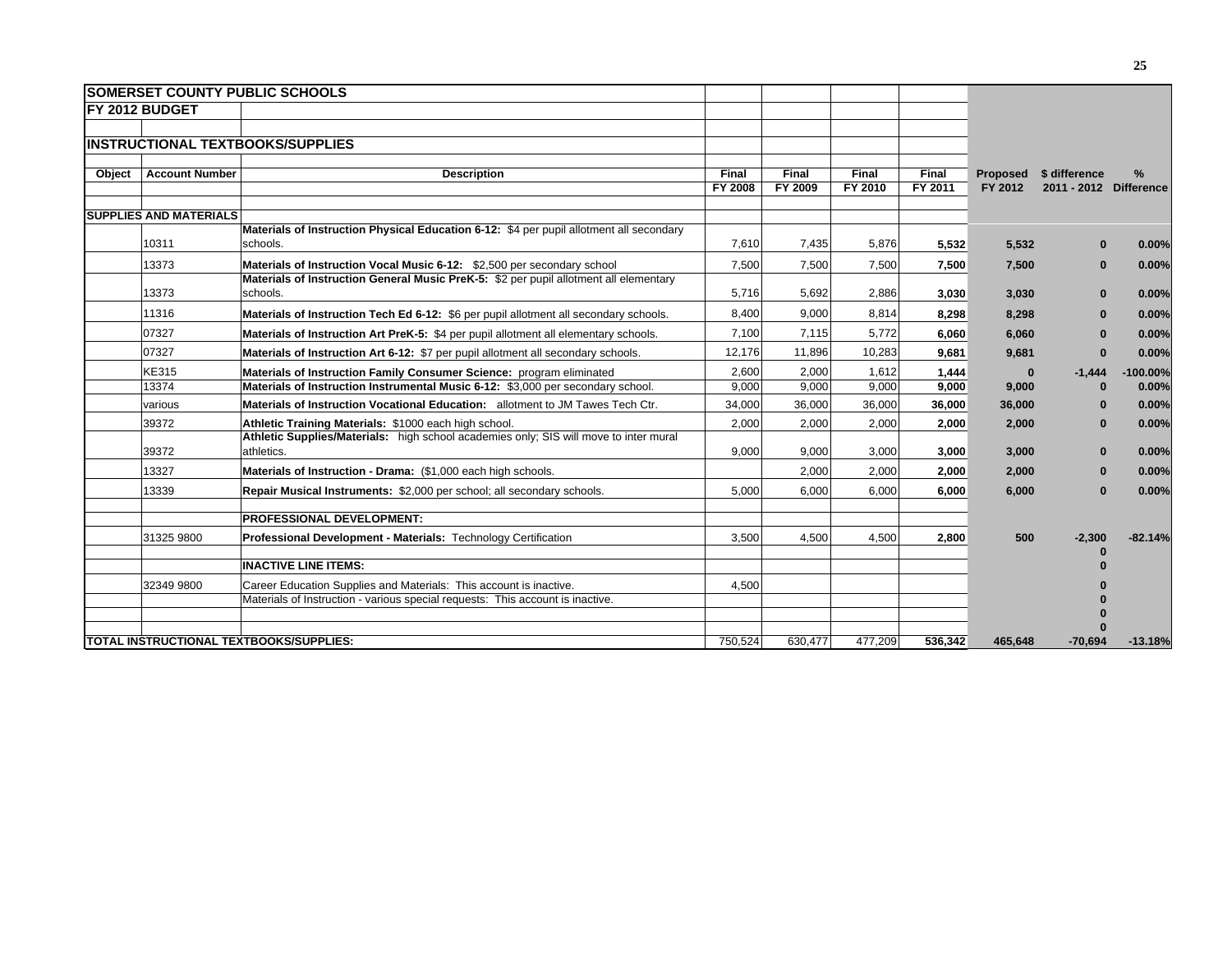|              | <b>SOMERSET COUNTY PUBLIC SCHOOLS</b> |                                                                                                        |         |         |         |             |                |                |                                |            |
|--------------|---------------------------------------|--------------------------------------------------------------------------------------------------------|---------|---------|---------|-------------|----------------|----------------|--------------------------------|------------|
|              | FY 2012 BUDGET                        |                                                                                                        |         |         |         |             |                |                |                                |            |
|              |                                       |                                                                                                        |         |         |         |             |                |                |                                |            |
|              | OTHER INSTRUCTIONAL COSTS             |                                                                                                        |         |         |         |             |                |                |                                |            |
|              |                                       |                                                                                                        |         |         |         |             |                |                |                                |            |
| Object       | <b>Account Number</b>                 | <b>Description</b>                                                                                     | Final   | Final   | Final   | Final       | <b>Final</b>   |                | Proposed \$ difference         | %          |
|              |                                       |                                                                                                        | FY 2007 | FY 2008 | FY 2009 | FY 2010     | FY 2011        |                | FY 2012 2011 - 2012 Difference |            |
|              | <b>CONTRACTED SERVICES</b>            |                                                                                                        |         |         |         |             |                |                |                                |            |
|              | 32261 9800                            | <b>Internet Fees:</b> This account is inactive, moved to operation of plant.                           | 12,900  | 18,000  | 18,000  | $\mathbf 0$ | $\overline{0}$ | $\Omega$       | $\bf{0}$                       |            |
|              |                                       | <b>Officiating:</b> These funds are distributed to the schools to cover the cost of having             |         |         |         |             |                |                |                                |            |
|              | 39220                                 | officials at athletic events.                                                                          | 15,000  | 15,000  | 15,000  | 15,000      | 15,000         | 15,000         | $\bf{0}$                       | 0.00%      |
|              |                                       |                                                                                                        |         |         |         |             |                |                |                                |            |
|              |                                       | <b>Professional Development - Consultants:</b> This account is used to record the                      |         |         |         |             |                |                |                                |            |
|              |                                       | cost of the various consultants utilized by the school system. This includes: math;                    |         |         |         |             |                |                |                                |            |
|              | 31202 9800                            | CES; professional development and Any Time Any Where Learning.                                         | 90,000  | 90,000  | 50,000  | 35,500      | 50,000         | 19,100         | $-30,900$                      | $-61.80\%$ |
|              |                                       | Student Activity Insurance: These funds pay the cost associated with students'                         |         |         |         |             |                |                |                                |            |
|              |                                       |                                                                                                        | 10,000  | 10,000  |         |             |                |                |                                |            |
|              | 39299 8000                            | participation in various activities including, but not limited to athletics.                           |         |         | 7,000   | 7,000       | 10,000         | 10,000         |                                | 0.00%      |
|              |                                       | Professional Development - Teacher Intervention/Mentoring: This account is                             |         |         |         |             |                |                |                                |            |
|              |                                       | used to record the costs incurred with having external experts work with all 1st, 2nd                  |         |         |         |             |                |                |                                |            |
|              | 31216 4500                            | and some 3rd year teachers to ensure success in the classroom.                                         | 29,000  | 32,000  | 32,000  | 27,000      | 20,000         | 20,000         |                                | 0.00%      |
|              |                                       | Environmental Education/Fine Arts (LEAF program, Fine Arts speakers): This                             |         |         |         |             |                |                |                                |            |
|              | 32299 8000                            | account is inactive.                                                                                   | 1,000   | 2,500   | 2,500   | 0           |                |                | $\bf{0}$                       |            |
|              |                                       |                                                                                                        |         |         |         |             |                |                |                                |            |
|              | <b>TOTAL CONTRACTED SERVICES</b>      |                                                                                                        | 157,900 | 167,500 | 124,500 | 84,500      | 95,000         | 64,100         | $-30,900$                      | $-32.53%$  |
|              |                                       |                                                                                                        |         |         |         |             |                |                |                                |            |
| <b>OTHER</b> |                                       |                                                                                                        |         |         |         |             |                |                |                                |            |
|              |                                       |                                                                                                        |         |         |         |             |                |                |                                |            |
|              |                                       |                                                                                                        |         |         |         |             |                |                |                                |            |
|              |                                       | Travel - Instructional Staff: This account is used to record the mileage costs for                     |         |         |         |             |                |                |                                |            |
|              | 32502 8000                            | itinerant teachers traveling between schools. The IRS reimbursement rate is used.                      | 8,600   | 8,600   | 10,000  | 10,000      | 10,000         | 10,000         |                                | 0.00%      |
|              |                                       | Travel - ELL Staff: This account is used to record the mileage costs for the ELL                       |         |         |         |             |                |                |                                |            |
|              |                                       | staff for travel between schools as well as attendance at state level meetings. The                    |         |         |         |             |                |                |                                |            |
|              | 35502 9800                            | IRS reimbursement rate is used.                                                                        |         | 2,000   | 3,000   | 3,000       | 3,000          | 3,000          | $\bf{0}$                       | 0.00%      |
|              | 31506 8000                            | Meetings/Conferences: These funds provide for registration costs associated with<br>mandated meetings. | 4,500   | 6,000   | 6,000   | 6,000       | 6,000          |                | $\bf{0}$                       |            |
|              |                                       | Testing and MSA materials: These funds provide for various supplies (such as                           |         |         |         |             |                | 6,000          |                                | 0.00%      |
|              |                                       | pencils and calculators) used by students for the various testing done throughout                      |         |         |         |             |                |                |                                |            |
|              | 55541 9800                            | the school year.                                                                                       | 18,000  | 18,000  | 15,000  | 15,000      | 12,000         | 12,000         | $\Omega$                       | 0.00%      |
|              |                                       | Recruiting Incentive - Moving Allowance: This account is used to provide a                             |         |         |         |             |                |                |                                |            |
|              |                                       | \$500 allowance for selected candidates moving more than 200 miles agreeing to                         |         |         |         |             |                |                |                                |            |
|              | 32592 4500                            | teach for two or more years.                                                                           |         | 7,500   | 4,000   | 2,000       | 0              | $\overline{0}$ | $\mathbf{0}$                   | #DIV/0!    |
|              |                                       | Professional Development - Inservice Program: This account is used to record                           |         |         |         |             |                |                |                                |            |
|              |                                       | various items purchased to support the county wide and subject level inservice                         |         |         |         |             |                |                |                                |            |
|              | 31590 9800                            | programs.                                                                                              | 6,000   | 6,000   | 6,000   | 6,000       | 6,000          | 6,000          |                                | 0.00%      |
|              |                                       | <b>Public Relations:</b> These funds are used for various items to continue to promote                 |         |         |         |             |                |                |                                |            |
|              | 32554 9800                            | and project a positive image in the community.                                                         | 6,000   | 6,000   | 6,000   | 3,000       | 3,000          | 3,000          | $\bf{0}$                       | 0.00%      |
|              |                                       | School Newspaper: These funds are divided between the two high schools to                              |         |         |         |             |                |                |                                |            |
|              | 32560                                 | offset the costs of a school newspaper.                                                                | 1,400   | 1,400   | 1,400   | 1,400       | 1,400          | 1,400          | $\bf{0}$                       | 0.00%      |
|              |                                       | Bayside Conference Dues: These funds pay the annual dues for participation in                          |         |         |         |             |                |                |                                |            |
|              | 39575 8000                            | the Bayside Conference for athletics.                                                                  | 300     | 300     | 300     | 300         | 300            | 300            | $\mathbf 0$                    | 0.00%      |
|              |                                       |                                                                                                        |         |         |         |             |                |                |                                |            |
|              |                                       | <b>Selected meeting &amp; Symposiums:</b> These funds support students participating in                |         |         |         |             |                |                |                                |            |
|              | 32577 9800                            | a variety of activities such as All State Band, All Shore Chorus.                                      | 7,000   | 7,000   | 7,000   | 7,000       | 7,000          | 7,000          | $\mathbf{0}$                   | $0.00\%$   |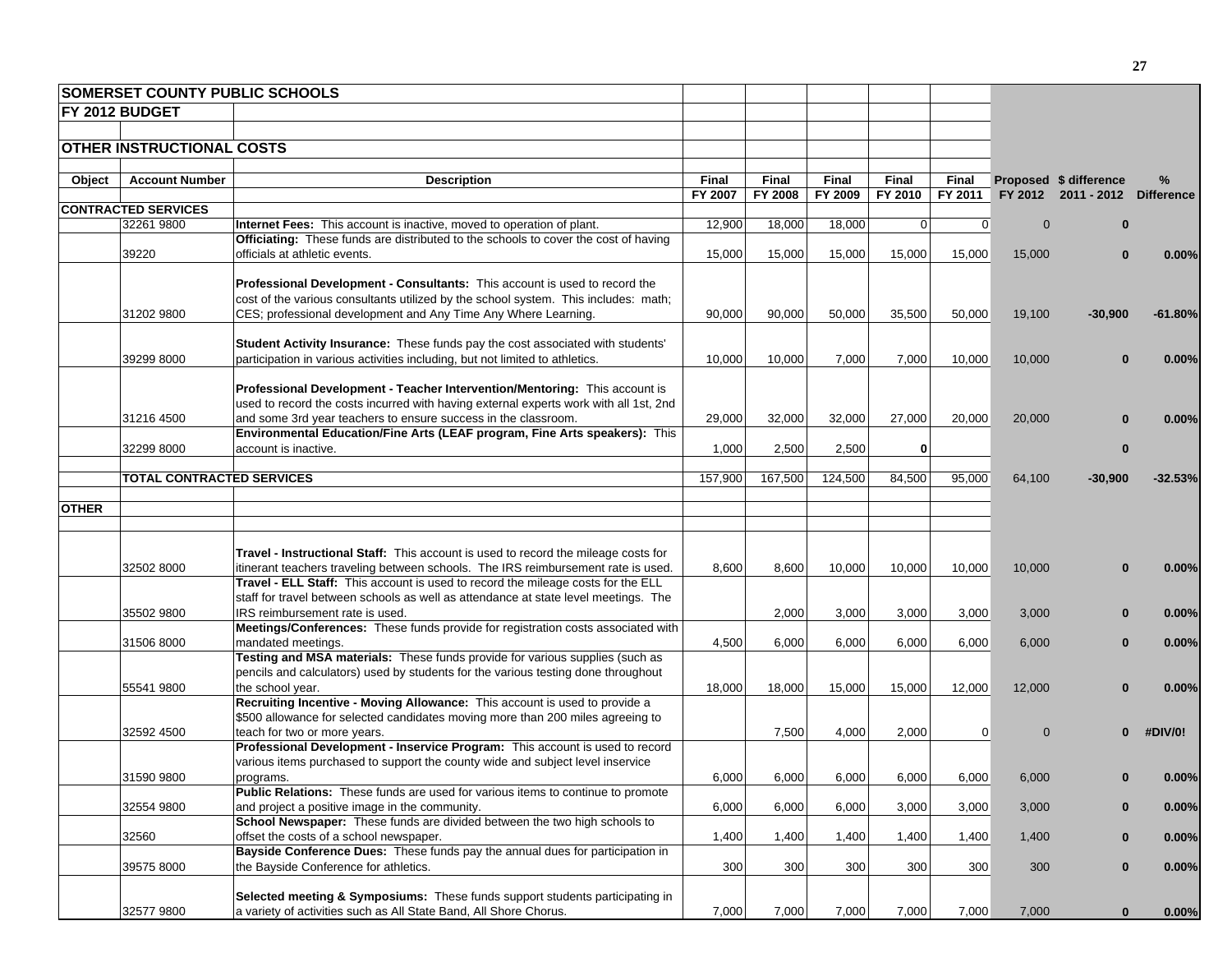|        | <b>SOMERSET COUNTY PUBLIC SCHOOLS</b> |                                                                                                                         |         |              |             |          |         |              |                                |            |
|--------|---------------------------------------|-------------------------------------------------------------------------------------------------------------------------|---------|--------------|-------------|----------|---------|--------------|--------------------------------|------------|
|        | <b>FY 2012 BUDGET</b>                 |                                                                                                                         |         |              |             |          |         |              |                                |            |
|        |                                       |                                                                                                                         |         |              |             |          |         |              |                                |            |
|        | <b>OTHER INSTRUCTIONAL COSTS</b>      |                                                                                                                         |         |              |             |          |         |              |                                |            |
|        |                                       |                                                                                                                         |         |              |             |          |         |              |                                |            |
| Object | <b>Account Number</b>                 | <b>Description</b>                                                                                                      | Final   | <b>Final</b> | Final       | Final    | Final   |              | Proposed \$ difference         | ℅          |
|        |                                       |                                                                                                                         | FY 2007 | FY 2008      | FY 2009     | FY 2010  | FY 2011 |              | FY 2012 2011 - 2012 Difference |            |
|        |                                       | Out of County Placement: This account is used to reimburse other Maryland                                               |         |              |             |          |         |              |                                |            |
|        |                                       | counties for the cost of educating Somerset County students. These students are                                         |         |              |             |          |         |              |                                |            |
|        | 32564 8000                            | generally placed by DSS.                                                                                                | 70,000  | 80,000       | 90,000      | 90,000   | 88,000  | 88,000       |                                | 0.00%      |
|        |                                       | Professional Development - Power School/Promethean Board training: These                                                |         |              |             |          |         |              |                                |            |
|        |                                       | funds are used to cover the costs incurred to provide Power School (student                                             |         |              |             |          |         |              |                                |            |
|        |                                       | information system) and Promethean Board (external) training to selected staff                                          |         |              |             |          |         |              |                                |            |
|        | 31599 9900                            | members.                                                                                                                | 10,000  | 10,000       | $\mathbf 0$ | 3,600    | 5,000   | $\mathbf{0}$ | $-5,000$                       | $-100.00%$ |
|        |                                       | Homebound Instruction Travel: These funds reimburse the teachers providing                                              |         |              |             |          |         |              |                                |            |
|        | 32503 8900                            | instruction to students on approved home study at the IRS rate.                                                         | 8,000   | 8,000        | 14,000      | 14,000   | 14,000  | 14,000       |                                | 0.00%      |
|        |                                       | Home and Hospital - Treatment Center: These funds are used for students                                                 |         |              |             |          |         |              |                                |            |
|        | 32563 9800                            | requiring educational services while in short term treatment facilities.                                                | 8,000   | 8,000        | 8,000       | 8,000    | 8,000   | 8,000        | $\bf{0}$                       | 0.00%      |
|        |                                       | Professional Development - Consultant Expenses: This account is used to                                                 |         |              |             |          |         |              |                                |            |
|        |                                       | record costs incurred by external consultants brought in for specific professional<br>development training of staff.    | 10,000  | 10,000       | 10,000      | 10,000   | 7,000   | 7,000        |                                |            |
|        | 31504 9800<br>32505 9800              | Student Council Dues: This account is inactive.                                                                         | 1,000   | 1,000        | 1,000       | $\Omega$ |         |              |                                | 0.00%      |
|        | 31555 9800                            | School Improvement Grants: This account is inactive.                                                                    | 18,000  | 18,000       |             |          |         |              |                                |            |
|        |                                       | Professional Development - Gifted and Talented Training: This account is                                                |         |              |             |          |         |              |                                |            |
|        | 37506 5800                            | inactive.                                                                                                               | 1,000   | 1,000        | $\mathbf 0$ | $\Omega$ |         |              |                                |            |
|        |                                       |                                                                                                                         |         |              |             |          |         |              |                                |            |
|        | 31591                                 | Professional Development - Site Based Allowances: This account is inactive.                                             |         | 130,000      |             |          |         |              | $\bf{0}$                       |            |
|        |                                       |                                                                                                                         |         |              |             |          |         |              |                                |            |
|        | <b>TOTAL OTHER CHARGES</b>            |                                                                                                                         | 177,800 | 328,800      | 181,700     | 179,300  | 170,700 | 165,700      | $-5,000$                       | $-2.93%$   |
|        |                                       |                                                                                                                         |         |              |             |          |         |              |                                |            |
|        | <b>LAND BUILDING AND EQUIPMENT</b>    |                                                                                                                         |         |              |             |          |         |              |                                |            |
|        |                                       | Musical Instruments: These funds are alloted to the secondary schools (\$16 per                                         |         |              |             |          |         |              |                                |            |
|        | 13613                                 | pupil) for purchase of new and replacement instruments.                                                                 | 24,000  | 24,000       | 24,000      | 23,504   | 22,128  | 22,128       |                                | 0.00%      |
|        |                                       | Additional Equipment: This account is used to record various instructional                                              |         |              |             |          |         |              |                                |            |
|        | 32603 9800                            | equipment purchases made by the schools.                                                                                | 20,000  | 20,000       | 20,000      | 10,000   | 30,560  | 30,560       | $\bf{0}$                       | 0.00%      |
|        |                                       | Replacement Equipment: This account is used to record replacement equipment                                             |         |              |             |          |         |              |                                |            |
|        | 32607 9800                            | purchases for various instructional items.<br>New and Replacement Furniture: These funds are used to purchase desks and | 16,000  | 16,000       | 22,000      | 5,000    | 5,000   | 5,000        | $\bf{0}$                       | 0.00%      |
|        |                                       | other needed furniture. One classroom of desks is generally purchased each year;                                        |         |              |             |          |         |              |                                |            |
|        | 32639 9800                            | other furniture is on a request basis.                                                                                  | 111,000 | 31,000       | 25,000      | 25,000   | 18,000  | 18,000       | $\bf{0}$                       | 0.00%      |
|        |                                       | Reconditioning of Football Equipment: This account is used to record the cost                                           |         |              |             |          |         |              |                                |            |
|        | 39632 8000                            | of refurbishing the football equipment (helmets) on an annual basis.                                                    | 5,300   | 5,300        | 5,300       | 5,300    | 5,300   | 5,300        |                                | 0.00%      |
|        |                                       | PreK/K Equipment: These funds are used to purchase various pieces of                                                    |         |              |             |          |         |              |                                |            |
|        | 32607 2000                            | instructional equipment spefic to the PreK and K program of instruction.                                                | 3,000   | 3,000        | 3,000       | 3,000    | 2,000   | 2,000        | $\mathbf{0}$                   | 0.00%      |
|        |                                       | Computer Equipment: This account is used to record the purchases of computer                                            |         |              |             |          |         |              |                                |            |
|        |                                       | equipment, both for the replacement cycle of computers and new equipment                                                |         |              |             |          |         |              |                                |            |
|        |                                       | required for various technology initiatives. Includes \$25,000 for non recurring                                        |         |              |             |          |         |              |                                |            |
|        | 32636 9800                            | costs                                                                                                                   | 214.500 | 285,000      | 471.000     | 141,100  | 182,865 | 25,000       | $-157,865$                     | $-86.33%$  |
|        |                                       | <b>Computer Support Contracts:</b> These funds support various instructional                                            |         |              |             |          |         |              |                                |            |
|        |                                       | computer licenses such as Athena, Success Maker, Power School, foreign                                                  |         |              |             |          |         |              |                                |            |
|        | 32642 9800                            | language, anti virus, filtering and unlimited 3Com (1:1 initiative).                                                    | 45,000  | 50,000       | 53,900      | 24,850   | 66,615  | 55,643       | $-10,972$                      | $-16.47%$  |
|        |                                       | 1:1 equipment - lease: This account is used to record the annual lease amount                                           |         |              |             |          |         |              |                                |            |
|        |                                       | for the 1:1 initiative at the high schools. Includes \$75,000 for non recurring                                         |         |              |             |          |         |              |                                |            |
|        |                                       | costs                                                                                                                   |         |              |             |          | 105,376 | 172,450      | 67,074                         | 63.65%     |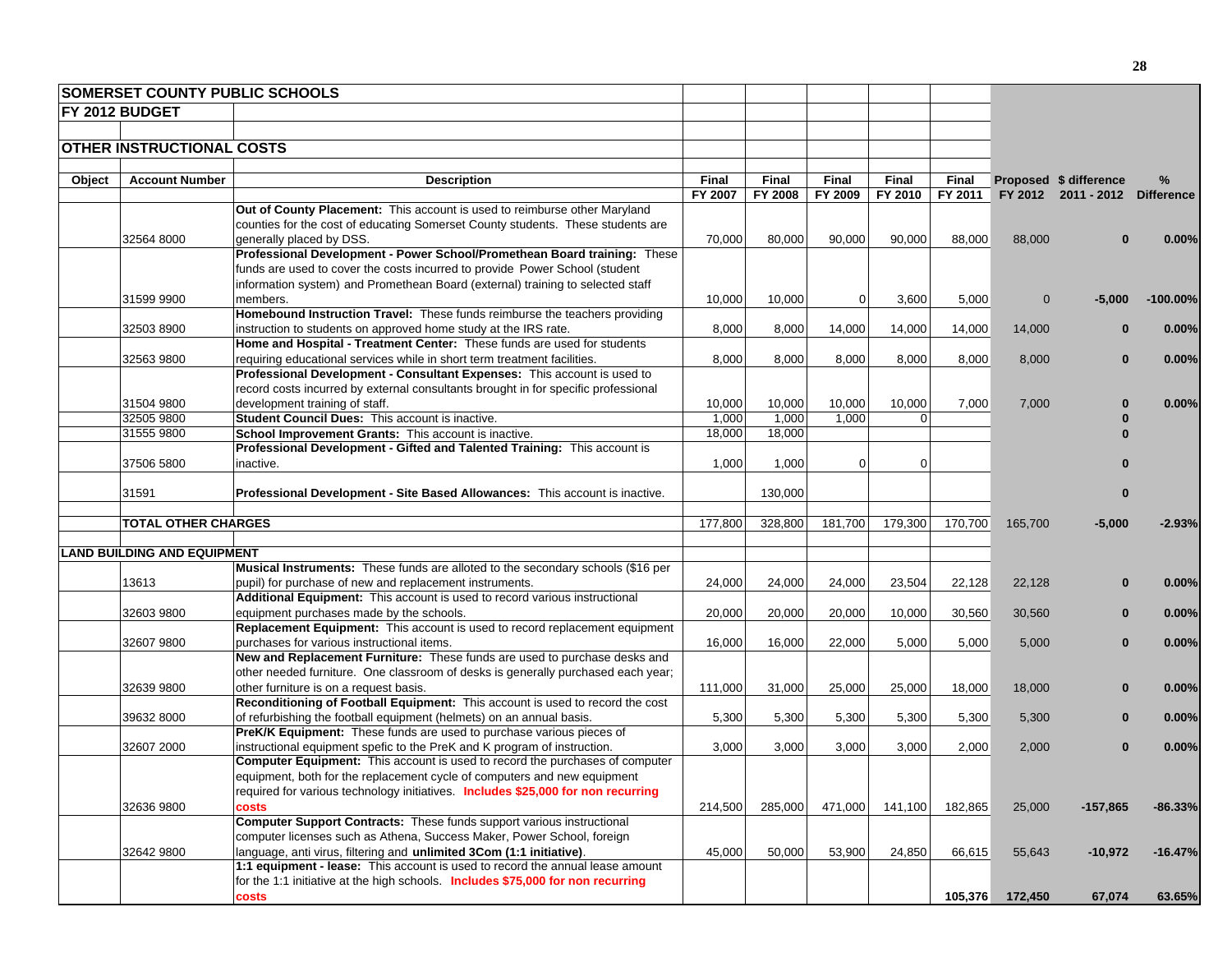|        | <b>ISOMERSET COUNTY PUBLIC SCHOOLS</b>                                              |                                                                                   |              |                |         |         |              |         |                        |                   |
|--------|-------------------------------------------------------------------------------------|-----------------------------------------------------------------------------------|--------------|----------------|---------|---------|--------------|---------|------------------------|-------------------|
|        | <b>IFY 2012 BUDGET</b>                                                              |                                                                                   |              |                |         |         |              |         |                        |                   |
|        |                                                                                     |                                                                                   |              |                |         |         |              |         |                        |                   |
|        | <b>OTHER INSTRUCTIONAL COSTS</b>                                                    |                                                                                   |              |                |         |         |              |         |                        |                   |
| Object | <b>Account Number</b>                                                               | <b>Description</b>                                                                | <b>Final</b> | <b>Final</b>   | Final   | Final   | <b>Final</b> |         | Proposed \$ difference | $\%$              |
|        |                                                                                     |                                                                                   | FY 2007      | <b>FY 2008</b> | FY 2009 | FY 2010 | FY 2011      | FY 2012 | 2011 - 2012            | <b>Difference</b> |
|        |                                                                                     | <b>Media Furniture:</b> These funds are used for new media furniture requests; no |              |                |         |         |              |         |                        |                   |
|        | 18639                                                                               | funds have been requested for 2010.                                               | 50,000       | 50,000         |         |         |              |         |                        |                   |
|        | <b>Media Furniture/Equipment:</b> These funds are used to provide for a replacement |                                                                                   |              |                |         |         |              |         |                        |                   |
|        | 18639 - 9800                                                                        | cycle of media furniture and equipment.                                           | 10,000       | 10,000         | 10,000  |         |              |         |                        |                   |
|        |                                                                                     | <b>Physical Education Equipment - SIS: This account is inactive.</b>              | 1,825        |                |         |         |              |         |                        |                   |
|        |                                                                                     | Specific Equipment Requests WHS: This account is inactive.                        | 25.000       |                |         |         |              |         |                        |                   |
|        |                                                                                     | Specific Equipment Request - Media - Palm Pilot Scanners (3) Secondary:           |              |                |         |         |              |         |                        |                   |
|        |                                                                                     | This account is inactive.                                                         |              | 4,500          |         |         |              |         |                        |                   |
|        |                                                                                     | TOTAL LAND BUILDING AND EQUIPMENT                                                 | 525.625      | 498,800        | 634,200 | 237.754 | 437,844      | 336,081 | $-101,763$             | $-23.24%$         |
|        |                                                                                     |                                                                                   |              |                |         |         |              |         |                        |                   |
|        | <b> TOTAL OTHER INSTRUCTIONAL COSTS:</b>                                            |                                                                                   | 861,325      | 995,100        | 940,400 | 501,554 | 703,544      | 565,881 | $-137,663$             | $-19.57%$         |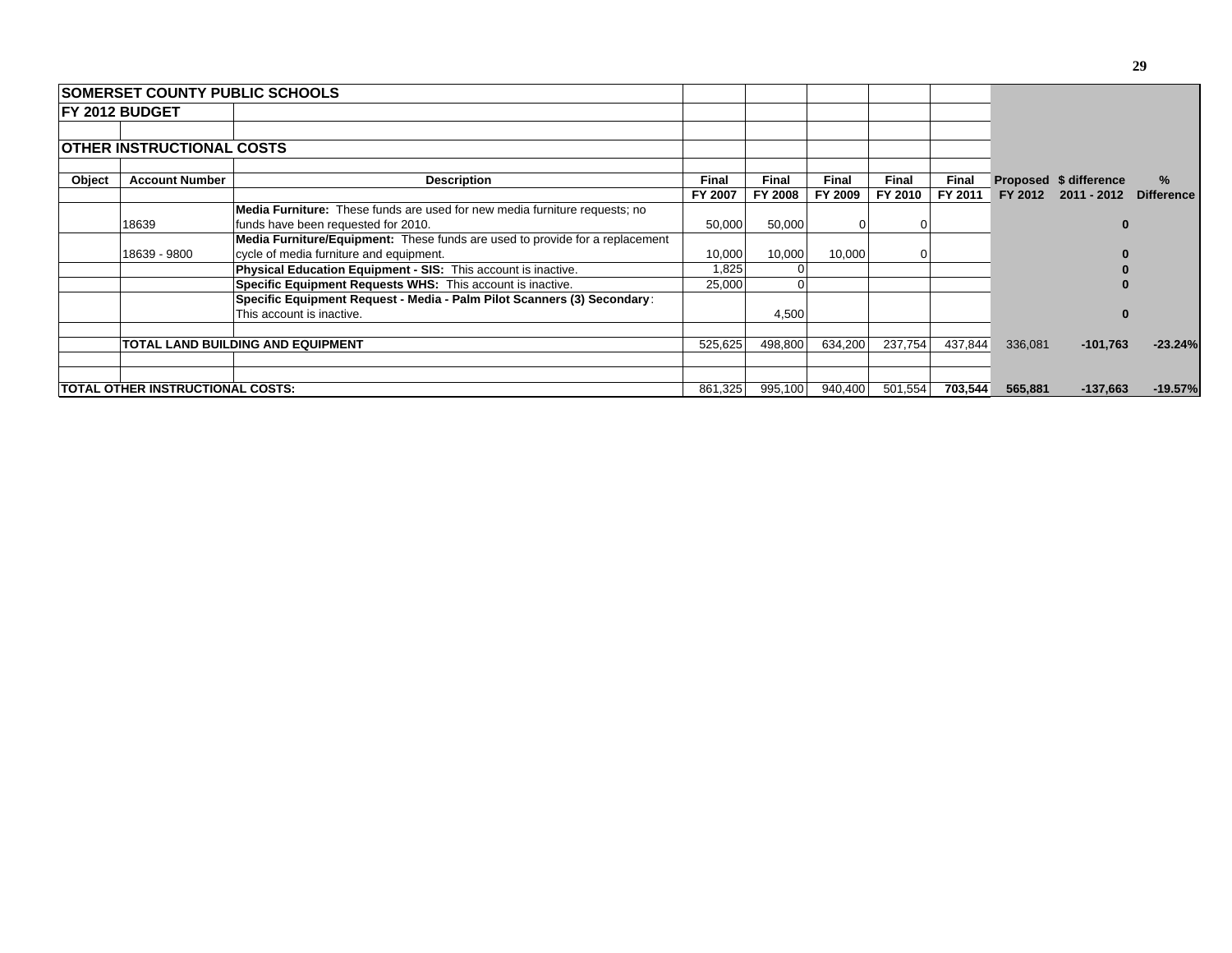|                       |                               | <b>SOMERSET COUNTY PUBLIC SCHOOLS</b>                                             |         |                     |                |                |           |                 |               |                   |
|-----------------------|-------------------------------|-----------------------------------------------------------------------------------|---------|---------------------|----------------|----------------|-----------|-----------------|---------------|-------------------|
| <b>FY 2012 BUDGET</b> |                               |                                                                                   |         |                     |                |                |           |                 |               |                   |
|                       |                               |                                                                                   |         |                     |                |                |           |                 |               |                   |
|                       | <b>SPECIAL EDUCATION</b>      |                                                                                   |         |                     |                |                |           |                 |               |                   |
|                       |                               |                                                                                   |         |                     |                |                |           |                 |               |                   |
| Object                |                               | <b>Description</b>                                                                | Final   | Final               | Final          | Final          | Final     | <b>Proposed</b> | \$ difference | $\%$              |
|                       |                               |                                                                                   | FY 2007 | FY 2008             | FY 2009        | FY 2010        | FY 2011   | FY 2012         | 2011 - 2012   | <b>Difference</b> |
| <b>SALARIES</b>       |                               |                                                                                   |         |                     |                |                |           |                 |               |                   |
|                       |                               |                                                                                   |         |                     |                |                |           |                 |               |                   |
|                       |                               | Special Education Salaries: This line records                                     |         |                     |                |                |           |                 |               |                   |
|                       |                               | the salaries for the Special Ed Supervisor;                                       |         |                     |                |                |           |                 |               |                   |
|                       |                               | 24.75 teachers, and 3 speech therapists.                                          |         | 1,383,168 1,676,561 | 1,874,782      | 1,913,029      | 1,790,267 | 1,739,215       | $-51,052$     | $-2.85%$          |
|                       |                               | <b>SPED IEP Clerks:</b> This account records the                                  |         |                     |                |                |           |                 |               |                   |
|                       |                               | salaries of the 4 IEP Clerks who provide clerical                                 |         |                     |                |                |           |                 |               |                   |
|                       |                               | support for the IEP process.                                                      | 67,650  | 59,880              | 69,768         | 74,523         | 76,972    | 77,646          | 674           | 0.88%             |
|                       |                               | <b>SPED Instructional Assistants: This line</b>                                   |         |                     |                |                |           |                 |               |                   |
|                       |                               | records the salaries of 16 instructional                                          |         |                     |                |                |           |                 |               |                   |
|                       | 77125/77108                   | assistants.<br><b>Substitutes:</b> This account records the cost of               | 240,750 | 269,423             | 304,950        | 331,919        | 345,629   | 347,351         | 1,722         | 0.50%             |
|                       |                               |                                                                                   |         |                     |                |                |           |                 |               |                   |
|                       |                               | providing substitutes for Special Ed teachers<br>77077 absences.                  | 35,000  | 35,000              | 40,000         | 40,000         | 40,000    | 40,000          | $\bf{0}$      | 0.00%             |
|                       |                               | <b>SPED Office Associates: This line is used to</b>                               |         |                     |                |                |           |                 |               |                   |
|                       |                               | record the salaries of .5 Admin Office Associate                                  |         |                     |                |                |           |                 |               |                   |
|                       |                               | and .25 Accounting Associate.                                                     | 27,686  | 29,857              | 31,774         | 26,267         | 25,876    | 26,444          | 568           | 2.20%             |
|                       |                               | Sign Language Interpreters: This account                                          |         |                     |                |                |           |                 |               |                   |
|                       |                               | represents stipends to staff acting as                                            |         |                     |                |                |           |                 |               |                   |
|                       |                               | 77177 - 2400 interpreters for students.                                           |         | 5,000               | 3,800          | 3,800          | 3,800     | 3,800           | $\bf{0}$      | 0.00%             |
|                       |                               | <b>SPED Assistants contractual: This account is</b>                               |         |                     |                |                |           |                 |               |                   |
|                       |                               | 77142 inactive.                                                                   | 65,000  | 60,000              | 26,708         | $\mathbf 0$    |           |                 | $\bf{0}$      |                   |
|                       |                               | Summer School Intervention - Sp Ed                                                |         |                     |                |                |           |                 |               |                   |
|                       |                               | 77141 Elementary: This account is inactive.<br>Summer School Intervention - Sp Ed | 30,000  | 30,000              | $\mathbf 0$    | $\mathbf 0$    |           |                 |               |                   |
|                       |                               | 77177 - 2500 Secondary: This account is inactive.                                 |         | 5,000               | $\overline{0}$ | $\mathbf 0$    |           |                 | 0             |                   |
|                       |                               |                                                                                   |         |                     |                |                |           |                 |               |                   |
|                       | <b>TOTAL SALARIES</b>         |                                                                                   |         | 1,849,254 2,170,721 | 2,351,782      | 2,389,538      | 2,282,544 | 2,234,456       | $-48,088$     | $-2.11%$          |
|                       |                               |                                                                                   |         |                     |                |                |           |                 |               |                   |
|                       | <b>CONTRACTED SERVICES</b>    |                                                                                   |         |                     |                |                |           |                 |               |                   |
|                       |                               | Outside Evaluations: These funds are used to                                      |         |                     |                |                |           |                 |               |                   |
|                       |                               | provide evaluations outside of the school                                         |         |                     |                |                |           |                 |               |                   |
|                       | 77254 2400                    | system staff where needed.                                                        | 2,000   | 2,000               | 2,000          | 2,000          | 1,500     | 1,000           | $-500$        | $-33.33%$         |
|                       |                               | <b>Contracted Services: These funds are used to</b>                               |         |                     |                |                |           |                 |               |                   |
|                       |                               | provide occupational therapy, physical therapy,                                   |         |                     |                |                |           |                 |               |                   |
|                       | 77202 2400                    | and nursing services as needed outside of staff.                                  | 92,000  | 92,000              | 85,000         | $\overline{0}$ | 85,000    | 75,000          | -10,000       | $-11.76%$         |
|                       |                               |                                                                                   |         |                     |                |                |           |                 |               |                   |
|                       | 95201 2400                    | Legal Fees: These funds are used to pay                                           |         |                     |                |                |           | 15,000          | 15,000        |                   |
|                       |                               | Equipment Repair: These funds are used to                                         |         |                     |                |                |           |                 |               |                   |
|                       | 95213 2400                    | repair special education equipment.                                               | 350     | 350                 | 350            | 350            | 350       | 350             | $\bf{0}$      | 0.00%             |
|                       |                               |                                                                                   |         |                     |                |                |           |                 |               |                   |
|                       |                               | TOTAL CONTRACTED SERVICES                                                         | 94,350  | 94,350              | 87,350         | 2,350          | 86,850    | 91,350          | 4,500         | 5.18%             |
|                       |                               |                                                                                   |         |                     |                |                |           |                 |               |                   |
|                       |                               |                                                                                   |         |                     |                |                |           |                 |               |                   |
|                       | <b>SUPPLIES AND MATERIALS</b> |                                                                                   |         |                     |                |                |           |                 |               |                   |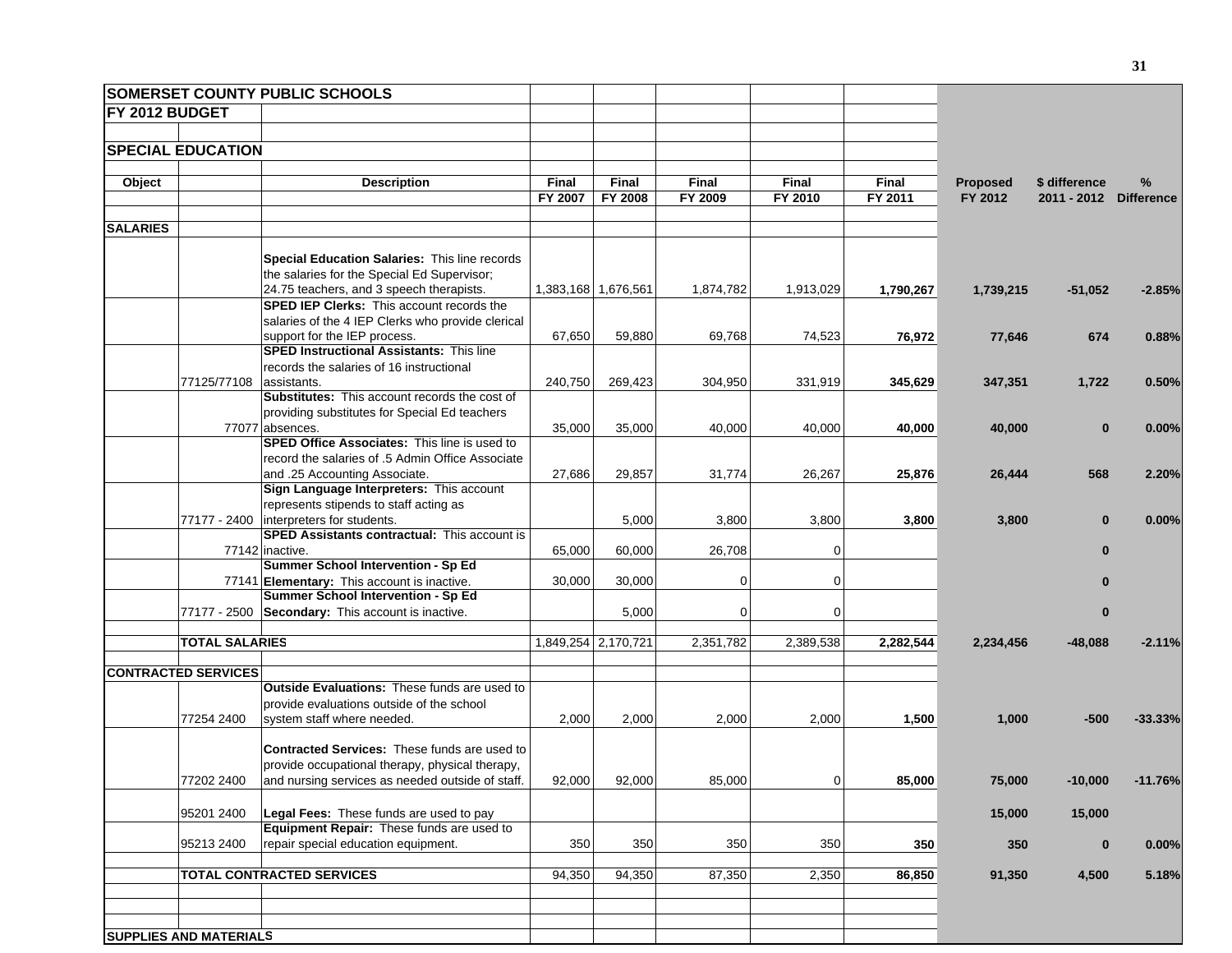| SOMERSET COUNTY PUBLIC SCHOOLS |                                                 |              |                     |              |           |           |                 |                        |           |
|--------------------------------|-------------------------------------------------|--------------|---------------------|--------------|-----------|-----------|-----------------|------------------------|-----------|
| FY 2012 BUDGET                 |                                                 |              |                     |              |           |           |                 |                        |           |
|                                |                                                 |              |                     |              |           |           |                 |                        |           |
| <b>SPECIAL EDUCATION</b>       |                                                 |              |                     |              |           |           |                 |                        |           |
|                                |                                                 |              |                     |              |           |           |                 |                        |           |
| Object                         | <b>Description</b>                              | <b>Final</b> | <b>Final</b>        | <b>Final</b> | Final     | Final     | <b>Proposed</b> | \$ difference          | $\%$      |
|                                |                                                 | FY 2007      | FY 2008             | FY 2009      | FY 2010   | FY 2011   | FY 2012         | 2011 - 2012 Difference |           |
|                                | Materials of Instruction: These funds are       |              |                     |              |           |           |                 |                        |           |
|                                | used to provide various manipulatives,          |              |                     |              |           |           |                 |                        |           |
|                                | materials and pantry items for special needs    |              |                     |              |           |           |                 |                        |           |
| 77322 2400                     | students.                                       | 10,000       | 10,000              | 10,500       | 10,500    | 10,500    | 10,500          | $\bf{0}$               | 0.00%     |
|                                |                                                 |              |                     |              |           |           |                 |                        |           |
|                                | Printing & Publishing: These funds provide      |              |                     |              |           |           |                 |                        |           |
| 95330 2400                     | various forms and student record folders.       | 1,000        | 1,000               | 1,500        | 1,500     | 1,500     | 1,500           | $\bf{0}$               | 0.00%     |
|                                |                                                 |              |                     |              |           |           |                 |                        |           |
|                                | TOTAL SUPPLIES AND MATERIALS                    | 11,000       | 11,000              | 12,000       | 12,000    | 12,000    | 12,000          | $\bf{0}$               | 0.00%     |
|                                |                                                 |              |                     |              |           |           |                 |                        |           |
|                                |                                                 |              |                     |              |           |           |                 |                        |           |
| <b>OTHER CHARGES</b>           |                                                 |              |                     |              |           |           |                 |                        |           |
|                                | Travel: These funds reimburse staff (at the IRS |              |                     |              |           |           |                 |                        |           |
|                                | approved rate) for travel between schools as    |              |                     |              |           |           |                 |                        |           |
|                                | well as required meetings at both the state and |              |                     |              |           |           |                 |                        |           |
| 95501 2400                     | local levels.                                   | 8,500        | 8,500               | 14,000       | 14,000    | 13,500    | 10,000          | $-3,500$               | $-25.93%$ |
|                                | Subscriptions and Dues: This account is         |              |                     |              |           |           |                 |                        |           |
|                                | used to record dues to professional             |              |                     |              |           |           |                 |                        |           |
|                                | organizations (director and speech therapists)  |              |                     |              |           |           |                 |                        |           |
| 95505 2400                     | and professional subscriptions.                 | 500          | 500                 | 1,500        | 1,500     | 1,500     | 1,500           | $\Omega$               | 0.00%     |
|                                | Miss Beccy's Outing: These funds are used to    |              |                     |              |           |           |                 |                        |           |
|                                | support an annual outing for special needs      |              |                     |              |           |           |                 |                        |           |
|                                | students in memory of Beccy Fisher, a former    |              |                     |              |           |           |                 |                        |           |
|                                | SCPS employee and advocate for special ed       |              |                     |              |           |           |                 |                        |           |
| 77599 2400                     | students.                                       | 500          | 500                 | 500          | 500       | 0         | $\bf{0}$        | $\bf{0}$               |           |
| <b>TOTAL OTHER CHARGES</b>     |                                                 | 9,500        | 9,500               | 16,000       | 16,000    | 15,000    | 11,500          | $-3,500$               | $-23.33%$ |
|                                |                                                 |              |                     |              |           |           |                 |                        |           |
| <b>LAND BUILDING AND EQUIP</b> |                                                 |              |                     |              |           |           |                 |                        |           |
|                                | Equipment: These funds are used to purchase     |              |                     |              |           |           |                 |                        |           |
|                                | various assistive technology equipment as well  |              |                     |              |           |           |                 |                        |           |
|                                | as any other equipment needs for students       |              |                     |              |           |           |                 |                        |           |
| 95603 2400                     | and/or staff.                                   | 1,900        | 1,900               | 1,900        | 1,900     | 1,400     | 1,400           | $\bf{0}$               | 0.00%     |
|                                |                                                 |              |                     |              |           |           |                 |                        |           |
|                                | TOTAL LAND BUILDING AND EQUIPMENT               |              |                     |              |           |           |                 |                        |           |
|                                |                                                 |              |                     |              |           |           |                 |                        |           |
| <b>TRANSFERS</b>               |                                                 |              |                     |              |           |           |                 |                        |           |
|                                | Non Public: These funds are used for the        |              |                     |              |           |           |                 |                        |           |
|                                | expenses related to placing students who        |              |                     |              |           |           |                 |                        |           |
|                                | cannot be served by our school system in non    |              |                     |              |           |           |                 |                        |           |
| 90529 2400                     | public institutions, such as Maple Shade.       | 40,000       | 40,000              | 40,000       | 40,000    | 30,000    | 30,000          | $\bf{0}$               | 0.00%     |
|                                |                                                 |              |                     |              |           |           |                 |                        |           |
|                                |                                                 |              |                     |              |           |           |                 |                        |           |
| <b>TOTAL SPECIAL ED</b>        |                                                 |              | 2,006,004 2,327,471 | 2,509,032    | 2,461,788 | 2,427,794 | 2,380,706       | $-47,088$              | $-1.94%$  |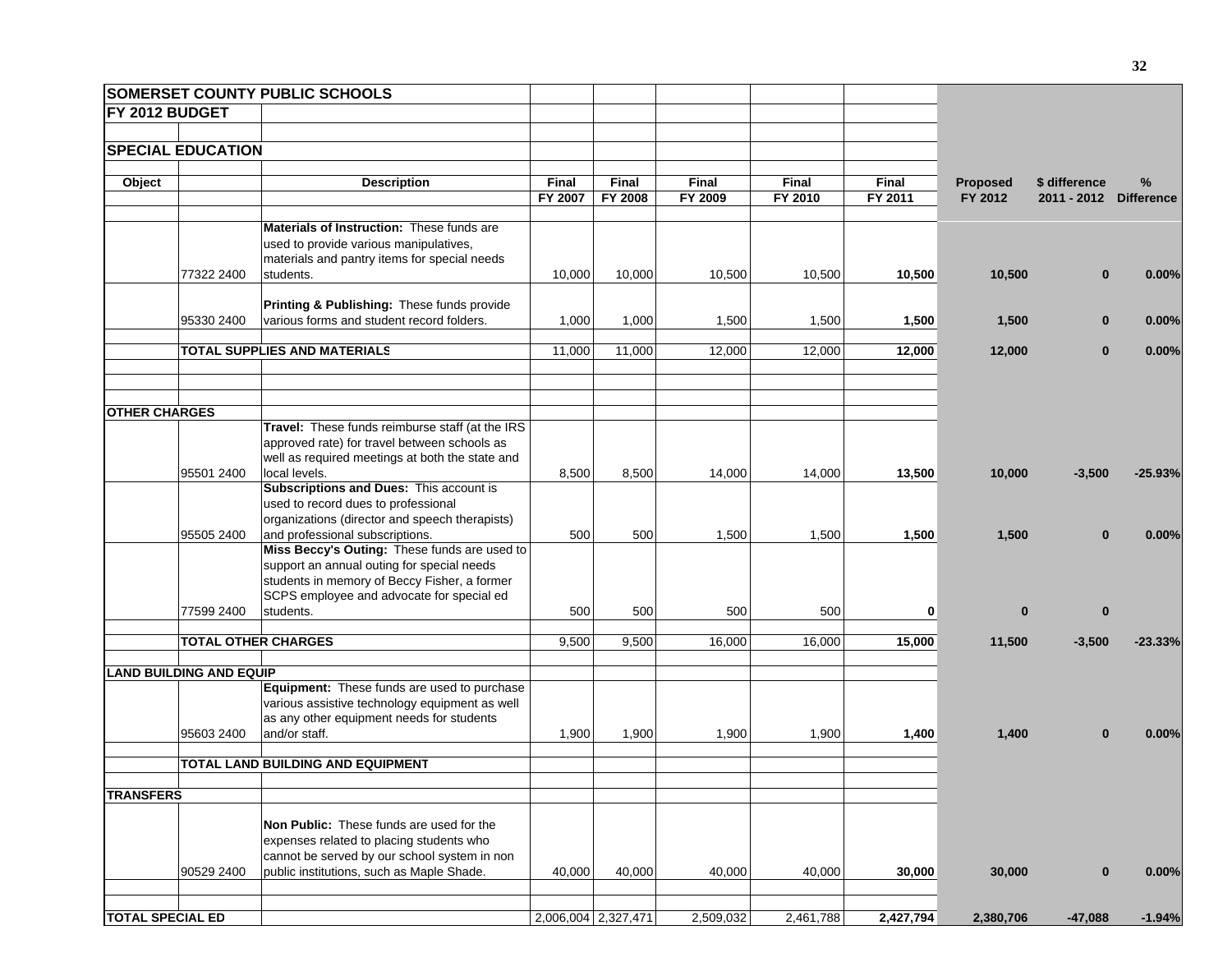|                      |                                      | <b>SOMERSET COUNTY PUBLIC SCHOOLS</b>                                                |              |         |         |                |              |                 |               |                   |
|----------------------|--------------------------------------|--------------------------------------------------------------------------------------|--------------|---------|---------|----------------|--------------|-----------------|---------------|-------------------|
|                      | FY 2012 BUDGET                       |                                                                                      |              |         |         |                |              |                 |               |                   |
|                      |                                      |                                                                                      |              |         |         |                |              |                 |               |                   |
|                      |                                      | <b>STUDENT PERSONNEL SERVICES</b>                                                    |              |         |         |                |              |                 |               |                   |
|                      |                                      |                                                                                      |              |         |         |                |              |                 |               |                   |
| Object               |                                      | <b>Description</b>                                                                   | <b>Final</b> | Final   | Final   | Final          | <b>Final</b> | <b>Proposed</b> | \$ difference | %                 |
|                      |                                      |                                                                                      | FY 2007      | FY 2008 | FY 2009 | FY 2010        | FY 2011      | FY 2012         | 2011 - 2012   | <b>Difference</b> |
| <b>SALARIES</b>      |                                      |                                                                                      |              |         |         |                |              |                 |               |                   |
|                      |                                      |                                                                                      |              |         |         |                |              |                 |               |                   |
|                      |                                      | <b>Student Services Supervisors: This line</b>                                       |              |         |         |                |              |                 |               |                   |
|                      | 580108100                            | records the salaries of the two Supervisors.                                         | 77,981       | 83,465  | 173,614 | 176,450        | 176,437      | 178,202         | 1,765         | 1.00%             |
|                      |                                      | Attendance Initiative with Clerk: This                                               |              |         |         |                |              |                 |               |                   |
|                      |                                      | account records the cost of the one                                                  |              |         |         |                |              |                 |               |                   |
|                      | 581808100                            | attendance clerk at the high schools.                                                |              | 40,000  | 34,054  | 17,675         | 17,940       | 18,628          | 688           | 3.84%             |
|                      |                                      | Alt. Suspension Assistant: This line                                                 |              |         |         |                |              |                 |               |                   |
|                      |                                      | records the cost of the Alternative to                                               |              |         |         |                |              |                 |               |                   |
|                      | 58125 8100                           | Suspension Assistant at GES.                                                         | 70,233       | 48,124  | 26,166  | 25,923         | 26,051       | 26,312          | 261           | 1.00%             |
|                      |                                      |                                                                                      |              |         |         |                |              |                 |               |                   |
|                      |                                      | Secretarial Support: This provides 1.0                                               |              |         |         |                |              |                 |               |                   |
|                      |                                      | Admin Office Associate I.                                                            | 11,976       | 6,501   | 6,758   | 21,865         | 26,033       | 26,472          | 439           | 1.69%             |
|                      |                                      | Learning Support Specialists: This                                                   |              |         |         |                |              |                 |               |                   |
|                      |                                      | accounts records the salaries of 5 LSS (GES;                                         |              |         |         |                |              |                 |               |                   |
|                      | 58022 8100                           | PAES; WES; WHS; CHS)                                                                 | 106,610      | 127,430 | 137,952 | 311,414        | 327,437      | 265,054         | $-62,383$     | $-19.05%$         |
|                      |                                      | <b>LMB Coordinator:</b> This account is inactive.                                    |              |         | 49,218  | $\Omega$       |              |                 | $\bf{0}$      |                   |
|                      | <b>TOTAL SALARIES</b>                |                                                                                      | 266,800      | 305,520 | 427,762 | 553,327        | 573,898      | 514,668         | $-59,230$     | $-10.32%$         |
|                      |                                      |                                                                                      |              |         |         |                |              |                 |               |                   |
|                      | <b>SUPPLIES AND MATERIALS</b>        |                                                                                      |              |         |         |                |              |                 |               |                   |
|                      |                                      | Supplies: These funds are used to                                                    |              |         |         |                |              |                 |               |                   |
|                      | 583278100                            | purchase various supplies for the division.                                          | 2,500        | 2,500   | 2,500   | 2,500          | 2,500        | 2,500           | $\bf{0}$      | 0.00%             |
|                      |                                      |                                                                                      |              |         |         |                |              |                 | $\bf{0}$      |                   |
|                      | <b>TOTAL SUPPLIES AND MATERIALS:</b> |                                                                                      | 2,500        | 2,500   | 2,500   | 2,500          | 2,500        | 2,500           | $\bf{0}$      | $0.00\%$          |
|                      |                                      |                                                                                      |              |         |         |                |              |                 |               |                   |
| <b>OTHER CHARGES</b> |                                      |                                                                                      |              |         |         |                |              |                 |               |                   |
|                      |                                      | Travel: This account reimburses staff (at the                                        |              |         |         |                |              |                 |               |                   |
|                      |                                      | IRS approved rate) for travel between<br>schools and attendance at various state and |              |         |         |                |              |                 |               |                   |
|                      | 585018100                            | local meetings.                                                                      |              | 2,750   |         | 2,750          | 2,750        | 2,750           | $\bf{0}$      | 0.00%             |
|                      |                                      | Meetings/Conferences: These funds                                                    | 2,750        |         | 2,750   |                |              |                 |               |                   |
|                      |                                      | provide for registration costs associated with                                       |              |         |         |                |              |                 |               |                   |
|                      | 58506 8100                           | mandated meetings.                                                                   | 2,000        | 2,000   | 500     | 500            | 500          | 500             | $\bf{0}$      | $0.00\%$          |
|                      |                                      | PBIS Incentives and training: These funds                                            |              |         |         |                |              |                 |               |                   |
|                      |                                      | purchase incentives for students (all schools)                                       |              |         |         |                |              |                 |               |                   |
|                      |                                      | in support of the PBIS program as well as                                            |              |         |         |                |              |                 |               |                   |
|                      |                                      | provide the local PBIS summer training for                                           |              |         |         |                |              |                 |               |                   |
|                      | 585558100                            | staff.                                                                               |              | 10,000  | 10,000  | $\overline{0}$ | 5,000        | $\bf{0}$        | $-5,000$      |                   |
|                      | <b>TOTAL OTHER CHARGES</b>           |                                                                                      | 4,750        | 14,750  | 13,250  | 3,250          | 8,250        | 3,250           | $-5,000$      | $-60.61%$         |
|                      |                                      |                                                                                      |              |         |         |                |              |                 |               |                   |
|                      |                                      |                                                                                      |              |         |         |                |              |                 |               |                   |
|                      | <b>TOTAL STUDENT PERSONNEL</b>       |                                                                                      | 274,050      | 322,770 | 443,512 | 559,077        | 584,648      | 520,418         | $-64,230$     | $-10.99%$         |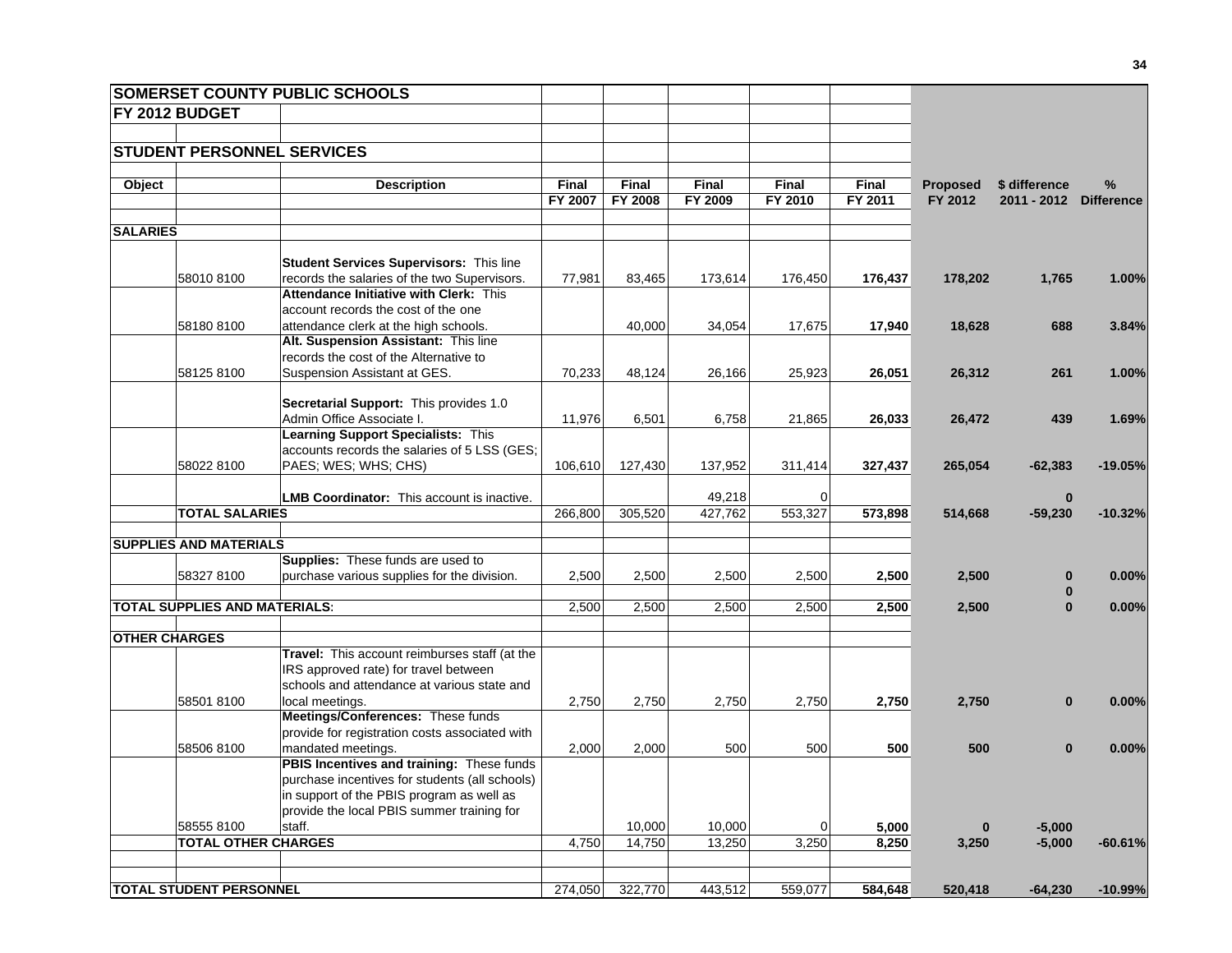| <b>SOMERSET COUNTY PUBLIC SCHOOLS</b> |                                        |              |              |              |         |              |         |                        |                   |
|---------------------------------------|----------------------------------------|--------------|--------------|--------------|---------|--------------|---------|------------------------|-------------------|
| <b>FY 2012 BUDGET</b>                 |                                        |              |              |              |         |              |         |                        |                   |
|                                       |                                        |              |              |              |         |              |         |                        |                   |
| <b>HEALTH SERVICES</b>                |                                        |              |              |              |         |              |         |                        |                   |
|                                       |                                        |              |              |              |         |              |         |                        |                   |
| Object                                | <b>Description</b>                     | <b>Final</b> | <b>Final</b> | <b>Final</b> | Final   | <b>Final</b> |         | Proposed \$ difference | $\%$              |
|                                       |                                        | FY 2007      | FY 2008      | FY 2009      | FY 2010 | FY 2011      | FY 2012 | 2011 - 2012            | <b>Difference</b> |
|                                       |                                        |              |              |              |         |              |         |                        |                   |
| <b>SALARIES</b>                       |                                        |              |              |              |         |              |         |                        |                   |
|                                       | Nurses (8): These funds record         |              |              |              |         |              |         |                        |                   |
|                                       | 59185 the salaries of 8 school nurses. | 264,899      | 283,308      | 308,174      | 297,996 | 300,367      | 298,614 | $-1,753$               | $-0.58%$          |
|                                       | 59172 Nurse Substitutes                | 1,500        | 3,000        | 5,000        | 5,000   | 5,000        | 7,000   | 2,000                  | 40.00%            |
|                                       | Stipends - Record update and           |              |              |              |         |              |         |                        |                   |
|                                       | <b>Review: This account is</b>         |              |              |              |         |              |         |                        |                   |
|                                       | inactive.                              |              |              | 4,750        | 0       |              |         | $\bf{0}$               |                   |
| <b>TOTAL SALARIES</b>                 |                                        | 266,399      | 286,308      | 317,924      | 302,996 | 305,367      | 305,614 | 247                    | 0.08%             |
|                                       |                                        |              |              |              |         |              |         |                        |                   |
| <b>SUPPLIES</b>                       |                                        |              |              |              |         |              |         |                        |                   |
|                                       | Supplies: This line records the        |              |              |              |         |              |         |                        |                   |
|                                       | costs of various medical               |              |              |              |         |              |         |                        |                   |
| 59328 5200                            | supplies used in each school.          | 4,500        | 4,500        | 4,500        | 4,500   | 4,500        | 4,500   | $\bf{0}$               | 0.00%             |
|                                       | <b>TOTAL SUPPLIES AND MATERIALS</b>    | 4,500        | 4,500        | 4,500        | 4,500   | 4,500        | 4,500   | $\bf{0}$               | 0.00%             |
| <b>OTHER CHARGES</b>                  |                                        |              |              |              |         |              |         |                        |                   |
|                                       | <b>Travel and Conferences:</b>         |              |              |              |         |              |         |                        |                   |
|                                       | These funds are used to                |              |              |              |         |              |         |                        |                   |
|                                       | reimburse nurses for travel            |              |              |              |         |              |         |                        |                   |
|                                       | between schools (at the IRS            |              |              |              |         |              |         |                        |                   |
|                                       | approved rate) as well as              |              |              |              |         |              |         |                        |                   |
|                                       | attendance at any state or local       |              |              |              |         |              |         |                        |                   |
| 59501 5200                            | required meetings.                     | 1,100        | 1,100        | 1,800        | 1,800   | 1,800        | 1,800   | $\bf{0}$               | 0.00%             |
|                                       |                                        |              |              |              |         |              |         |                        |                   |
| <b>TOTAL OTHER CHARGES</b>            |                                        | 1,100        | 1,100        | 1,800        | 1,800   | 1,800        | 1,800   | $\bf{0}$               | 0.00%             |
| <b>EQUIPMENT</b>                      |                                        |              |              |              |         |              |         |                        |                   |
|                                       | <b>Nursing Equipment: These</b>        |              |              |              |         |              |         |                        |                   |
|                                       | funds buy various nursing              |              |              |              |         |              |         |                        |                   |
|                                       | equipment such as portable             |              |              |              |         |              |         |                        |                   |
|                                       | AEDs; cots; hearing and vision         |              |              |              |         |              |         |                        |                   |
| 59604 - 5200                          | machines, etc.                         | 1,500        | 2,582        | 2,990        | 1,490   | 1,490        | 1,490   | $\bf{0}$               | 0.00%             |
|                                       |                                        |              |              |              |         |              |         |                        |                   |
| <b>TOTAL HEALTH SERVICES</b>          |                                        | 273,499      | 294,490      | 327,214      | 310,786 | 313,157      | 313,404 | 247                    | 0.08%             |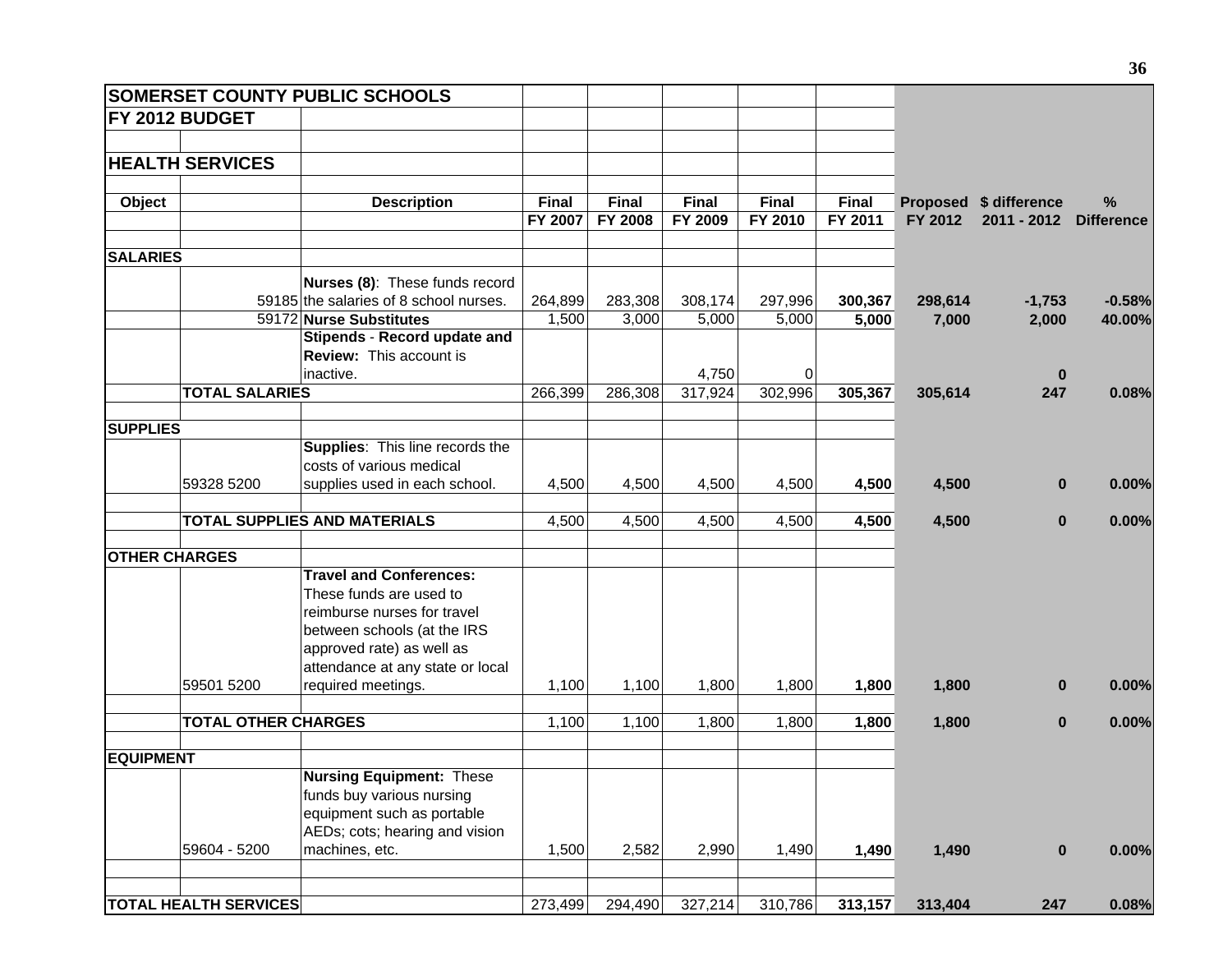|                 |                            | <b>SOMERSET COUNTY PUBLIC SCHOOLS</b>                                                                                                                                   |                  |                  |                  |                  |                         |                            |                                         |           |
|-----------------|----------------------------|-------------------------------------------------------------------------------------------------------------------------------------------------------------------------|------------------|------------------|------------------|------------------|-------------------------|----------------------------|-----------------------------------------|-----------|
|                 | FY 2012 BUDGET             |                                                                                                                                                                         |                  |                  |                  |                  |                         |                            |                                         |           |
|                 | <b>TRANSPORTATION</b>      |                                                                                                                                                                         |                  |                  |                  |                  |                         |                            |                                         |           |
| Object          |                            | <b>Description</b>                                                                                                                                                      | Final<br>FY 2007 | Final<br>FY 2008 | Final<br>FY 2009 | Final<br>FY 2010 | <b>Final</b><br>FY 2011 | <b>Proposed</b><br>FY 2012 | \$ difference<br>2011 - 2012 Difference | %         |
| <b>SALARIES</b> |                            |                                                                                                                                                                         |                  |                  |                  |                  |                         |                            |                                         |           |
|                 | 60010 8200                 | <b>Director:</b> This account is used to record the<br>salary of the Director.                                                                                          | 92,427           | 100,746          | 106,776          | 105,475          | 105,272                 | 106,325                    | 1,053                                   | 1.00%     |
|                 | 60115 8200                 | Clerical Support: This account is used to<br>record the salary of .5 Accounting Associate.                                                                              | 33,684           | 36,039           | 37,329           | 22,411           | 17,054                  | 17,323                     | 269                                     | 1.58%     |
|                 | 61125 8200                 | <b>Bus Assistants:</b> This line records the salaries<br>of the special education bus assistants (3) and<br>funds for substitutes as needed.                            | 49,830           | 53,318           | 56,000           | 60,030           | 60,930                  | 61,539                     | 609                                     | 1.00%     |
|                 | 60189 8200                 | <b>Driver Trainer:</b> These funds are used to<br>support the cost of the Driver Trainer.                                                                               | 20,202           | 21,616           | 23,481           | 23,481           | 23,245                  | 23,477                     | 232                                     | 1.00%     |
|                 | <b>TOTAL SALARIES</b>      |                                                                                                                                                                         | 196,143          | 211,719          | 223,586          | 211,397          | 206,501                 | 208,665                    | 2,163                                   | 1.05%     |
|                 | <b>CONTRACTED SERVICES</b> |                                                                                                                                                                         |                  |                  |                  |                  |                         |                            |                                         |           |
|                 |                            | Contracted Routes: This account records the<br>cost of all contracted routes (regular ed and<br>special ed). It includes an hourly rate of \$18<br>and \$1.18 per mile. | 1,935,251        | 2,017,735        | 2,269,949        | 2,314,908        | 2,342,499               | 2,463,400                  | 120,901                                 | 5.16%     |
|                 |                            | Administrative Fees: These funds are<br>provided to the contract drivers (\$800) to offset<br>some of the administrative costs of driving.                              |                  |                  | 18,000           | 19,000           | 19,000                  | 27,500                     | 8,500                                   | 44.74%    |
|                 | 60207 8200                 | Bus Inspection: These funds cover the cost of<br>3 mandated bus inspections per year.                                                                                   | 1,200            | 1,200            | 1,200            | 1,200            | 1,200                   | 1,500                      | 300                                     | 25.00%    |
|                 | 60204 8200                 | <b>Medical Fees:</b> This account is used to record<br>the cost of physicals for all drivers and<br>substitutes (\$50).                                                 | 3,900            | 3,900            | 4,800            | 4,800            | 4,800                   | 4,200                      | $-600$                                  | $-12.50%$ |
|                 | 60211 8200                 | Printing and Publishing: These funds cover<br>the printing of the various forms used in student<br>discipline, activity transporation, etc.                             | 1,500            | 1,500            | 1,350            | 1,350            | 1,350                   | 1,350                      | $\bf{0}$                                | 0.00%     |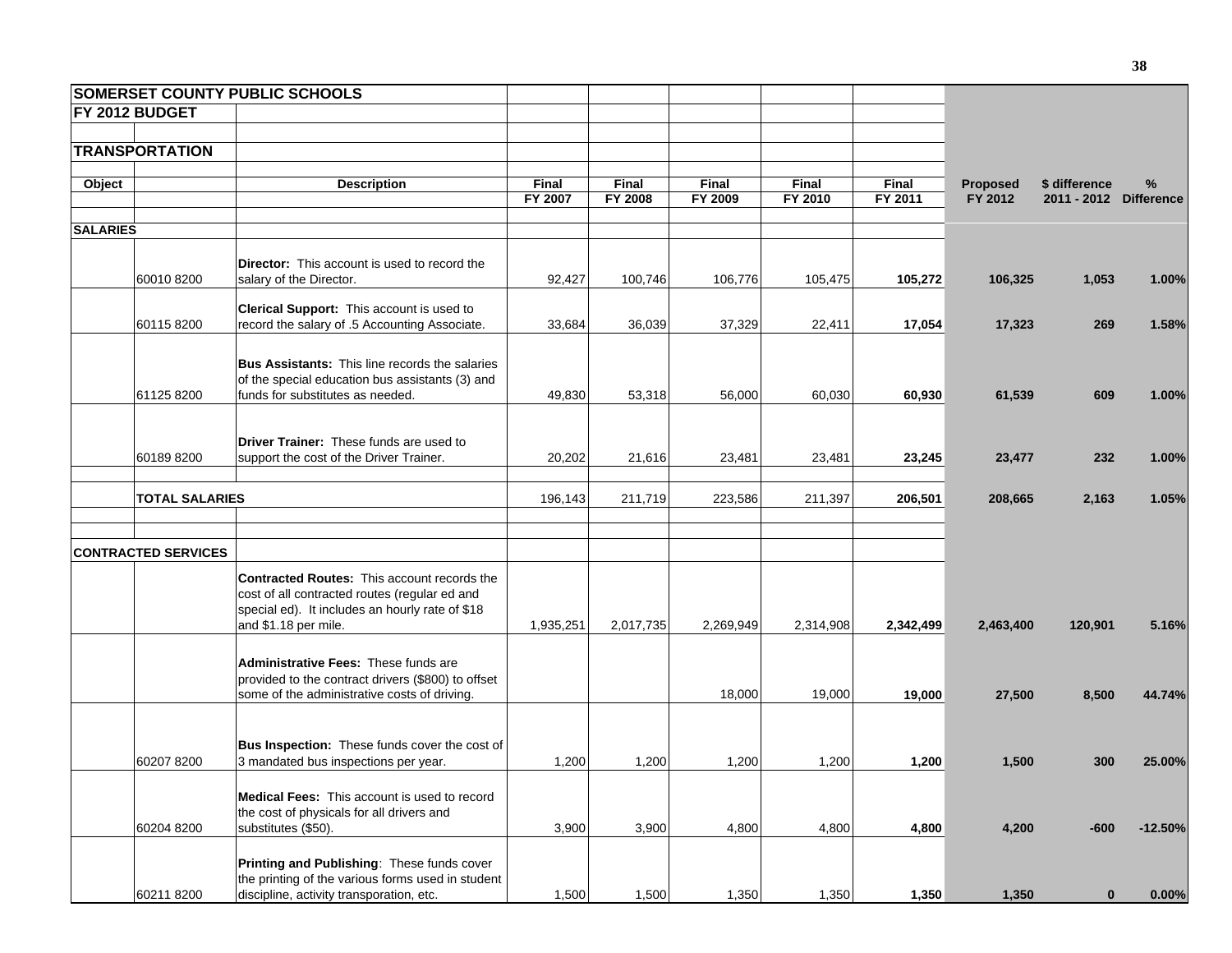|        |                               | <b>SOMERSET COUNTY PUBLIC SCHOOLS</b>                                                                                                                                                                              |                         |                  |                  |                  |                         |                     |                                         |           |
|--------|-------------------------------|--------------------------------------------------------------------------------------------------------------------------------------------------------------------------------------------------------------------|-------------------------|------------------|------------------|------------------|-------------------------|---------------------|-----------------------------------------|-----------|
|        | FY 2012 BUDGET                |                                                                                                                                                                                                                    |                         |                  |                  |                  |                         |                     |                                         |           |
|        |                               |                                                                                                                                                                                                                    |                         |                  |                  |                  |                         |                     |                                         |           |
|        | <b>TRANSPORTATION</b>         |                                                                                                                                                                                                                    |                         |                  |                  |                  |                         |                     |                                         |           |
|        |                               |                                                                                                                                                                                                                    |                         |                  |                  |                  |                         |                     |                                         |           |
| Object |                               | <b>Description</b>                                                                                                                                                                                                 | <b>Final</b><br>FY 2007 | Final<br>FY 2008 | Final<br>FY 2009 | Final<br>FY 2010 | <b>Final</b><br>FY 2011 | Proposed<br>FY 2012 | \$ difference<br>2011 - 2012 Difference | %         |
|        |                               |                                                                                                                                                                                                                    |                         |                  |                  |                  |                         |                     |                                         |           |
|        | 63228                         | Music Transportation: This account records<br>the cost of transporting secondary students to<br>various music competitions (parades, etc)                                                                          | 11,297                  | 11,919           | 12,000           | 12,000           | 12,000                  | 12,720              | 720                                     | 6.00%     |
|        | 63225                         | Athletic Transportation: This account records<br>the cost of transporting secondary student<br>athletes to various games and competitions.                                                                         | 38,946                  | 41,089           | 45,989           | 45,989           | 45,989                  | 48,749              | 2,760                                   | 6.00%     |
|        | 63225 1300                    | Intermediate/Academy Athletic Transp:<br>These funds are used to transport the<br>Intermediate and Academy students to various<br>games.                                                                           | 3,630                   | 3,830            | 4,213            | 2,713            | 2,713                   | 2,876               | 163                                     | 6.00%     |
|        |                               |                                                                                                                                                                                                                    |                         |                  |                  |                  |                         |                     |                                         |           |
|        | 63299 9800                    | Field Trip/Miscellaneous Transp: These<br>funds are used for field trips and other<br>transportation costs not specifically defined.                                                                               | 8,701                   | 8,701            | 9,500            | 9,500            | 9,500                   | 9,500               | $\bf{0}$                                | 0.00%     |
|        | 63299 8200                    | School Orientation: These funds are used to<br>record the cost of transporting students to a<br>new school to give them an opportunity to<br>become familiar with the building prior to the<br>first official day. | 2,200                   | 2,320            | 2,420            | 2,420            | 2,420                   | 2,566               | 146                                     | 6.03%     |
|        |                               | Safety Meetings: This account is used to<br>record the stipends to bus drivers and                                                                                                                                 |                         |                  |                  |                  |                         |                     |                                         |           |
|        | 60248 8200                    | substitutes for required 6 hours of training.<br>Summer Intervention Transportation: These<br>funds are used to transport students for<br>summer school and any intervention programs                              | 7,734                   | 8,508            | 8,500            | 8,500            | 8,000                   | 8,500               | 500                                     | 6.25%     |
|        | 63299 9800                    | planned for the summer.                                                                                                                                                                                            |                         |                  | 16,000           | 14,000           | 22,000                  | 14,840              | $-7,160$                                | $-32.55%$ |
|        | 60253 8200                    | <b>Drug Testing:</b> This account records the cost of<br>mandatory drug testing on drivers and<br>substitutes.                                                                                                     | 2,629                   | 2,760            | 3,000            | 3,000            | 3,000                   | 3,000               | $\bf{0}$                                | 0.00%     |
|        |                               | <b>TOTAL CONTRACTED SERVICES</b>                                                                                                                                                                                   | 2,016,988               | 2,103,462        | 2,396,921        | 2,439,380        | 2,474,471               | 2,600,701           | 126,230                                 | 5.10%     |
|        | <b>SUPPLIES AND MATERIALS</b> |                                                                                                                                                                                                                    |                         |                  |                  |                  |                         |                     |                                         |           |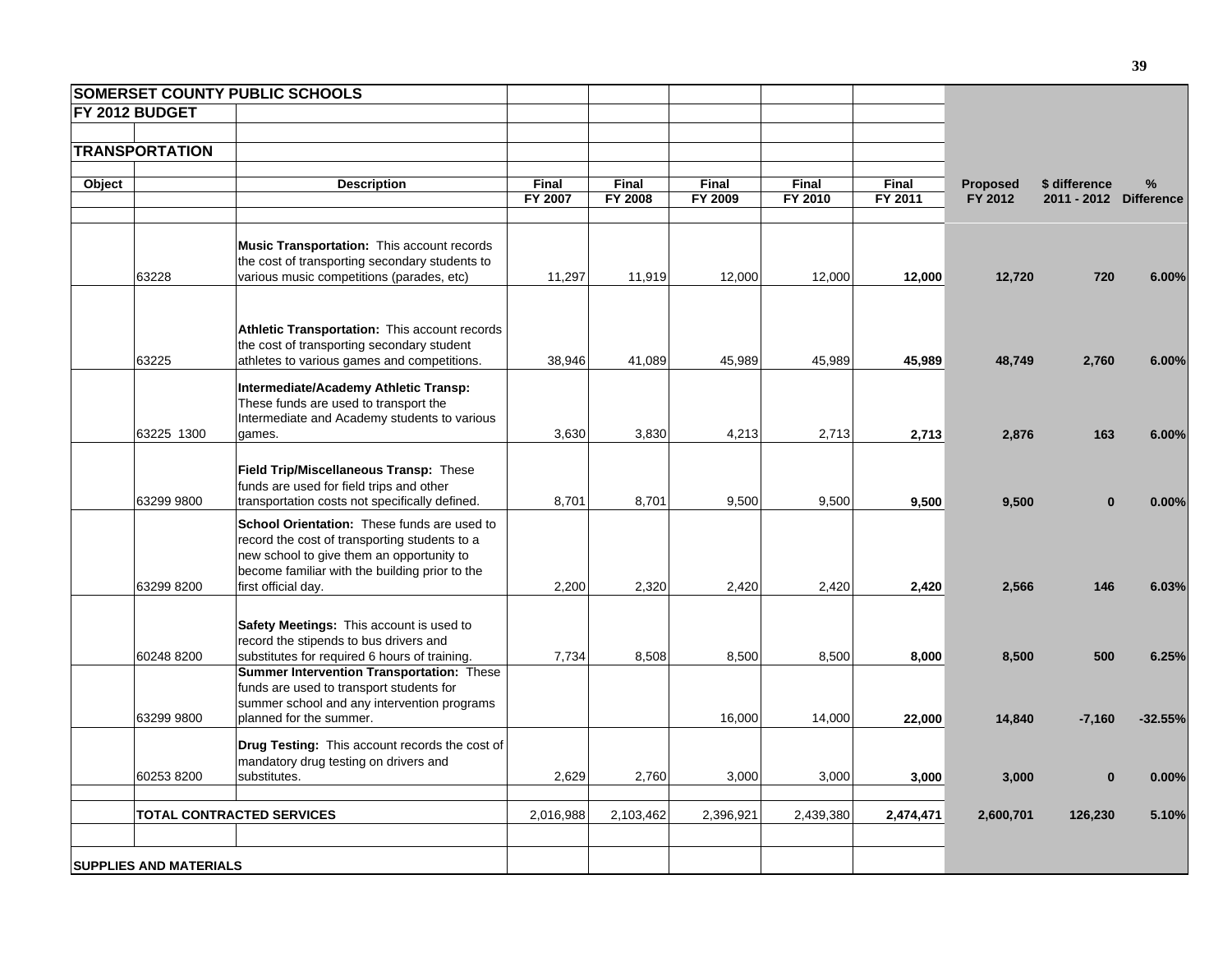|                  |                              | <b>SOMERSET COUNTY PUBLIC SCHOOLS</b>                                 |              |           |           |              |              |                 |                        |         |
|------------------|------------------------------|-----------------------------------------------------------------------|--------------|-----------|-----------|--------------|--------------|-----------------|------------------------|---------|
|                  | FY 2012 BUDGET               |                                                                       |              |           |           |              |              |                 |                        |         |
|                  | <b>TRANSPORTATION</b>        |                                                                       |              |           |           |              |              |                 |                        |         |
|                  |                              |                                                                       |              |           |           |              |              |                 |                        |         |
| Object           |                              | <b>Description</b>                                                    | <b>Final</b> | Final     | Final     | <b>Final</b> | <b>Final</b> | <b>Proposed</b> | \$ difference          | %       |
|                  |                              |                                                                       | FY 2007      | FY 2008   | FY 2009   | FY 2010      | FY 2011      | FY 2012         | 2011 - 2012 Difference |         |
|                  |                              | Office Supplies: These funds are used for the                         |              |           |           |              |              |                 |                        |         |
|                  |                              | paper and ink cartridges used to provide                              |              |           |           |              |              |                 |                        |         |
|                  |                              | monthly newsletters to the drivers as well as                         |              |           |           |              |              |                 |                        |         |
|                  |                              | various other communications in the                                   |              |           |           |              |              |                 |                        |         |
|                  | 60300 8200                   | Transportation Dept.                                                  | 1,000        | 1,000     | 1,000     | 1,000        | 1,000        | 1,000           | $\bf{0}$               | 0.00%   |
|                  |                              |                                                                       |              |           |           |              |              |                 |                        |         |
|                  |                              | TOTAL SUPPLIES AND MATERIALS                                          | 1,000        | 1,000     | 1,000     | 1,000        | 1,000        | 1,000           | $\bf{0}$               | 0.00%   |
|                  |                              |                                                                       |              |           |           |              |              |                 |                        |         |
| <b>OTHER</b>     |                              | <b>Travel:</b> These funds are used to record the                     |              |           |           |              |              |                 |                        |         |
|                  |                              | costs associated with travel for the Director and                     |              |           |           |              |              |                 |                        |         |
|                  | 60501 8200                   | <b>Bus Driver Trainer.</b>                                            | 3,750        | 3,000     | 3,300     | 3,300        | 3,300        | 3,300           | $\bf{0}$               | 0.00%   |
|                  |                              | Meeting and Conferences: These funds are                              |              |           |           |              |              |                 |                        |         |
|                  |                              | used for the costs associated with various state                      |              |           |           |              |              |                 |                        |         |
|                  |                              | and local level meetings for the Transportation                       |              |           |           |              |              |                 |                        |         |
|                  | 60506 8200                   | Director.                                                             | 1,500        | 1,500     | 1,800     | 1,800        | 1,800        | 1,800           | $\mathbf{0}$           | 0.00%   |
|                  |                              | Subscriptions and Dues: These funds are                               |              |           |           |              |              |                 |                        |         |
|                  |                              | used for membership dues and selected                                 |              |           |           |              |              |                 |                        |         |
|                  | 60505 8200                   | professional publications.                                            | 500          | 500       | 500       | 500          | 500          | 500             | $\mathbf{0}$           | 0.00%   |
|                  |                              | <b>Inservices:</b> This account is used to record the                 |              |           |           |              |              |                 |                        |         |
|                  |                              | costs associated with driver inservices to                            |              |           |           |              |              |                 |                        |         |
|                  |                              | include: speaker fees; refreshments; and                              |              |           |           |              |              |                 |                        |         |
|                  | 60546 8200                   | stipends.                                                             | 2,100        | 2,100     | 2,100     | 2,100        | 2,100        | 2,100           | $\bf{0}$               | 0.00%   |
|                  | 60599 8200                   | <b>Turn Around Lane Repair</b>                                        | 1,000        | 1,000     | 1,000     | 1,000        | 1,000        | 1,000           | $\bf{0}$               | 0.00%   |
|                  |                              | Travel - Driver Trainer: This account is used                         |              |           |           |              |              |                 |                        |         |
|                  |                              | to record the expenses incurred by the Bus                            |              |           |           |              |              |                 |                        |         |
|                  | 60504 8200                   | Driver Trainer in carrying out his duties.                            | 800          | 800       | 900       | 900          | 900          | 900             | $\bf{0}$               | 0.00%   |
|                  |                              | Bus Insurance: This account records the                               |              |           |           |              |              |                 |                        |         |
|                  |                              | Board's cost of insurance on the buses used to                        |              |           |           |              |              |                 |                        |         |
|                  | 60514 8200                   | transport students.<br><b>Communications:</b> This account is used to | 30,492       | 30,492    | 32,000    | 28,000       | 28,000       | 28,000          | $\mathbf{0}$           | 0.00%   |
|                  |                              | record the monthly maintenance cost of the                            |              |           |           |              |              |                 |                        |         |
|                  | 60520 8200                   | radio system on the buses.                                            | 16,000       | 16,000    | 16,000    | 16,000       | 10,000       | 10,000          | $\bf{0}$               | 0.00%   |
|                  |                              |                                                                       |              |           |           |              |              |                 |                        |         |
|                  | <b>TOTAL OTHER CHARGES</b>   |                                                                       | 56,142       | 55,392    | 57,600    | 53,600       | 47,600       | 47,600          | $\bf{0}$               | 0.00%   |
|                  |                              |                                                                       |              |           |           |              |              |                 |                        |         |
| <b>EQUIPMENT</b> |                              |                                                                       |              |           |           |              |              |                 |                        |         |
|                  |                              | Camera and radio systems: These funds                                 |              |           |           |              |              |                 |                        |         |
|                  |                              | provide new and replacement cameras and                               |              |           |           |              |              |                 |                        |         |
|                  |                              | radios on the buses. Includes \$10,000 for non                        |              |           |           |              |              |                 |                        |         |
|                  | 60604 8200                   | recurring costs.                                                      |              | 10,000    | 10,000    | 14,800       | 3,800        | 10,000          | 6,200                  | 163.16% |
|                  | <b>TOTAL EQUIPMENT</b>       |                                                                       |              | 10,000    | 10,000    | 14,800       | 3,800        | 10,000          | 6,200                  | 163.16% |
|                  |                              |                                                                       |              |           |           |              |              |                 |                        |         |
|                  | <b>TOTAL TRANSPORTATION:</b> |                                                                       | 2,270,273    | 2,381,573 | 2,689,107 | 2,720,177    | 2,733,372    | 2,867,966       | 134,593                | 4.92%   |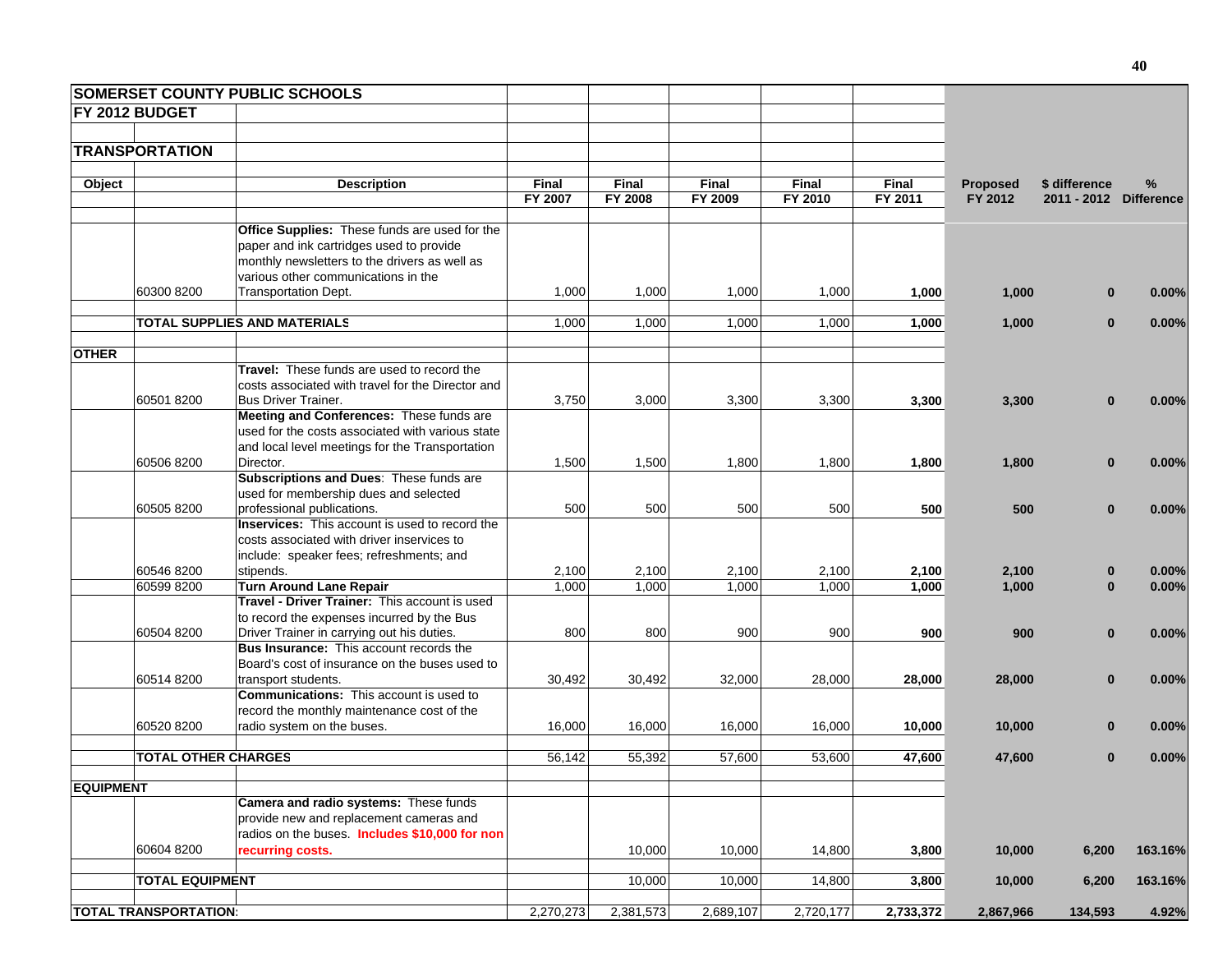| <b>SOMERSET COUNTY PUBLIC SCHOOLS</b> |                                                  |                         |                         |                         |                         |                         |                            |                                         |         |
|---------------------------------------|--------------------------------------------------|-------------------------|-------------------------|-------------------------|-------------------------|-------------------------|----------------------------|-----------------------------------------|---------|
| <b>FY 2012 BUDGET</b>                 |                                                  |                         |                         |                         |                         |                         |                            |                                         |         |
|                                       |                                                  |                         |                         |                         |                         |                         |                            |                                         |         |
| <b>OPERATION OF PLANT</b>             |                                                  |                         |                         |                         |                         |                         |                            |                                         |         |
|                                       |                                                  |                         |                         |                         |                         |                         |                            |                                         |         |
| Object                                | <b>Description</b>                               | <b>Final</b><br>FY 2007 | <b>Final</b><br>FY 2008 | <b>Final</b><br>FY 2009 | <b>Final</b><br>FY 2010 | <b>Final</b><br>FY 2011 | <b>Proposed</b><br>FY 2012 | \$ difference<br>2011 - 2012 Difference | %       |
|                                       |                                                  |                         |                         |                         |                         |                         |                            |                                         |         |
| <b>SALARIES</b>                       |                                                  |                         |                         |                         |                         |                         |                            |                                         |         |
|                                       | <b>Custodial Salaries: This line records the</b> |                         |                         |                         |                         |                         |                            |                                         |         |
| 64152 9000                            | salaries of school custodians - (30.25 FTE).     | 647,542                 | 674,167                 | 735,186                 | 736,123                 | 731,076                 | 736,799                    | 5,723                                   | 0.78%   |
|                                       | Substitute Custodians: This account is used      |                         |                         |                         |                         |                         |                            |                                         |         |
|                                       | to record the costs of providing substitute      |                         |                         |                         |                         |                         |                            |                                         |         |
| 64172 9000                            | custodians.                                      | 22,885                  | 24,000                  | 25,120                  | 25,120                  | 25,120                  | 25,120                     | $\bf{0}$                                | 0.00%   |
| <b>TOTAL SALARIES</b>                 |                                                  | 670,426                 | 698,167                 | 760,306                 | 761,243                 | 756,196                 | 761,919                    | 5,723                                   | 0.76%   |
|                                       |                                                  |                         |                         |                         |                         |                         |                            |                                         |         |
| <b>CONTRACTED SERVICES</b>            |                                                  |                         |                         |                         |                         |                         |                            |                                         |         |
|                                       | Custodial Services: These funds are used to      |                         |                         |                         |                         |                         |                            |                                         |         |
| 64221 9000                            | provide mops and rugs on a rental basis.         | 11,000                  | 13,000                  | 13,650                  | 13,650                  | 13,650                  | 18,000                     | 4,350                                   | 31.87%  |
|                                       | Copier Maintenance: This account is used to      |                         |                         |                         |                         |                         |                            |                                         |         |
|                                       | record the lease cost of all copiers throughout  |                         |                         |                         |                         |                         |                            |                                         |         |
| 64203 9800                            | the system.                                      | 89,000                  | 95,000                  | 95,000                  | 95,000                  | 98,500                  | 98,500                     | $\bf{0}$                                | 0.00%   |
|                                       | Service Maintenance Contract: This account       |                         |                         |                         |                         |                         |                            |                                         |         |
|                                       | is used to record the costs of service contracts |                         |                         |                         |                         |                         |                            |                                         |         |
|                                       | on various building equipment. This account      |                         |                         |                         |                         |                         |                            |                                         |         |
| 64203                                 | is inactive.                                     | 23,625                  | 23,625                  | 24,825                  | 25,000                  | $\mathbf{0}$            | $\bf{0}$                   | $\bf{0}$                                | #DIV/0! |
|                                       | Repair Instructional Equipment: These            |                         |                         |                         |                         |                         |                            |                                         |         |
|                                       | funds are used to repair instructional           |                         |                         |                         |                         |                         |                            |                                         |         |
|                                       | equipment as feasible. It is also used to record |                         |                         |                         |                         |                         |                            |                                         |         |
|                                       | the cost of the annual maintenance on the        |                         |                         |                         |                         |                         |                            |                                         |         |
| 64212 9000                            | microscopes used in secondary science.           | 3,000                   | 3,000                   | 3,000                   | 500                     | 500                     | 500                        | $\bf{0}$                                | 0.00%   |
|                                       | <b>Repair of Non Instructional Equipment:</b>    |                         |                         |                         |                         |                         |                            |                                         |         |
|                                       | These funds are used to repair (where feasible)  |                         |                         |                         |                         |                         |                            |                                         |         |
| 64213 9000                            | non instructional equipment.                     | 2,000                   | 2,000                   | 2,000                   | 500                     | 500                     | 5,000                      | 4,500                                   | 900.00% |
|                                       |                                                  |                         |                         |                         |                         |                         |                            |                                         |         |
|                                       | School Activities Security: These funds are      |                         |                         |                         |                         |                         |                            |                                         |         |
|                                       | distributed to the secondary schools to offset   |                         |                         |                         |                         |                         |                            |                                         |         |
| 64250                                 | the costs of security for athletic events.       | 5,000                   | 10,000                  | 11,000                  | 11,000                  | 11,000                  | 11,000                     | $\bf{0}$                                | 0.00%   |
|                                       | <b>Intrusion Alarms: This account is used to</b> |                         |                         |                         |                         |                         |                            |                                         |         |
|                                       | record the cost of an alarm system in all        |                         |                         |                         |                         |                         |                            |                                         |         |
| 64299 9000                            | schools and the Central Office.                  | 16,000                  | 16,500                  | 16,500                  | 12,400                  | 12,400                  | 12,400                     | $\bf{0}$                                | 0.00%   |
|                                       | Garbage Removal: This account is used to         |                         |                         |                         |                         |                         |                            |                                         |         |
| 64231 9000                            | record the cost of garbage removal.              | 65,000                  | 67,600                  | 71,656                  | 75,656                  | 79,439                  | 80,234                     | 795                                     | 1.00%   |
|                                       | <b>TOTAL CONTRACTED SERVICES</b>                 | 214,625                 | 230,725                 | 237,631                 | 233,706                 | 215,989                 | 225,634                    | 9,645                                   | 4.47%   |
|                                       |                                                  |                         |                         |                         |                         |                         |                            |                                         |         |
|                                       |                                                  |                         |                         |                         |                         |                         |                            |                                         |         |
|                                       |                                                  |                         |                         |                         |                         |                         |                            |                                         |         |
| <b>SUPPLIES AND MATERIALS</b>         |                                                  |                         |                         |                         |                         |                         |                            |                                         |         |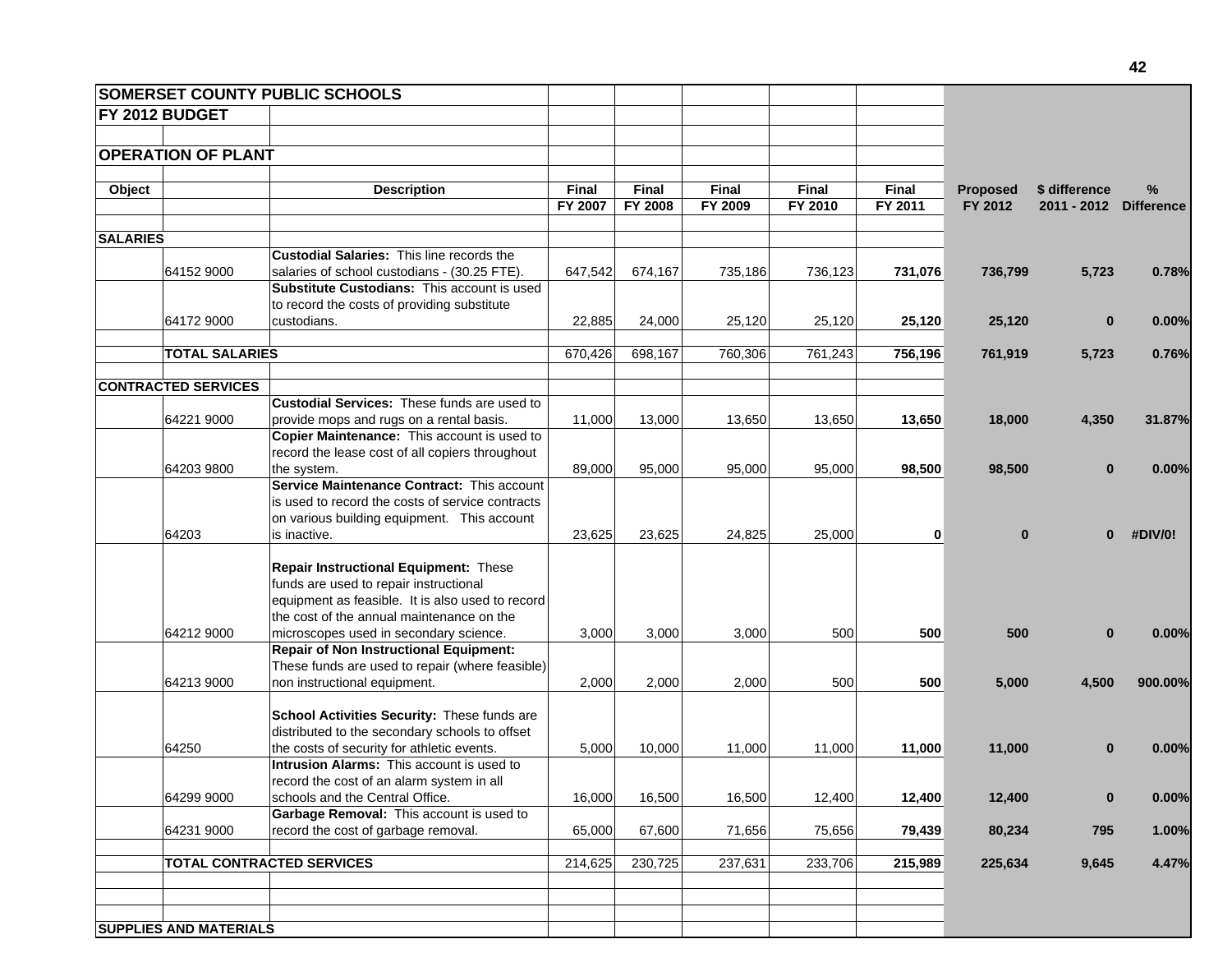|                      |                                    | <b>SOMERSET COUNTY PUBLIC SCHOOLS</b>                                                       |              |                     |              |              |              |                 |                        |           |
|----------------------|------------------------------------|---------------------------------------------------------------------------------------------|--------------|---------------------|--------------|--------------|--------------|-----------------|------------------------|-----------|
|                      | FY 2012 BUDGET                     |                                                                                             |              |                     |              |              |              |                 |                        |           |
|                      |                                    |                                                                                             |              |                     |              |              |              |                 |                        |           |
|                      | <b>OPERATION OF PLANT</b>          |                                                                                             |              |                     |              |              |              |                 |                        |           |
|                      |                                    |                                                                                             |              |                     |              |              |              |                 |                        |           |
| Object               |                                    | <b>Description</b>                                                                          | <b>Final</b> | Final               | <b>Final</b> | <b>Final</b> | <b>Final</b> | <b>Proposed</b> | \$ difference          | %         |
|                      |                                    |                                                                                             | FY 2007      | FY 2008             | FY 2009      | FY 2010      | FY 2011      | FY 2012         | 2011 - 2012 Difference |           |
|                      |                                    |                                                                                             |              |                     |              |              |              |                 |                        |           |
|                      |                                    | Custodial Supplies: This account is used to<br>record various cleaning supplies used by the |              |                     |              |              |              |                 |                        |           |
|                      | 64336 9000                         | custodians in each school.                                                                  | 65,000       | 70,000              | 75,000       | 75,000       | 75,000       | 75,000          | $\bf{0}$               | 0.00%     |
|                      |                                    | <b>Repair Equipment - LCD bulbs and</b>                                                     |              |                     |              |              |              |                 |                        |           |
|                      |                                    | batteries: These funds are used to replace                                                  |              |                     |              |              |              |                 |                        |           |
|                      |                                    | LCD projector bulbs and mobile laptop cart                                                  |              |                     |              |              |              |                 |                        |           |
|                      | 64339 9000                         | batteries as needed.                                                                        |              | 11,000              | 11,000       | 11,000       | 11,900       | 11,900          | $\bf{0}$               | 0.00%     |
|                      |                                    |                                                                                             |              |                     |              |              |              |                 |                        |           |
|                      |                                    | <b>TOTAL SUPPLIES AND MATERIALS</b>                                                         | 65,000       | 81,000              | 86,000       | 86,000       | 86,900       | 86,900          | $\mathbf{0}$           | 0.00%     |
|                      |                                    |                                                                                             |              |                     |              |              |              |                 |                        |           |
| <b>OTHER CHARGES</b> |                                    |                                                                                             |              |                     |              |              |              |                 |                        |           |
|                      |                                    | <b>Communications:</b> These funds are used to                                              |              |                     |              |              |              |                 |                        |           |
|                      |                                    | provide the various phone systems within each                                               |              |                     |              |              |              |                 |                        |           |
|                      | 64520                              | school.                                                                                     | 93,500       | 68,000              | 72,000       | 72,000       | 72,000       | 72,000          | $\bf{0}$               | 0.00%     |
|                      |                                    | T-1 lines: These funds provide internet,                                                    |              |                     |              |              |              |                 |                        |           |
|                      |                                    | intranet and email connections within all                                                   |              |                     |              |              |              |                 |                        |           |
|                      |                                    | buildings. This also includes the monthly costs                                             |              |                     |              |              |              |                 |                        |           |
|                      | 64527 9000                         | associated with improved bandwidth.                                                         |              | 28.000              | 38.000       | 58,000       | 66,157       | 66,157          | $\bf{0}$               | 0.00%     |
|                      | 64521                              | Heat-Oil                                                                                    | 209,000      | 219,450             | 190,000      | 175,000      | 175,000      | 150,000         | $-25,000$              | $-14.29%$ |
|                      | 64522                              | <b>Electricity</b>                                                                          | 723,800      | 774,500             | 950,000      | 900,000      | 800,000      | 800,000         | $\bf{0}$               | 0.00%     |
|                      | 64523                              | <b>Water and Sewer</b>                                                                      | 20,000       | 20,000              | 80,000       | 80,000       | 80,000       | 80,000          | $\bf{0}$               | 0.00%     |
|                      | 64515 9000                         | <b>Insurance</b>                                                                            | 50,000       | 50,000              | 50,000       | 44,500       | 44,500       | 44,500          | $\bf{0}$               | 0.00%     |
|                      |                                    |                                                                                             |              |                     |              |              |              |                 |                        |           |
|                      | <b>TOTAL OTHER CHARGES</b>         |                                                                                             |              | 1,096,300 1,159,950 | 1,380,000    | 1,329,500    | 1,237,657    | 1,212,657       | $-25,000$              | $-2.02%$  |
|                      | <b>LAND BUILDING AND EQUIPMENT</b> |                                                                                             |              |                     |              |              |              |                 |                        |           |
|                      |                                    | Replacement Equipment: These funds                                                          |              |                     |              |              |              |                 |                        |           |
|                      |                                    | provide replacement vacuum cleaners, floor                                                  |              |                     |              |              |              |                 |                        |           |
|                      | 64635 9000                         | scrubbers, etc for the schools.                                                             | 10,000       | 20,000              | 20,000       | 20,000       | 17,000       | 17,000          | $\bf{0}$               | 0.00%     |
|                      |                                    | Network hardware: These funds are used to                                                   |              |                     |              |              |              |                 |                        |           |
|                      |                                    | replace servers; routers, access points and                                                 |              |                     |              |              |              |                 |                        |           |
|                      | 64636 9000                         | other equipment.                                                                            | 44,400       | 91,200              | 87,000       | 150,950      | 60,300       | 47,000          | $-13,300$              | $-22.06%$ |
|                      |                                    |                                                                                             |              |                     |              |              |              |                 |                        |           |
|                      |                                    | TOTAL LAND BUILDING AND EQUIPMENT                                                           | 54,400       | 111,200             | 107,000      | 170,950      | 77,300       | 64,000          | $-13,300$              | $-17.21%$ |
|                      |                                    |                                                                                             |              |                     |              |              |              |                 |                        |           |
|                      | <b>TOTAL OPERATION OF PLANT</b>    |                                                                                             |              | 2,100,751 2,281,042 | 2,570,937    | 2,581,399    | 2,374,042    | 2,351,110       | $-22,932$              | $-0.97%$  |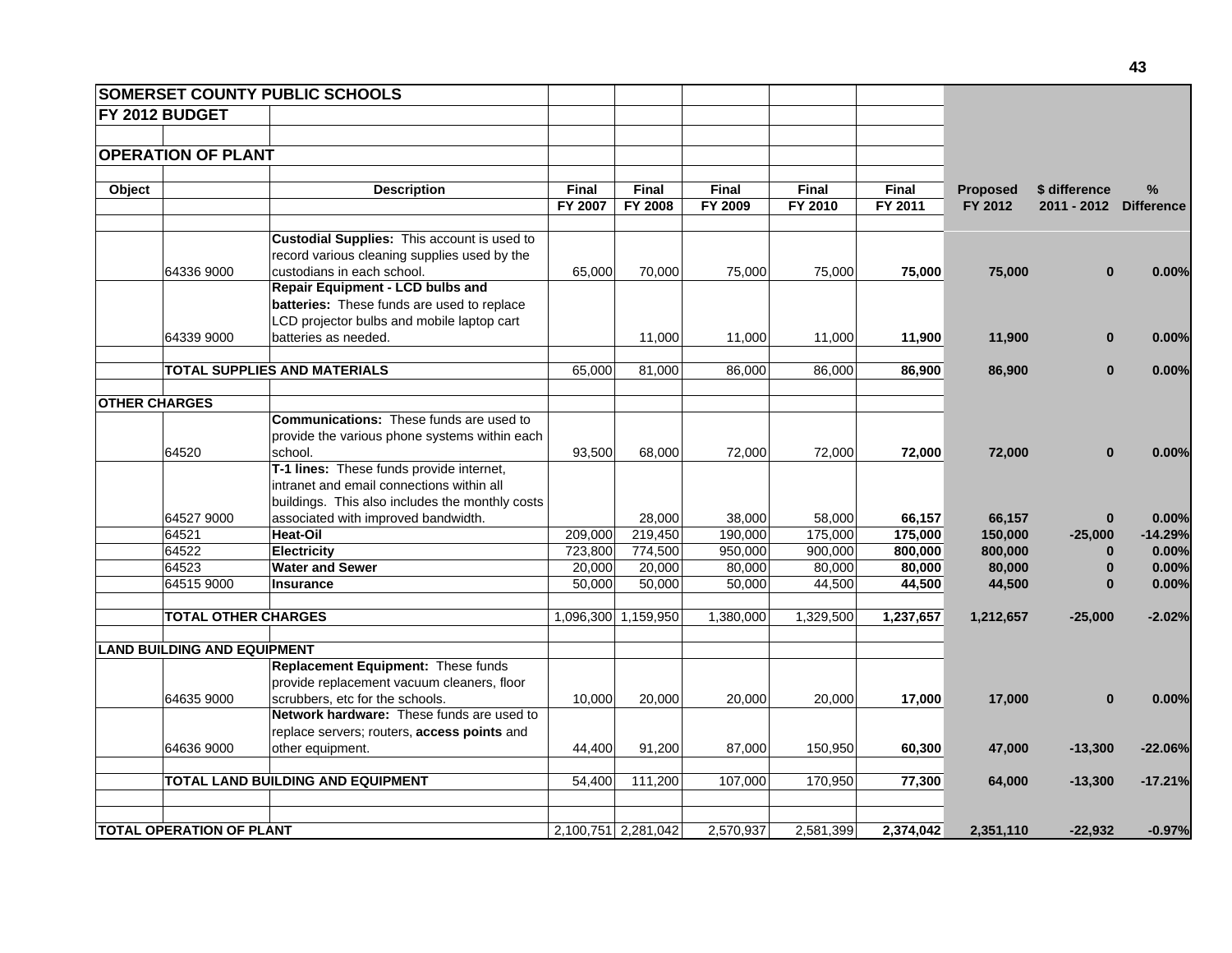| <b>SOMERSET COUNTY PUBLIC SCHOOLS</b> |                                                                                                                                                                                                        |                  |                         |                  |                  |                         |         |                                       |                           |
|---------------------------------------|--------------------------------------------------------------------------------------------------------------------------------------------------------------------------------------------------------|------------------|-------------------------|------------------|------------------|-------------------------|---------|---------------------------------------|---------------------------|
| FY 2012 BUDGET                        |                                                                                                                                                                                                        |                  |                         |                  |                  |                         |         |                                       |                           |
| <b>MAINTENANCE OF PLANT</b>           |                                                                                                                                                                                                        |                  |                         |                  |                  |                         |         |                                       |                           |
| Object                                | <b>Description</b>                                                                                                                                                                                     | Final<br>FY 2007 | Final<br><b>FY 2008</b> | Final<br>FY 2009 | Final<br>FY 2010 | <b>Final</b><br>FY 2011 | FY 2012 | Proposed \$ difference<br>2011 - 2012 | $\%$<br><b>Difference</b> |
| <b>SALARIES</b>                       |                                                                                                                                                                                                        |                  |                         |                  |                  |                         |         |                                       |                           |
| 65165 9000                            | Maintenance Salaries: This account records<br>the salaries of the Maintenance Foreman and<br>5 Maintenance Specialists.                                                                                | 291,176          | 311,606                 | 324,065          | 278,283          | 278,094                 | 221,192 | $-56,902$                             | $-20.46%$                 |
| 65162 9000                            | Maintenance Other - (OT, paint, grass<br>cutting): These funds are used for summer<br>maintenace projects, part time as needed<br>maintenance support as well as overtime for<br>the maintenance staff | 44,100           | 46,000                  | 48,300           | 49,000           | 49,000                  | 65,000  | 16,000                                | 32.65%                    |
|                                       | PC Technician: These funds record the                                                                                                                                                                  |                  |                         |                  |                  |                         |         |                                       |                           |
| 65173 5500                            | salaries of 3 technicians.                                                                                                                                                                             | 70,579           | 77,388                  | 83,644           | 82,586           | 119,275                 | 119,832 | 557                                   | 0.47%                     |
| 65165 5500                            | Network Technician: This account is used to<br>record the salary of the Network Technician.                                                                                                            | 56,071           | 64,371                  | 70,560           | 71,374           | 70,736                  | 71,443  | 707                                   | 1.00%                     |
| <b>TOTAL SALARIES</b>                 |                                                                                                                                                                                                        | 461,926          | 499,365                 | 526,569          | 481,243          | 517,105                 | 477,467 | $-39,638$                             | $-7.67%$                  |
| <b>CONTRACTED SERVICES</b>            |                                                                                                                                                                                                        |                  |                         |                  |                  |                         |         |                                       |                           |
| 65203 9000                            | Service Maintenance Contract: These funds<br>are used for the maintenance agreements on<br>various equipment. .                                                                                        | 45,000           | 45,000                  | 45,000           | 45,000           | 45,000                  | 45,000  | $\bf{0}$                              | 0.00%                     |
| 65208 9000                            | Repair Building: These funds are used for<br>outside contractors who do various repairs on<br>the school buildings.                                                                                    | 150,000          | 150,000                 | 150,000          | 150,000          | 150,000                 | 150,000 | $\bf{0}$                              | 0.00%                     |
| 65210 9000                            | Exterminating: These funds are used for<br>exterminating services as needed.                                                                                                                           | 5,000            | 5,000                   | 5,000            | 5,000            | 5,000                   | 7,000   | 2,000                                 | 40.00%                    |
| 65252 9000                            | Environmental Compliance: These funds<br>are used to pay a consultant for monitoring the<br>pumping station.                                                                                           | 20,000           | 20,000                  | 20,000           | 20,000           | 20,000                  | 11,000  | $-9,000$                              | $-45.00%$                 |
| 65226 9000                            | Up-Keep Grounds: These funds are used to<br>maintain the athletic fields as well as the<br>school grounds.                                                                                             | 6,000            | 6,000                   | 6,600            | 6,600            | 6,600                   | 6,600   | $\bf{0}$                              | 0.00%                     |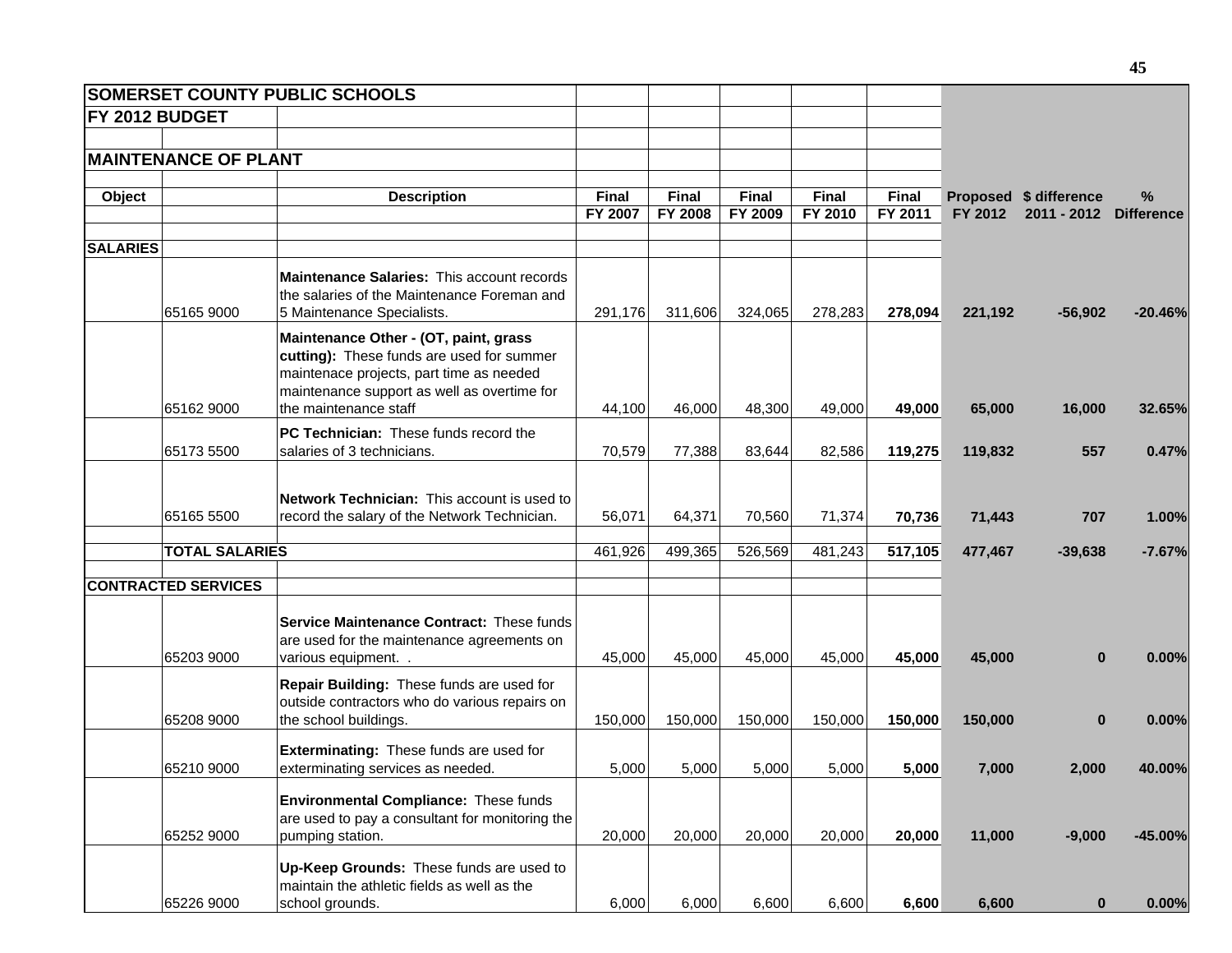|        |                                     | <b>SOMERSET COUNTY PUBLIC SCHOOLS</b>                                                                                                           |         |                |          |         |              |         |                        |                   |
|--------|-------------------------------------|-------------------------------------------------------------------------------------------------------------------------------------------------|---------|----------------|----------|---------|--------------|---------|------------------------|-------------------|
|        | <b>FY 2012 BUDGET</b>               |                                                                                                                                                 |         |                |          |         |              |         |                        |                   |
|        |                                     |                                                                                                                                                 |         |                |          |         |              |         |                        |                   |
|        | <b>MAINTENANCE OF PLANT</b>         |                                                                                                                                                 |         |                |          |         |              |         |                        |                   |
| Object |                                     | <b>Description</b>                                                                                                                              | Final   | Final          | Final    | Final   | <b>Final</b> |         | Proposed \$ difference | $\%$              |
|        |                                     |                                                                                                                                                 | FY 2007 | <b>FY 2008</b> | FY 2009  | FY 2010 | FY 2011      | FY 2012 | 2011 - 2012            | <b>Difference</b> |
|        |                                     |                                                                                                                                                 |         |                |          |         |              |         |                        |                   |
|        |                                     | <b>TOTAL CONTRACTED SERVICES</b>                                                                                                                | 226,000 | 226,000        | 226,600  | 226,600 | 226,600      | 219,600 | $-7,000$               | $-3.09%$          |
|        | <b>SUPPLIES AND MATERIALS</b>       |                                                                                                                                                 |         |                |          |         |              |         |                        |                   |
|        |                                     | Repair-Buildings: This account is used to<br>record various materials purchased when staff                                                      |         |                |          |         |              |         |                        |                   |
|        | 65338 9000                          | makes repairs on buildings.                                                                                                                     | 150,000 | 150,000        | 150,000  | 150,000 | 135,000      | 135,000 | $\bf{0}$               | 0.00%             |
|        |                                     | Tile/Carpet Replacement: These funds are<br>used to replace tile and carpet as needed and                                                       |         |                |          |         |              |         |                        |                   |
|        | 65449 9000                          | requested each year.                                                                                                                            | 45,000  | 45,000         | 45,000   | 45,000  | 25,000       | 25,000  | $\bf{0}$               | 0.00%             |
|        | 65341 9000                          | Vehicles - Fuel, Lube, & Supplies: These<br>funds are used to maintain the county cars.                                                         | 53,500  | 53,500         | 59,000   | 59,000  | 59,000       | 65,000  | 6,000                  | 10.17%            |
|        |                                     |                                                                                                                                                 |         |                |          |         |              |         |                        |                   |
|        | 65377 5500                          | Technical Training: These funds are used to<br>purchase training materials for the Technology<br>staff members to keep their skills up to date. | 2,000   | 2,000          | 2,000    | 4,500   | 3,000        | 2,500   | $-500$                 | $-16.67%$         |
|        | 65339 5500                          | Technical Supplies: These funds are used to<br>purchase parts and supplies necessary for<br>technology equipment repairs.                       | 10,000  | 10,000         | 10,000   | 10,000  | 15,000       | 15,000  | $\bf{0}$               | 0.00%             |
|        |                                     |                                                                                                                                                 |         |                |          |         |              |         |                        |                   |
|        | 65382 5500                          | Technical Software: These funds are used<br>to purchase a particular software package for<br>the technology department.                         | 5,000   | 5,000          | $\Omega$ | 1,250   | 1,350        |         | $-1,350$               | $-100.00\%$       |
|        |                                     |                                                                                                                                                 |         |                |          |         |              |         |                        |                   |
|        | <b>TOTAL SUPPLIES AND MATERIALS</b> |                                                                                                                                                 | 265,500 | 265,500        | 266,000  | 269,750 | 238,350      | 242,500 | 4,150                  | 1.74%             |
|        | <b>LAND BUILDING AND EQUIPMENT</b>  |                                                                                                                                                 |         |                |          |         |              |         |                        |                   |
|        |                                     | Additional Equipment: These funds are                                                                                                           |         |                |          |         |              |         |                        |                   |
|        |                                     | used to buy various equipment for the                                                                                                           |         |                |          |         |              |         |                        |                   |
|        | 65604 9000                          | maintenance staff.                                                                                                                              | 15,500  | 15,500         | 15,500   | 15,500  | 15,500       | 15,500  | $\bf{0}$               | 0.00%             |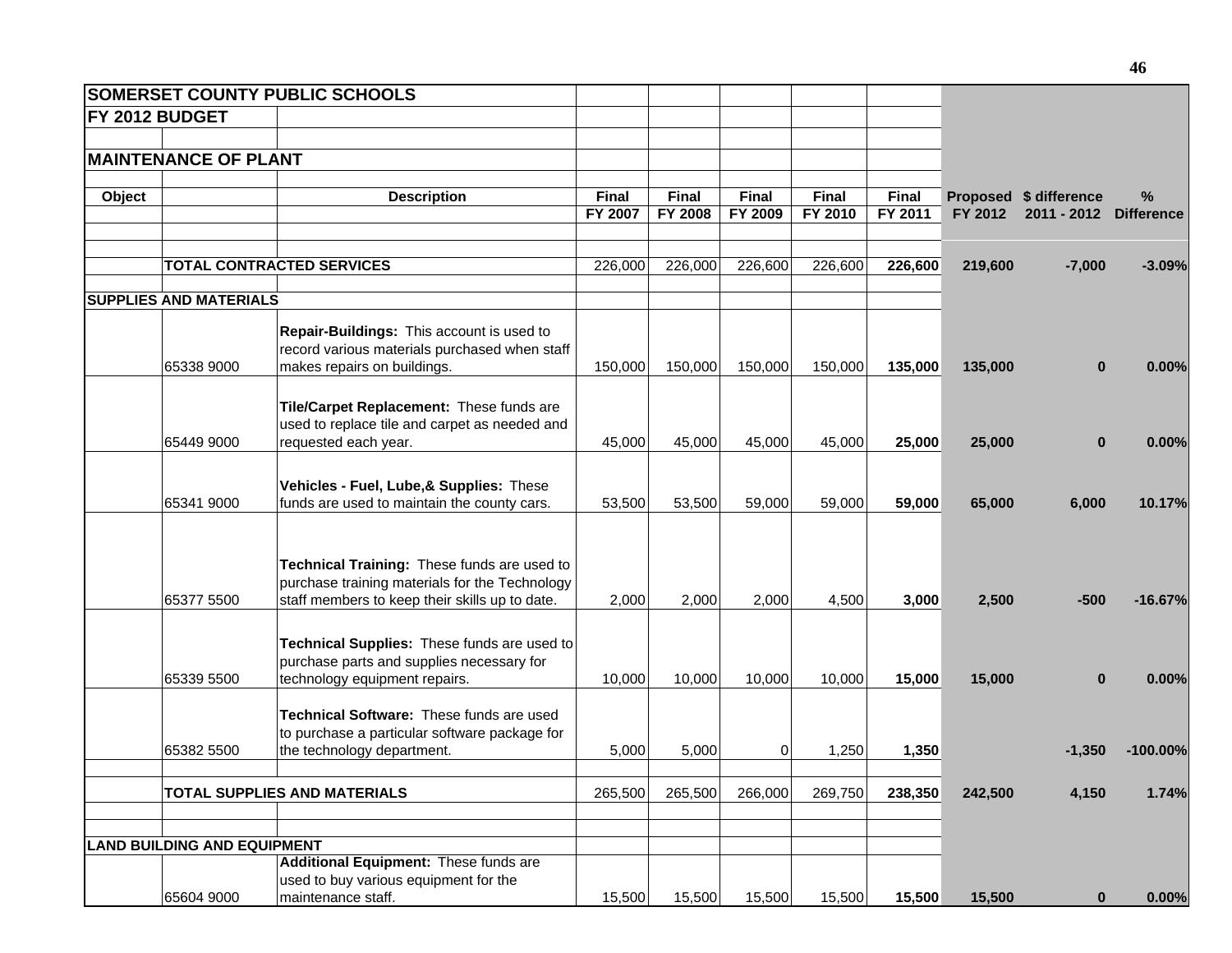|        |                             | <b>SOMERSET COUNTY PUBLIC SCHOOLS</b>       |              |                |                             |              |         |         |                        |                   |
|--------|-----------------------------|---------------------------------------------|--------------|----------------|-----------------------------|--------------|---------|---------|------------------------|-------------------|
|        | <b>FY 2012 BUDGET</b>       |                                             |              |                |                             |              |         |         |                        |                   |
|        |                             |                                             |              |                |                             |              |         |         |                        |                   |
|        | <b>MAINTENANCE OF PLANT</b> |                                             |              |                |                             |              |         |         |                        |                   |
| Object |                             | <b>Description</b>                          | <b>Final</b> | <b>Final</b>   | <b>Final</b>                | <b>Final</b> | Final   |         | Proposed \$ difference | $\%$              |
|        |                             |                                             | FY 2007      | <b>FY 2008</b> | FY 2009                     | FY 2010      | FY 2011 | FY 2012 | 2011 - 2012            | <b>Difference</b> |
|        |                             | Technical Equipment: These funds are used   |              |                |                             |              |         |         |                        |                   |
|        |                             | to purchase specific equipment for the      |              |                |                             |              |         |         |                        |                   |
|        | 65619 5500                  | technology staff members.                   | 4,000        | 4,000          | 4,000                       | 2,000        | 1,500   | 1,500   | $\bf{0}$               | 0.00%             |
|        |                             | <b>Maintenance Vehicle: This account is</b> |              |                |                             |              |         |         |                        |                   |
|        | 65606 9000                  | inactive.                                   | 20,000       | 20,000         | 0                           |              |         |         |                        |                   |
|        |                             | <b>TOTAL LAND BUILDING AND EQUIPMENT</b>    | 39,500       | 39,500         | 19,500                      | 17,500       | 17,000  | 17,000  | $\bf{0}$               | 0.00%             |
|        |                             |                                             |              |                |                             |              |         |         |                        |                   |
|        | <b>ITOTAL MAINTENANCE</b>   |                                             |              |                | 992,926 1,030,365 1,038,669 | 995,093      | 999,055 | 956,567 | $-42,488$              | $-4.25%$          |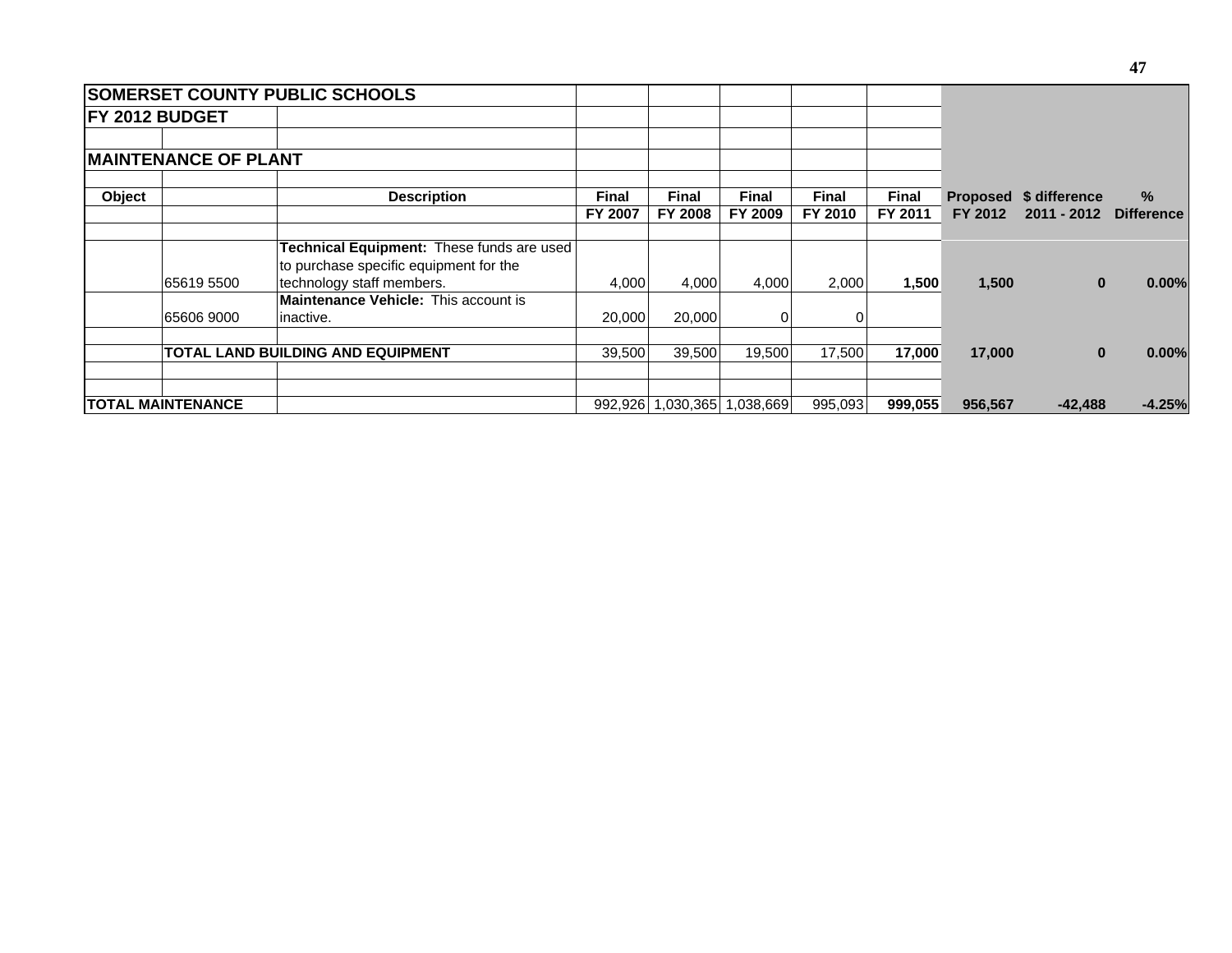|                      |                       | <b>SOMERSET COUNTY PUBLIC SCHOOLS</b>                      |              |              |              |              |           |              |                 |               |                   |
|----------------------|-----------------------|------------------------------------------------------------|--------------|--------------|--------------|--------------|-----------|--------------|-----------------|---------------|-------------------|
|                      | <b>FY 2012 BUDGET</b> |                                                            |              |              |              |              |           |              |                 |               |                   |
|                      |                       |                                                            |              |              |              |              |           |              |                 |               |                   |
|                      | <b>FIXED CHARGES</b>  |                                                            |              |              |              |              |           |              |                 |               |                   |
|                      |                       |                                                            |              |              |              |              |           |              |                 |               |                   |
| Object               |                       | <b>Description</b>                                         | <b>Final</b> | <b>Final</b> | <b>Final</b> | <b>Final</b> | Final     | <b>Final</b> | <b>Proposed</b> | \$ difference | %                 |
|                      |                       |                                                            | FY 2006      | FY 2007      | FY 2008      | FY 2009      | FY 2010   | FY 2011      | FY 2012         | $2011 - 2012$ | <b>Difference</b> |
| <b>OTHER CHARGES</b> |                       |                                                            |              |              |              |              |           |              |                 |               |                   |
|                      |                       |                                                            |              |              |              |              |           |              |                 |               |                   |
|                      |                       | <b>Health Insurance PPN: These</b>                         |              |              |              |              |           |              |                 |               |                   |
|                      |                       | funds are budgeted for employees                           |              |              |              |              |           |              |                 |               |                   |
|                      |                       | who are in the PPN plan. The                               |              |              |              |              |           |              |                 |               |                   |
|                      |                       | Board pays 90% of an individual                            |              |              |              |              |           |              |                 |               |                   |
|                      | 66537 8000            | plan and 75% of others.                                    | 1,200,000    | 1,200,000    | 900,000      | 900,000      | 900,000   | 963,000      | 1,036,150       | 73,150        | 7.60%             |
|                      |                       |                                                            |              |              |              |              |           |              |                 |               |                   |
|                      |                       | <b>Health Insurance EPO: These</b>                         |              |              |              |              |           |              |                 |               |                   |
|                      |                       | funds are budgeted for employees                           |              |              |              |              |           |              |                 |               |                   |
|                      |                       | who are in the EPO plan. The                               |              |              |              |              |           |              |                 |               |                   |
|                      | 66539 8000            | Board pays 90% of an individual<br>plan and 85% of others. |              |              |              |              |           | 1,476,600    |                 |               |                   |
|                      |                       |                                                            | 1,089,000    | 1,100,000    | 1,380,000    | 1,380,000    | 1,380,000 |              | 1,575,430       | 98,830        | 6.69%             |
|                      |                       | <b>Health Insurance Retirees: The</b>                      |              |              |              |              |           |              |                 |               |                   |
|                      |                       | Board contributes \$250 per month                          |              |              |              |              |           |              |                 |               |                   |
|                      |                       | (\$3000 annually) toward the cost                          |              |              |              |              |           |              |                 |               |                   |
|                      |                       | of a retiree's health insurance.                           |              |              |              |              |           |              |                 |               |                   |
|                      |                       | This line also includes                                    |              |              |              |              |           |              |                 |               |                   |
|                      |                       | reimbursement for the Medicare                             |              |              |              |              |           |              |                 |               |                   |
|                      | 66538 8000            | Drug Subsidy reimbursement.                                | 390,000      | 390,000      | 531,000      | 590,000      | 590,000   | 500,000      | 614,000         | 114,000       | 22.80%            |
|                      |                       | Insurance Call: These funds are                            |              |              |              |              |           |              |                 |               |                   |
|                      |                       | budgeted in anticipation of health                         |              |              |              |              |           |              |                 |               |                   |
|                      |                       | insurance usage being greater                              |              |              |              |              |           |              |                 |               |                   |
|                      |                       | than anticipated. These funds, if                          |              |              |              |              |           |              |                 |               |                   |
|                      |                       | used, are deposited to the ESMEC                           |              |              |              |              |           |              |                 |               |                   |
|                      |                       | Insurance Trust to cover overages                          |              |              |              |              |           |              |                 |               |                   |
|                      | 66542 8000            | in paid amounts.                                           | 160,000      | 100,000      | 100,000      | 75,000       | 50,000    | 50,000       | 50,000          | $\bf{0}$      | 0.00%             |
|                      |                       | Social Security: These funds                               |              |              |              |              |           |              |                 |               |                   |
|                      |                       | cover the required employer share                          |              |              |              |              |           |              |                 |               |                   |
|                      | 66524 8000            | of FICA and Medicare.                                      | 1,294,369    | $-5,492$     | $-29$        | 1,607,636    | 1,586,418 | 1,596,985    | 1,572,181       | $-24,804$     | $-1.55%$          |
|                      |                       | Tuition Reimbursement: These                               |              |              |              |              |           |              |                 |               |                   |
|                      |                       | funds provide reimbursement up to                          |              |              |              |              |           |              |                 |               |                   |
|                      |                       | \$3000 per year for employees                              |              |              |              |              |           |              |                 |               |                   |
|                      |                       | working toward advanced                                    |              |              |              |              |           |              |                 |               |                   |
|                      | 665138000             | certification or degrees.                                  | 50,000       | 65,000       | 100,000      | 110,000      | 128,000   | 130,000      | 175,000         | 45,000        | 34.62%            |
|                      |                       | <b>Blood Bank:</b> The Board provides                      |              |              |              |              |           |              |                 |               |                   |
|                      |                       | membership to the Blood Bank for                           |              |              |              |              |           |              |                 |               |                   |
|                      | 66578 8000            | all employees.                                             | 1,000        | 1,200        | 1,200        | 800          | 800       | 500          | 500             | $\mathbf{0}$  | $0.00\%$          |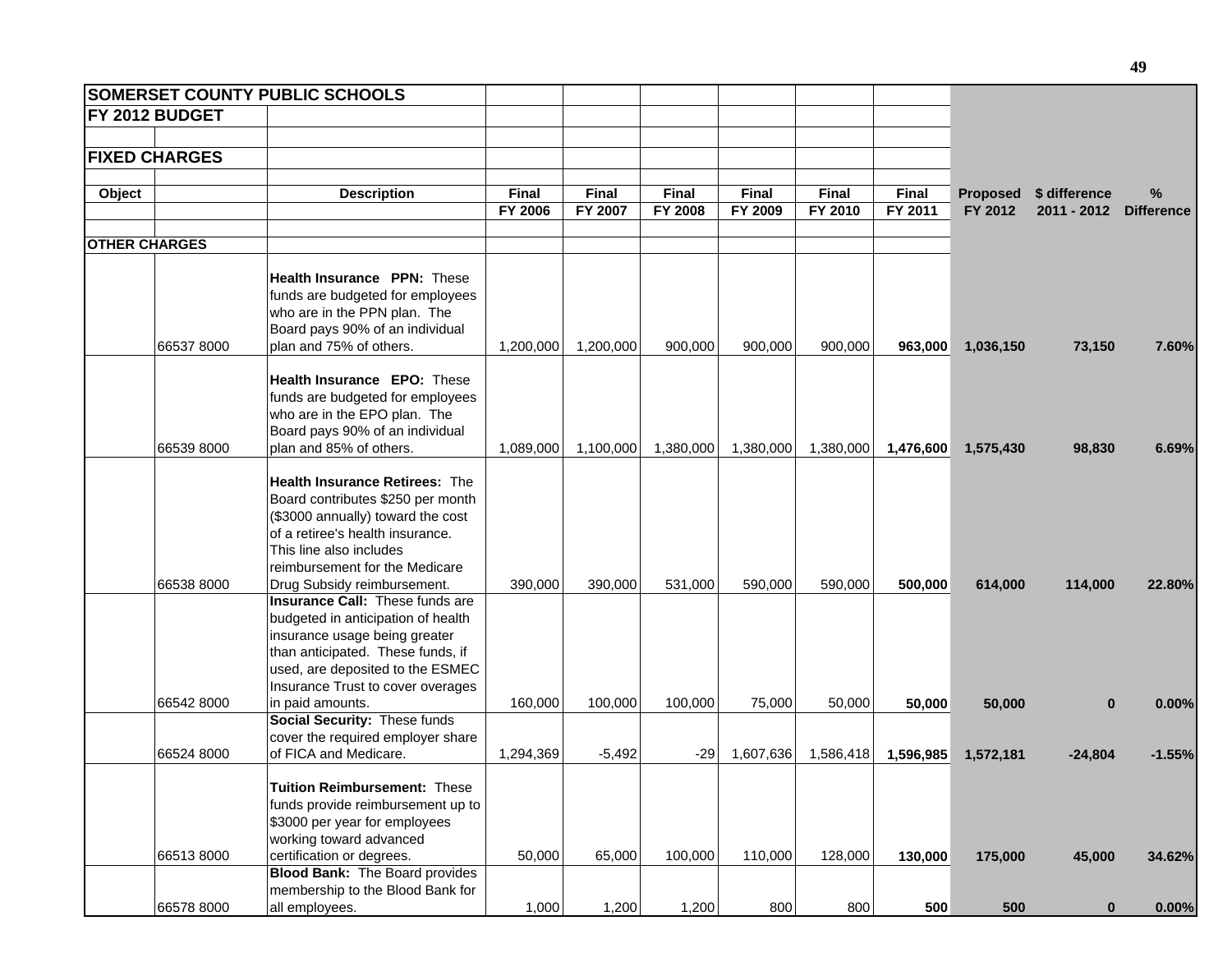|                      |                            | <b>SOMERSET COUNTY PUBLIC SCHOOLS</b>                                                                                                                                                                   |              |           |              |           |           |           |                 |               |                   |
|----------------------|----------------------------|---------------------------------------------------------------------------------------------------------------------------------------------------------------------------------------------------------|--------------|-----------|--------------|-----------|-----------|-----------|-----------------|---------------|-------------------|
|                      | <b>FY 2012 BUDGET</b>      |                                                                                                                                                                                                         |              |           |              |           |           |           |                 |               |                   |
|                      | <b>FIXED CHARGES</b>       |                                                                                                                                                                                                         |              |           |              |           |           |           |                 |               |                   |
| Object               |                            | <b>Description</b>                                                                                                                                                                                      | <b>Final</b> | Final     | <b>Final</b> | Final     | Final     | Final     | <b>Proposed</b> | \$ difference | $\%$              |
|                      |                            |                                                                                                                                                                                                         | FY 2006      | FY 2007   | FY 2008      | FY 2009   | FY 2010   | FY 2011   | FY 2012         | 2011 - 2012   | <b>Difference</b> |
| <b>OTHER CHARGES</b> |                            |                                                                                                                                                                                                         |              |           |              |           |           |           |                 |               |                   |
|                      |                            | <b>Unemployment Insurance:</b><br>These funds are for the required                                                                                                                                      |              |           |              |           |           |           |                 |               |                   |
|                      | 66568 8000                 | employers insurance.                                                                                                                                                                                    | 40,000       | 25,000    | 20,000       | 21,000    | 21,000    | 30,000    | 35,000          | 5,000         | 16.67%            |
|                      |                            | Workmen's Comp: These funds<br>are used to provide required<br>workers comp insurance coverage                                                                                                          |              |           |              |           |           |           |                 |               |                   |
|                      | 665178000                  | on all employees.                                                                                                                                                                                       | 230,852      | 230,000   | 190,000      | 190,000   | 121,675   | 130,000   | 130,000         | $\bf{0}$      | 0.00%             |
|                      |                            | <b>Comprehensive, General</b><br>Liability Insurance: These funds<br>provide general liability insurance                                                                                                |              |           |              |           |           |           |                 |               |                   |
|                      | 665168000                  | coverage.                                                                                                                                                                                               | 39,675       | 30.000    | 25,000       | 21,000    | 24,100    | 24,000    | 24,000          | $\bf{0}$      | 0.00%             |
|                      |                            | <b>Employee Pension System (non</b><br>teacher system): These funds<br>are used to pay the employers<br>share of those staff members not<br>in the Teachers Retirement<br>System. Also includes Pension |              |           |              |           |           |           |                 |               |                   |
|                      | 66579 8000                 | <b>Admin Fee</b>                                                                                                                                                                                        | 80,000       | 97,000    | 110,000      | 126,000   | 130,000   | 128,000   | 228,000         | 100,000       | 78.13%            |
|                      |                            | Term Life Insurance: These<br>funds provide an annual salary                                                                                                                                            |              |           |              |           |           |           |                 |               |                   |
|                      | 66549 9000                 | benefit to all employees.                                                                                                                                                                               | 37,000       | 45,000    | 51,000       | 55,000    | 44,000    | 46,000    | 50,000          | 4,000<br>0    | 8.70%             |
|                      | <b>TOTAL FIXED CHARGES</b> |                                                                                                                                                                                                         | 4,611,896    | 3,277,708 | 3,408,171    | 5,076,436 | 4,975,993 | 5,075,085 | 5,490,261       | Λ<br>415,176  | 8.18%             |